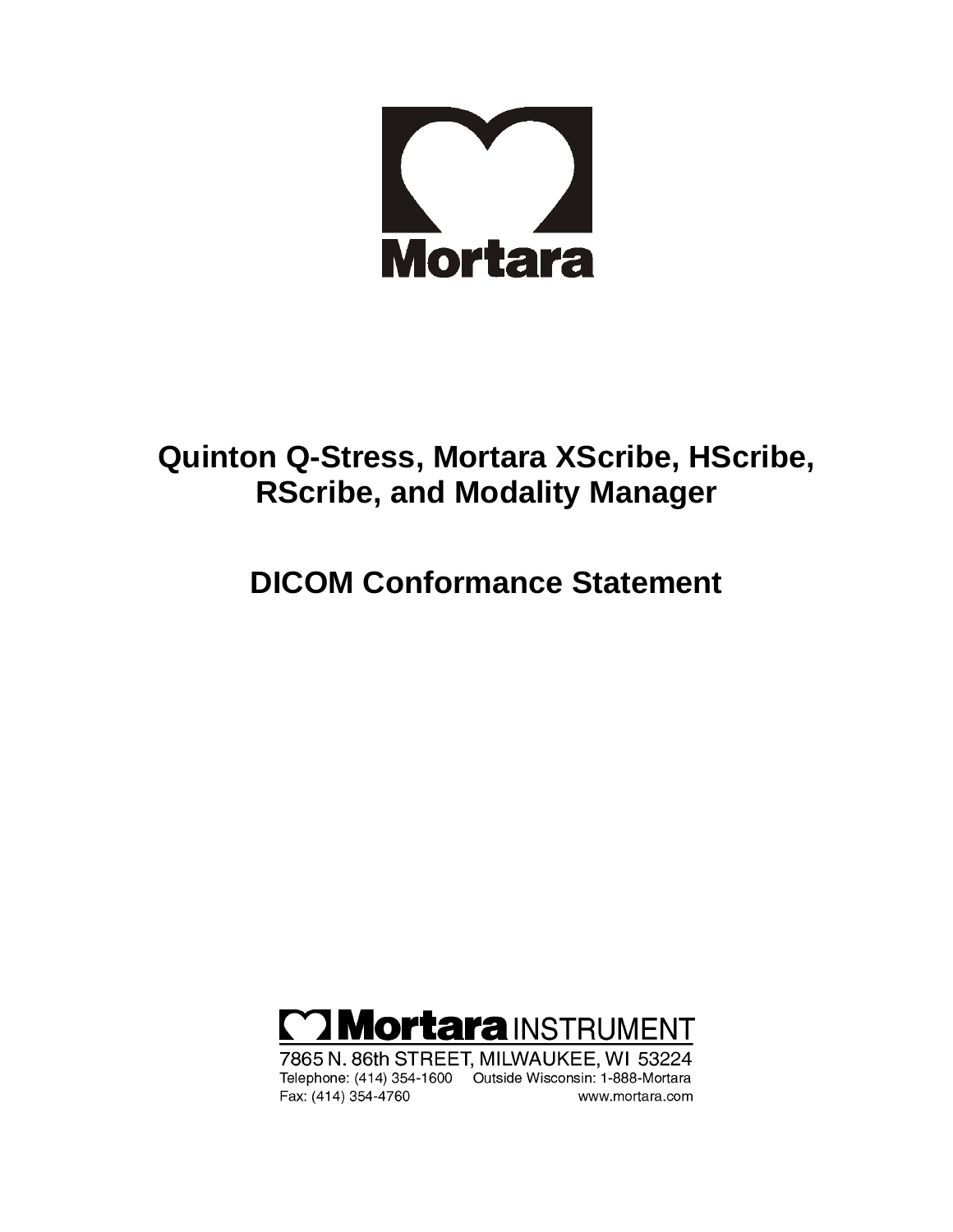| <b>Revision History</b> |                  |                                        |                                                                                                                                                                                                                                                                                                                                                                                                            |  |
|-------------------------|------------------|----------------------------------------|------------------------------------------------------------------------------------------------------------------------------------------------------------------------------------------------------------------------------------------------------------------------------------------------------------------------------------------------------------------------------------------------------------|--|
| <b>Rev</b>              | <b>Date</b>      | <b>Revised By</b>                      | <b>Revision Notes</b>                                                                                                                                                                                                                                                                                                                                                                                      |  |
|                         | May 15, 2012     | David Lombardi                         | Document originated.                                                                                                                                                                                                                                                                                                                                                                                       |  |
| $\mathbf{1}$            | May 15, 2012     | David Lombardi                         | First issue of document.                                                                                                                                                                                                                                                                                                                                                                                   |  |
| $\overline{2}$          | October 24, 2012 | <b>Nicoletta</b><br>Marzocchi          | Modality Worklist and Modality Performed Procedure<br>Step sections updated to DICOM Standard 2011.                                                                                                                                                                                                                                                                                                        |  |
| 3                       | July 10,2014     | Costantino<br>Cavone                   | Added tags:<br>Physician of Record<br>Physician of Record Identification sequence<br><b>Verification Flag</b><br>into: table 3.2.1.3.3.2 Encapsulated PDF Storage<br><b>Attributes</b>                                                                                                                                                                                                                     |  |
| $\overline{4}$          | Jan 13, 2016     | Keith Becker<br><b>Bonnie Scholten</b> | Updated values in MPPS N-CREATE and N-<br>SETCreated MWL query fields table 3.2.1.3.1.3-1<br>Created MWL returned fields table 3.2.1.2.1.3-2<br>Added Ventricular rate to waveform annotations in<br>table 0.<br>Changed Institution name from "NA" to EMPTY in<br>table 3.2.1.3.3.2<br>Modified to include all supported product names<br>including Q-Stress and revised Overview section (1<br>and 1.1). |  |
| 5                       | June 2, 2016     | Keith Becker                           | Updated 3.2.1.3.3.2 with additional detail for IN<br>PROGRESS and COMPLETED states.<br>Updated 3.2.1.3.3.2 to show the following fields as<br>"Not Provided" within the Stress or Holter C-Store:<br>Patient's Size<br>Patient's Weight<br><b>Other Patient IDs</b><br>Admission ID<br>Patient's Address<br><b>County of Residence</b><br>Patient's Telephone Numbers                                      |  |
| 6                       | August 30, 2016  | Keith Becker                           | Updated 3.2.1.3.1.3 to add Study Description to<br>Modality Worklist.<br>Updated 3.2.1.3.3.2 to add Study Description to<br>Encapsulated PDF Storage.                                                                                                                                                                                                                                                      |  |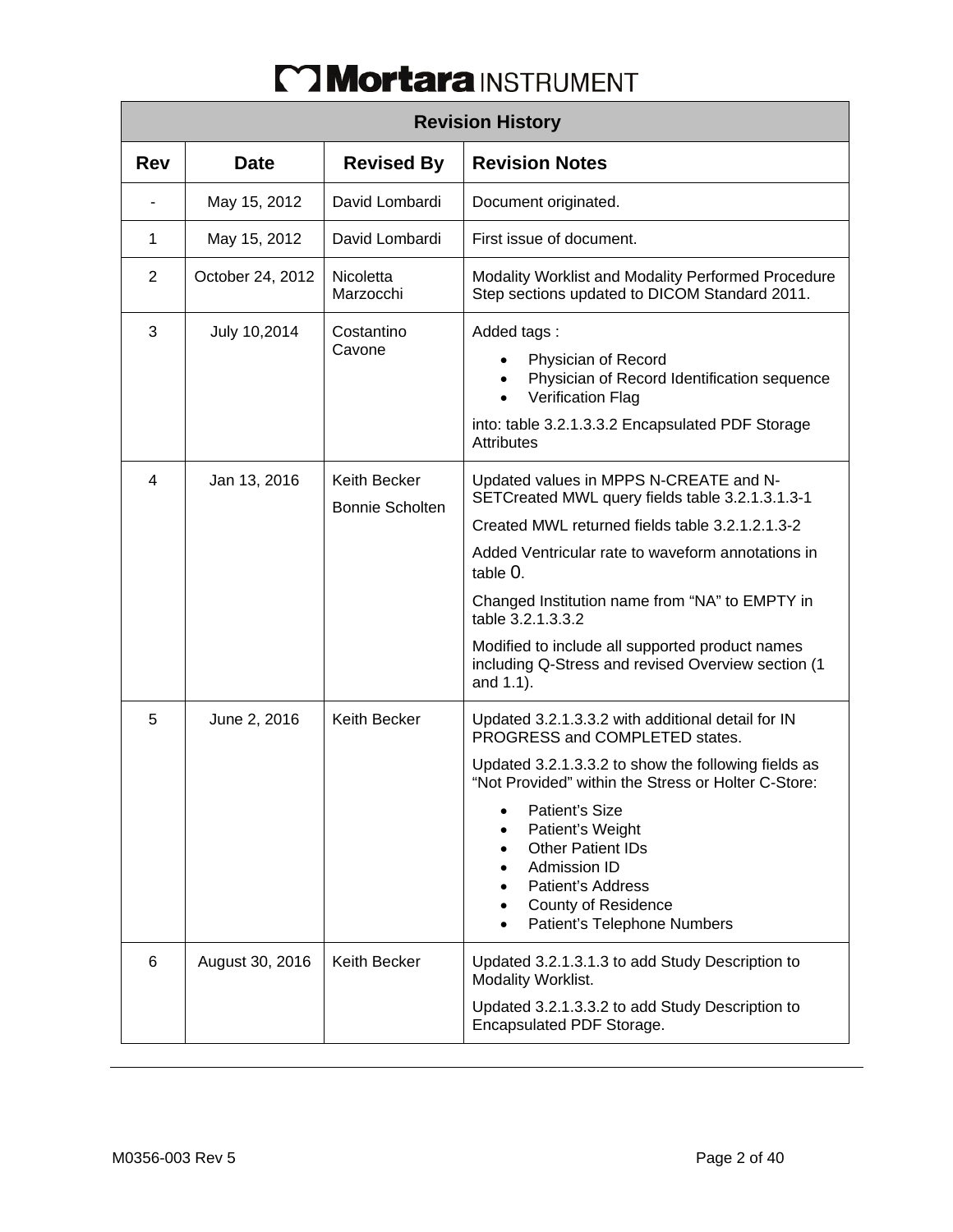| <b>Approvals</b>                          |                     |                           |  |  |
|-------------------------------------------|---------------------|---------------------------|--|--|
| <b>Title</b>                              | <b>Name</b>         | <b>Signature and Date</b> |  |  |
| Director of QA                            | <b>Mark Elliott</b> |                           |  |  |
| Senior Systems Engineer - IT<br>Solutions | <b>Barry Brown</b>  |                           |  |  |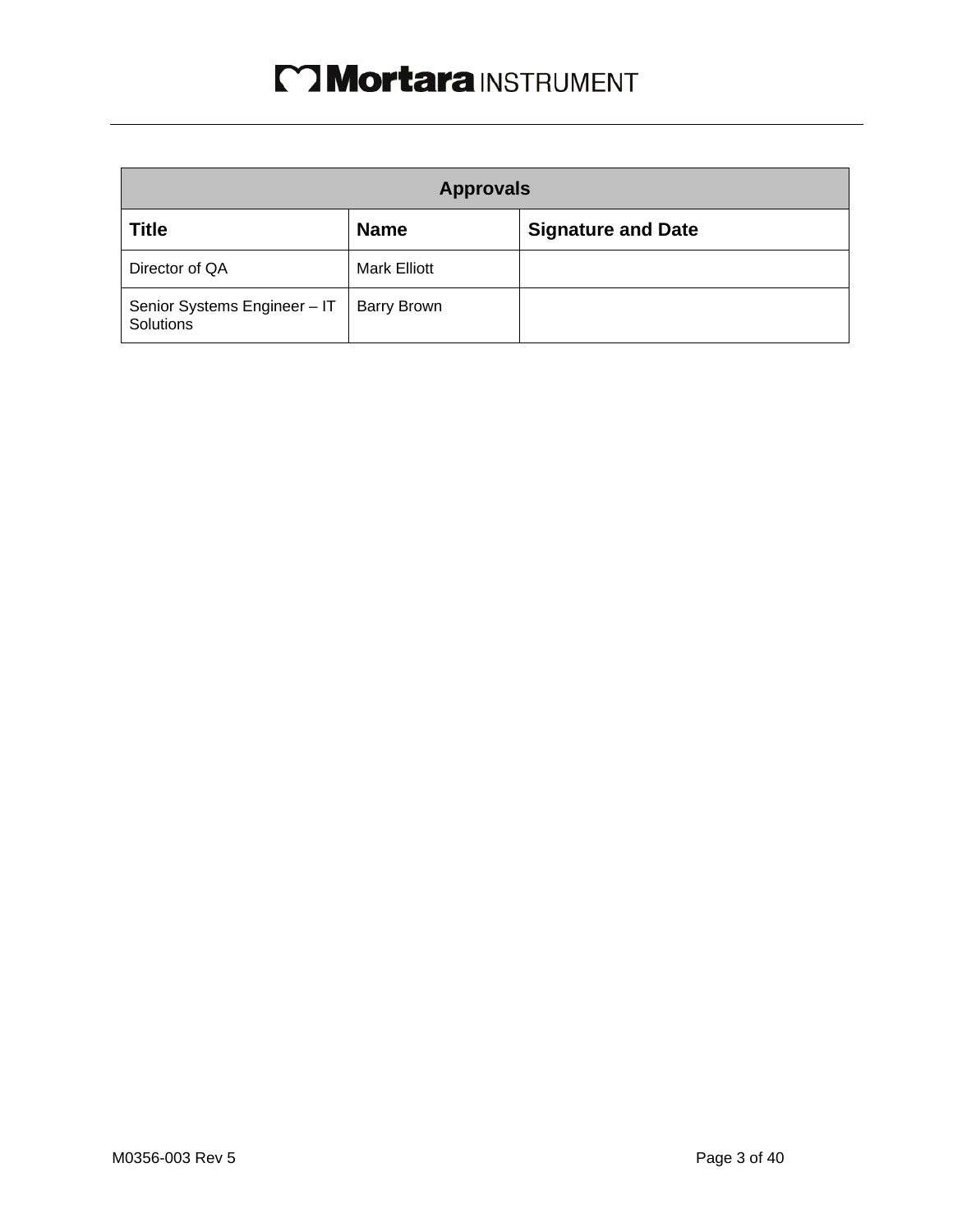### **1 Conformance Statement Overview**

Modality Manager is the module that provides the database functionalities for Quinton Q-Stress, Mortara XScribe, HScribe and RScribe. The conformance statements in this document support Q-Stress, XScribe, and RScribe version 6.1and later, as well as HScribe version 5.2 and later.

Modality Manager implements, on behalf of each modality, the connectivity with DICOM services.

Modality Manager with the DICOM Connectivity Option is able to receive orders using DICOM modality worklist and store study reports as encapsulated PDFs or 12 Lead ECG (RScribe only). The table below gives a list of DICOM services supported by Modality Manager.

### *1.1 Network Services*

| <b>DICOM SOP Class Name</b>                              | <b>User of Service (SCU)</b> | <b>Provider of Service (SCP)</b> |  |  |  |
|----------------------------------------------------------|------------------------------|----------------------------------|--|--|--|
| Verification                                             |                              |                                  |  |  |  |
| <b>Verification SOP Class</b>                            | Yes                          | No                               |  |  |  |
| <b>Transfer</b>                                          |                              |                                  |  |  |  |
| Encapsulated PDF (HScribe, Q-Stress<br>and XScribe only) | Yes                          | <b>No</b>                        |  |  |  |
| 12-lead ECG Waveform Storage<br>(RScribe only)           | Yes                          | <b>No</b>                        |  |  |  |
| <b>Workflow Management</b>                               |                              |                                  |  |  |  |
| Modality Worklist Information Model -<br><b>FIND</b>     | Yes                          | <b>No</b>                        |  |  |  |
| Storage Commitment Push Model                            | Yes                          | <b>No</b>                        |  |  |  |
| <b>Modality Performed Procedure Step</b>                 | Yes                          | No                               |  |  |  |

Table 1.1: Modality Manager DICOM Network Services Supported

### *1.2 Media Services*

Modality Manager does not support any DICOM media services.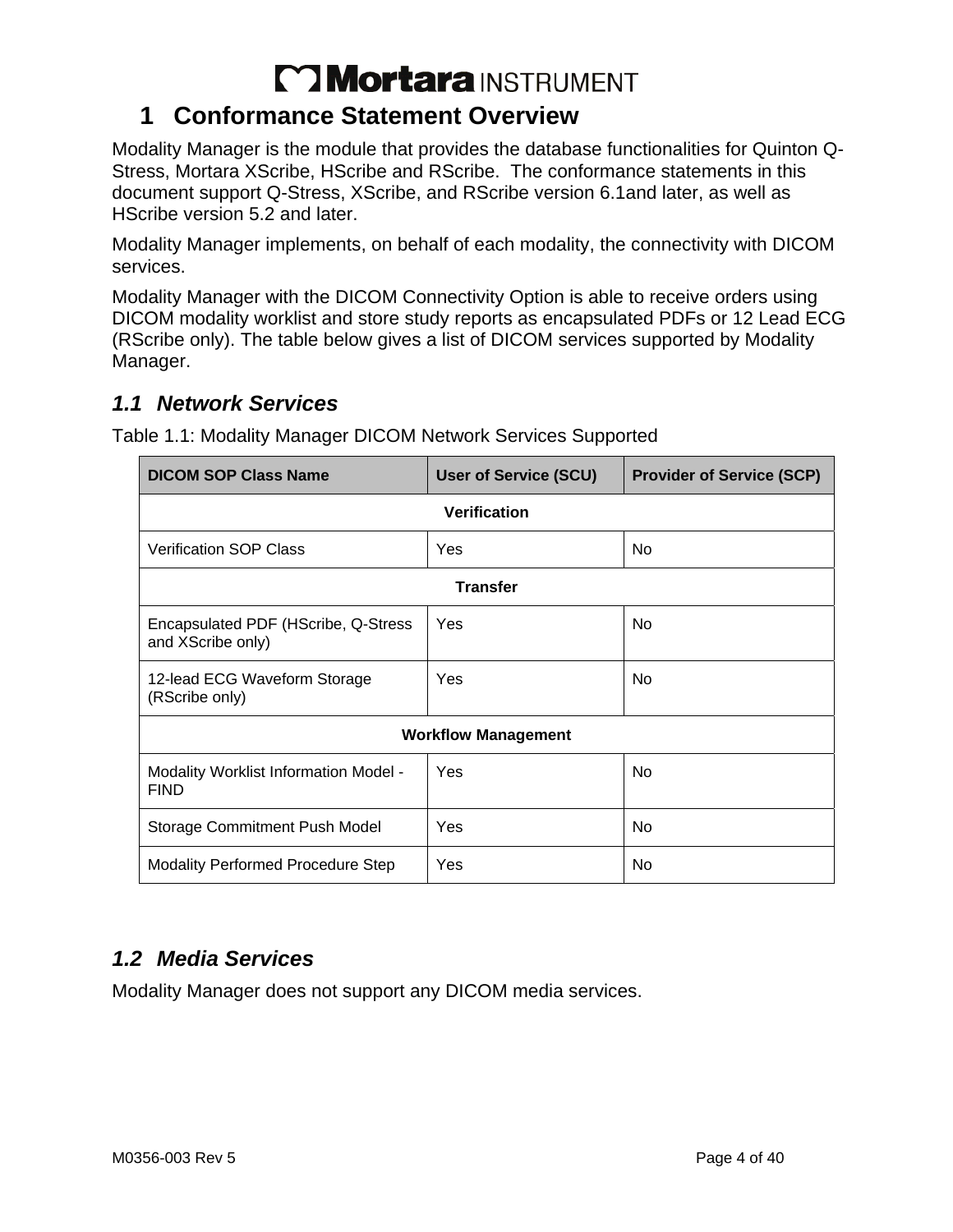### Mortara INSTRUMENT **Table of Contents**

| $\mathbf{1}$   |       |         |           |                                                                  |  |
|----------------|-------|---------|-----------|------------------------------------------------------------------|--|
|                | 1.1   |         |           |                                                                  |  |
|                | 1.2   |         |           |                                                                  |  |
| $\overline{2}$ |       |         |           |                                                                  |  |
|                | 2.1   |         |           |                                                                  |  |
|                | 2.2   |         |           |                                                                  |  |
|                | 2.3   |         |           |                                                                  |  |
|                | 2.4   |         |           |                                                                  |  |
| 3              |       |         |           |                                                                  |  |
|                | 3.1   |         |           |                                                                  |  |
|                | 3.1.1 |         |           |                                                                  |  |
|                | 3.1.2 |         |           |                                                                  |  |
|                | 3.1.3 |         |           |                                                                  |  |
|                | 3.2   |         |           |                                                                  |  |
|                | 3.2.1 |         |           |                                                                  |  |
|                |       | 3.2.1.1 |           |                                                                  |  |
|                |       | 3.2.1.2 |           |                                                                  |  |
|                |       |         |           |                                                                  |  |
|                |       |         | 3.2.1.2.2 |                                                                  |  |
|                |       |         | 3.2.1.2.3 |                                                                  |  |
|                |       |         | 3.2.1.2.4 |                                                                  |  |
|                |       | 3.2.1.3 |           |                                                                  |  |
|                |       |         | 3.2.1.3.1 |                                                                  |  |
|                |       |         |           | 3.2.1.3.2 Real-World Activity: Start/End/Abort Procedure 12      |  |
|                |       |         |           |                                                                  |  |
|                |       |         |           | 3.2.1.3.4 Real-World Activity: Transmit Resting ECG Reports  20  |  |
|                |       |         |           | 3.2.1.3.5 Verify Committed Storage of Data on a Remote System 37 |  |
|                |       | 3.2.1.4 |           |                                                                  |  |
|                |       |         |           | 3.2.1.4.1 Verify Communication with a Remote System  38          |  |
|                | 3.3   |         |           |                                                                  |  |
|                |       | 3.3.1.1 |           |                                                                  |  |
|                |       | 3.3.1.2 |           |                                                                  |  |
|                | 3.4   |         |           |                                                                  |  |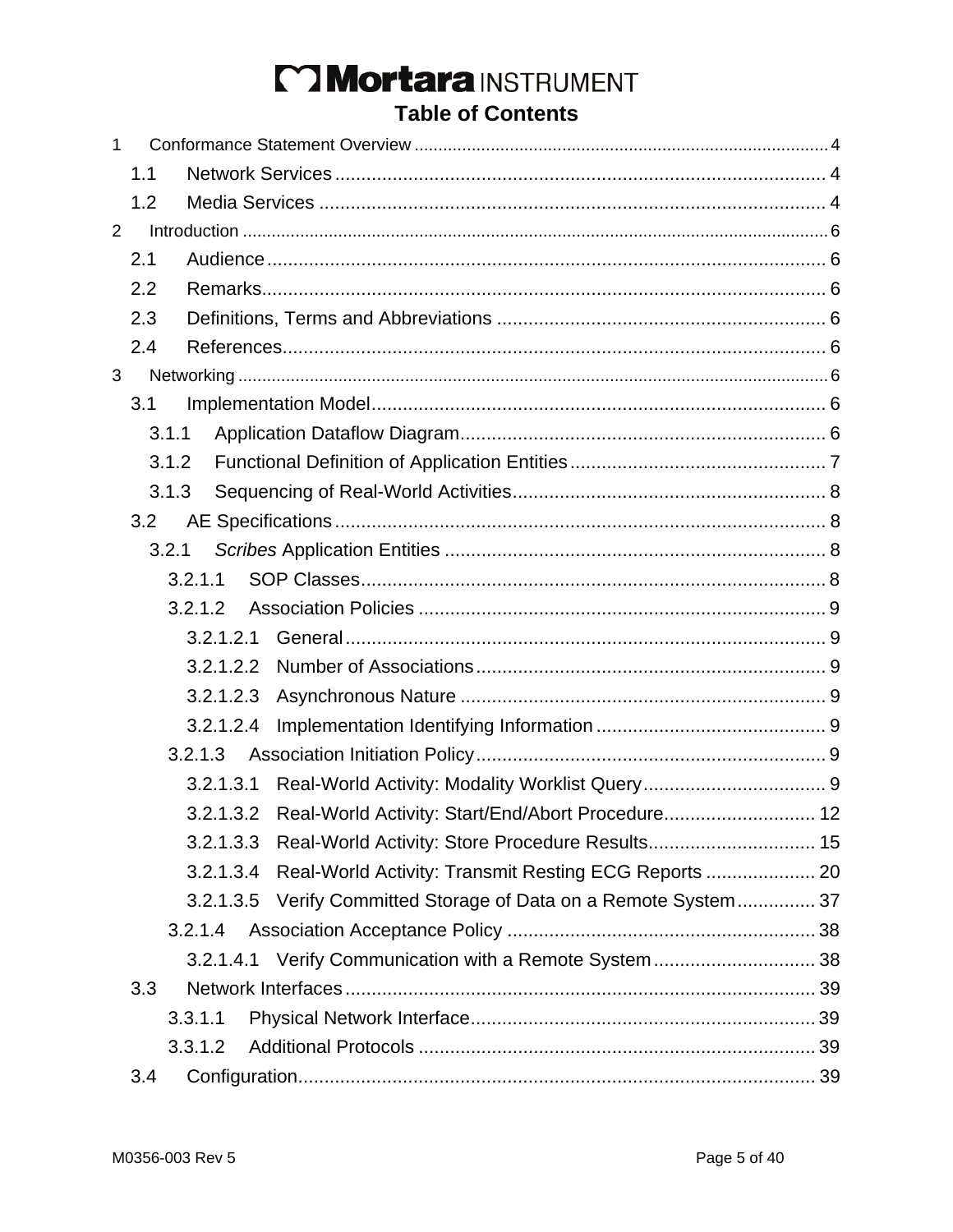### **2 Introduction**

#### *2.1 Audience*

This document is the DICOM Conformance Statement for Modality Manager having the DICOM Connectivity Option. It is intended for hospital staff, health system integrators, software designers or implementers. It is assumed that the reader has a working understanding of DICOM.

#### *2.2 Remarks*

None

#### *2.3 Definitions, Terms and Abbreviations*

| AE            | <b>Application Entity</b>                              |
|---------------|--------------------------------------------------------|
| <b>DICOM</b>  | Digital Imaging and Communications in Medicine         |
| <b>SCP</b>    | <b>Service Class Provider</b>                          |
| SCU           | <b>Service Class User</b>                              |
| <b>SOP</b>    | Service-Object Pair                                    |
| <b>TCP/IP</b> | <b>Transmission Control Protocol/Internet Protocol</b> |
| <b>UID</b>    | Unique Identifier                                      |
| <b>VR</b>     | <b>Value Representation</b>                            |
| <b>MPPS</b>   | <b>Modality Performed Procedure Step</b>               |

#### *2.4 References*

None

### **3 Networking**

#### *3.1 Implementation Model*

#### **3.1.1 Application Dataflow Diagram**

Modality Manager is implemented by a Windows service periodically querying the configured Modality Worklist SCP.

The frequency of queries and the time range of requested orders can be configured via modality user interface application (System Settings function).

When a procedure has been completed, a COMPLETE MPPS message is sent to the MPPS SCP. The Holter dataflow supports sending IN PROGRESS MPPS messages to the MPPS SCP whenever a Holter recorder is prepared for a new procedure.

When a procedure report is finalized and signed, the system delivers an encapsulated PDF object or a 12 Lead ECG Waveform to the configured Storage SCP. A storage commitment request can be sent to the same SCP, and the storage commitment result can be received by Modality Manager.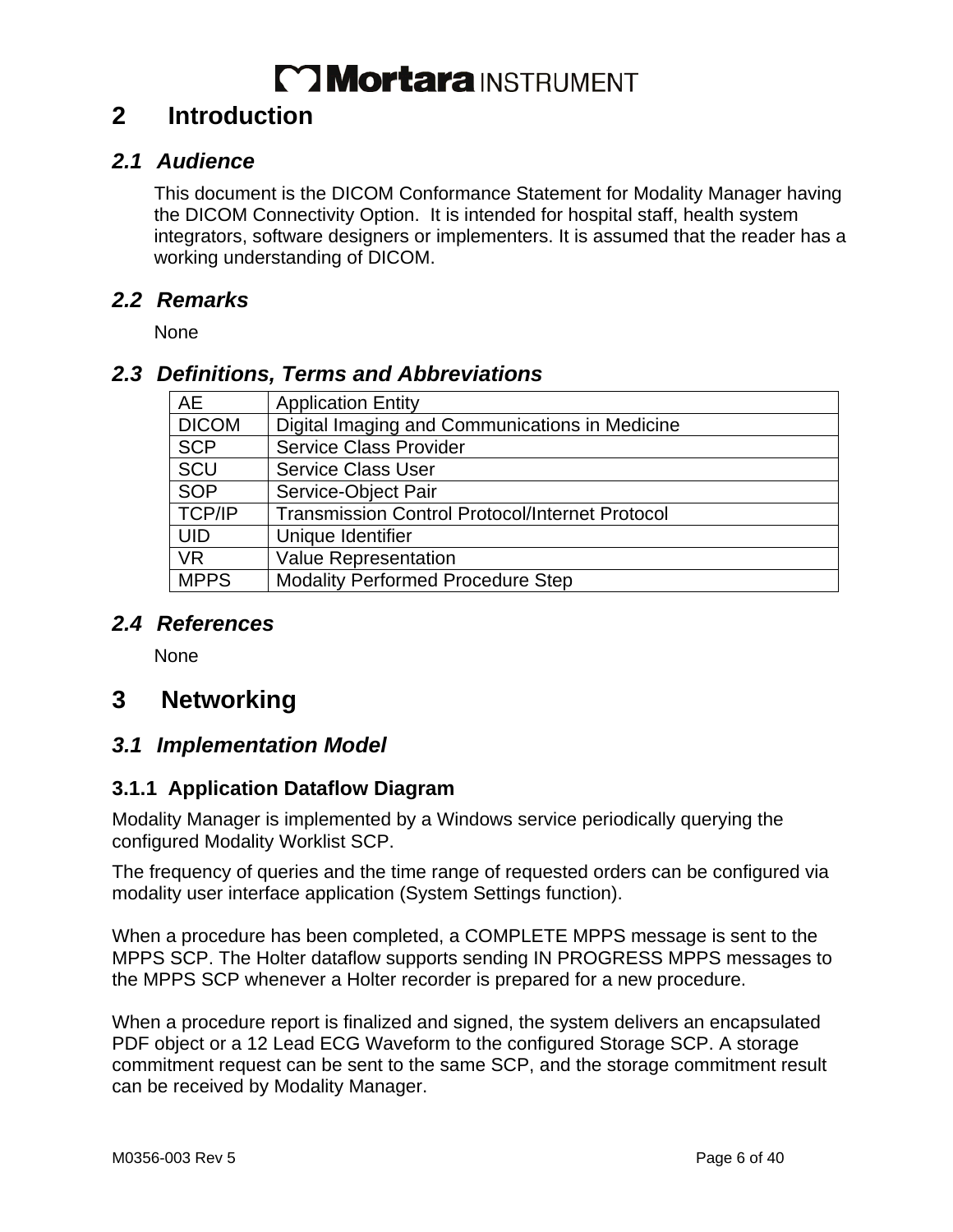Figure 3.1.1: Modality Manager DICOM Network Dataflow Diagram



### **3.1.2 Functional Definition of Application Entities**

Modality Manager, if configured, may periodically perform MWL queries to retrieve pending orders. The filtering criteria may include scheduling time frame, modality and other configurable fields.

The MWL is retrieved for all systems, so there is no provision to filter by patient or procedure type.

The returned list is saved into a local DB and it is displayed when a user wants to start a new procedure.

Modality Manager may send "In Progress" MPPS messages when a Holter recorder is prepared with patient/exam data returned by a previous MWL query.

It does not send "In Progress" messages when a Stress or Resting procedure is started.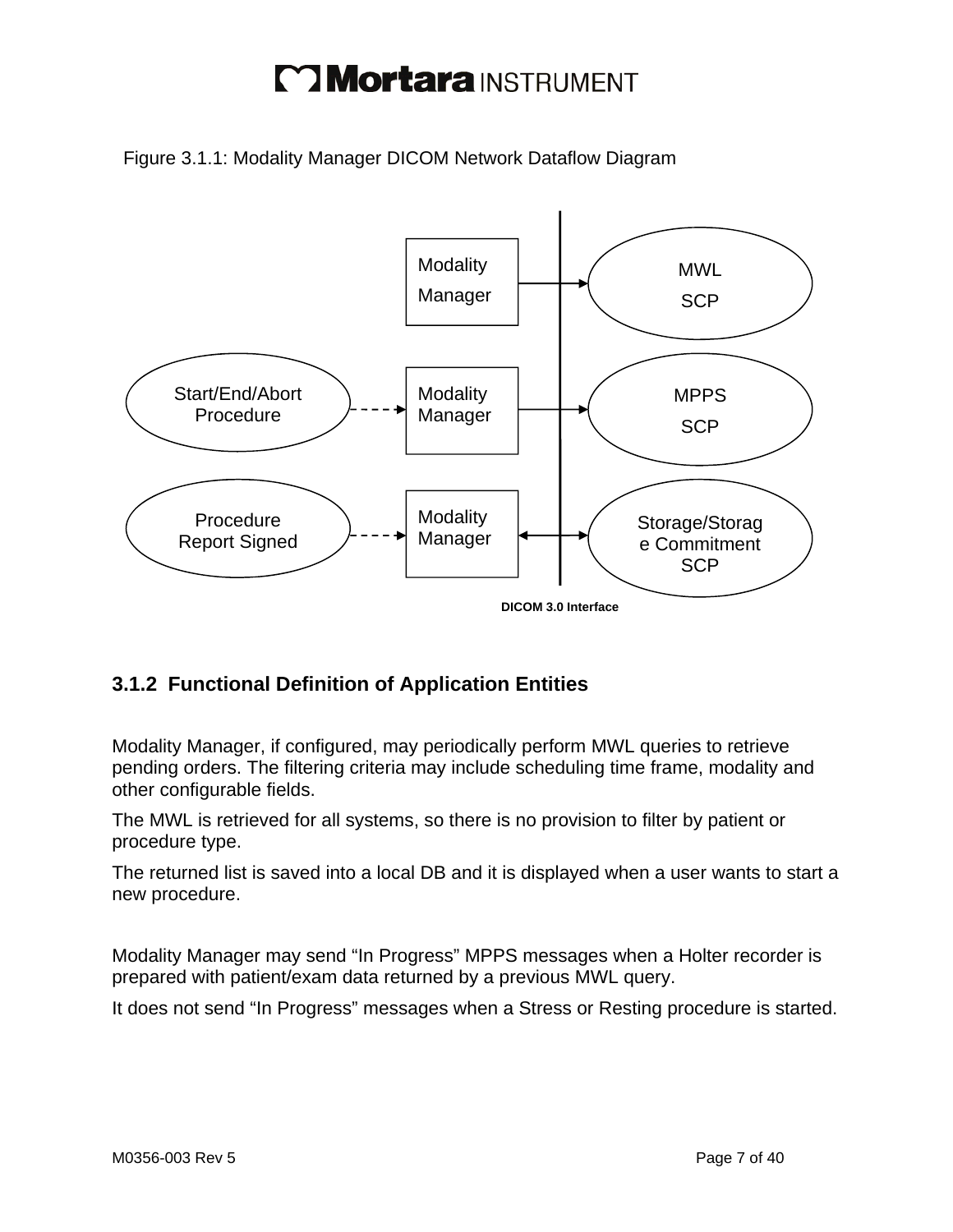Upon completion of any procedure, Modality Manager sends a "Complete" MPPS message (as well as an "In Progress" message if not previously sent).

"Discontinued" MPPS messages are sent when an already started Holter procedure is later cancelled (deleted) from the system.

Modality Manager will store procedure results once the procedure is reviewed and a final report prepared and signed. The system stores an Encapsulated PDF report for Q-Stress, XScribe or HScribe procedures and a 12 Lead ECG Waveform object for RScribe procedures.

#### **3.1.3 Sequencing of Real-World Activities**

#### *3.2 AE Specifications*

#### **3.2.1** *Scribes* **Application Entities**

#### **3.2.1.1 SOP Classes**

These Application Entities provide Standard Conformance to the following SOP Classes: Table 3.2.1.1-1: Standard SOP Classes for Modality Manager

| <b>DICOM SOP Class Name</b>                           | <b>SOP Class UID</b>    | <b>SCU</b> | <b>SCP</b>     |
|-------------------------------------------------------|-------------------------|------------|----------------|
| <b>Verification SOP Class</b>                         | 1.2.840.10008.1.1       | Yes        | N <sub>o</sub> |
| Modality Worklist Information Model - FIND            | 1.2.840.10008.5.1.4.31  | Yes        | No.            |
| Modality Performed Procedure Step SOP<br><b>Class</b> | 1.2.840.10008.3.1.2.3.3 | Yes        | No.            |
| Storage Commitment Push Model SOP<br><b>Class</b>     | 1.2.840.10008.1.20.1    | Yes        | No             |

These Application Entities provide Standard Extended Conformance to the following SOP Classes:

Table 3.2.1.1-2: Standard Extended SOP Classes for Q-Stress, HScribe and XScribe

| <b>DICOM SOP Class Name</b> | <b>SOP Class UID</b>          | <b>SCU</b> | <b>SCP</b> |
|-----------------------------|-------------------------------|------------|------------|
| Encapsulated PDF Storage    | 1.2.840.10008.5.1.4.1.1.104.1 | Yes        | No         |

#### Table 3.2.1.1-3: Standard Extended SOP Classes for RScribe

| <b>DICOM SOP Class Name</b>  | <b>SOP Class UID</b>          | <b>SCU</b> | <b>SCP</b> |
|------------------------------|-------------------------------|------------|------------|
| 12-lead ECG Waveform Storage | 1.2.840.10008.5.1.4.1.1.9.1.1 | Yes        | No         |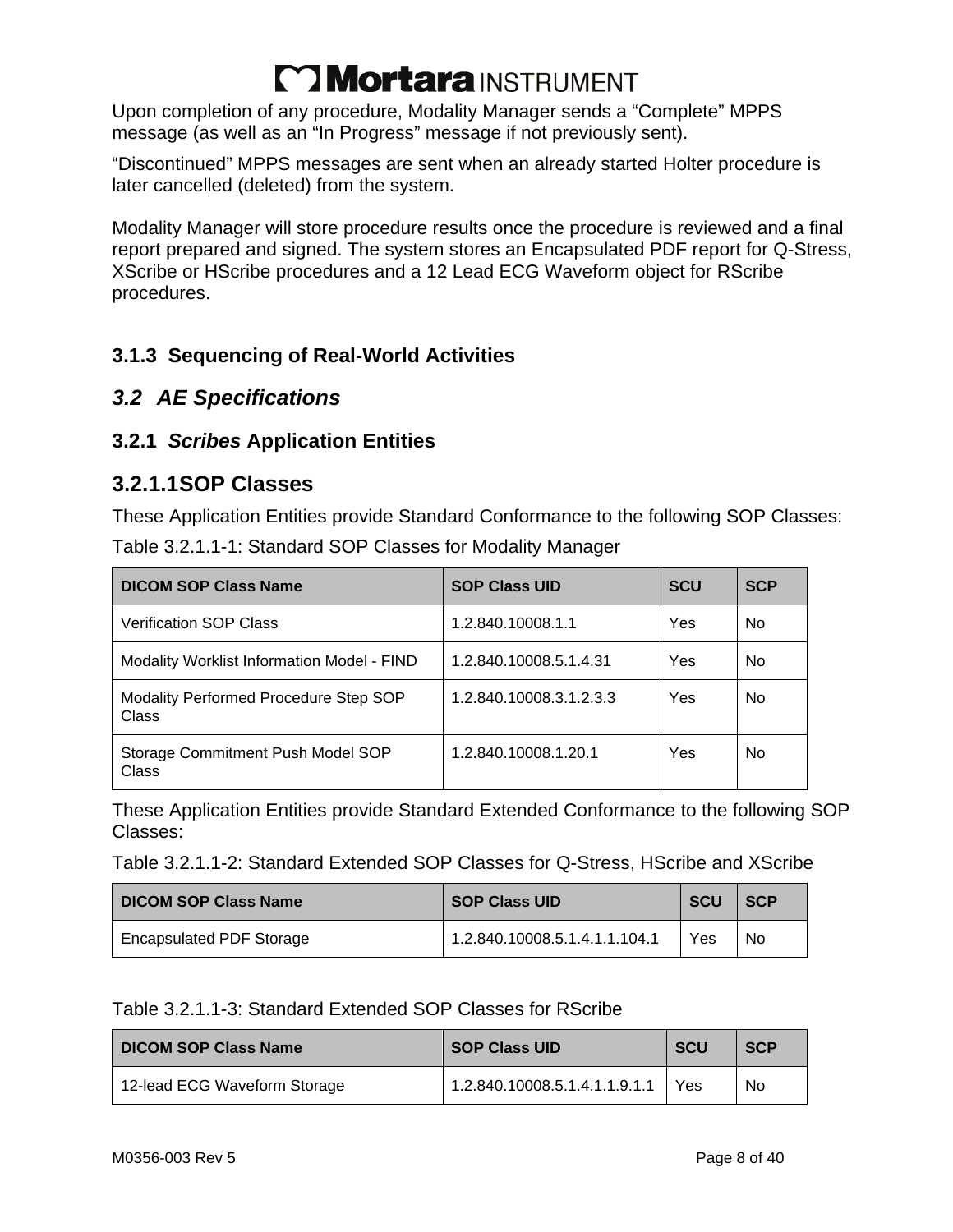### **3.2.1.2 Association Policies**

#### *3.2.1.2.1 General*

The standard Application Context Name is used:

Table 3.2.1.2.1: DICOM Application Context

| Application Context Name | 1.2.840.10008.3.1.1.1 |
|--------------------------|-----------------------|
|                          |                       |

#### *3.2.1.2.2 Number of Associations*

Table 3.2.1.2.2-1: Number of Associations as an Association Initiator for Modality Manager

| Maximum number of simultaneous associations |  |
|---------------------------------------------|--|
|---------------------------------------------|--|

Table 3.2.1.2.2-2: Number of Associations as an Association Acceptor for Modality Manager

| Maximum number of simultaneous associations |
|---------------------------------------------|
|                                             |

#### *3.2.1.2.3 Asynchronous Nature*

Table 3.2.1.2.3: Asynchronous Nature as an Association Initiator for Modality Manager

| Maximum number of outstanding asynchronous |  |
|--------------------------------------------|--|
| transactions                               |  |

#### *3.2.1.2.4 Implementation Identifying Information*

| Implementation Class UID    | 2.16.840.1    |
|-----------------------------|---------------|
| Implementation Version Name | MergeCOM3_370 |

### **3.2.1.3 Association Initiation Policy**

#### *3.2.1.3.1 Real-World Activity: Modality Worklist Query*

#### **3.2.1.3.1.1 Description and Sequencing of Activities**

See section 3.1.2.1 for a description of the Modality Worklist Query.

#### **3.2.1.3.1.2 Proposed Presentation Contexts**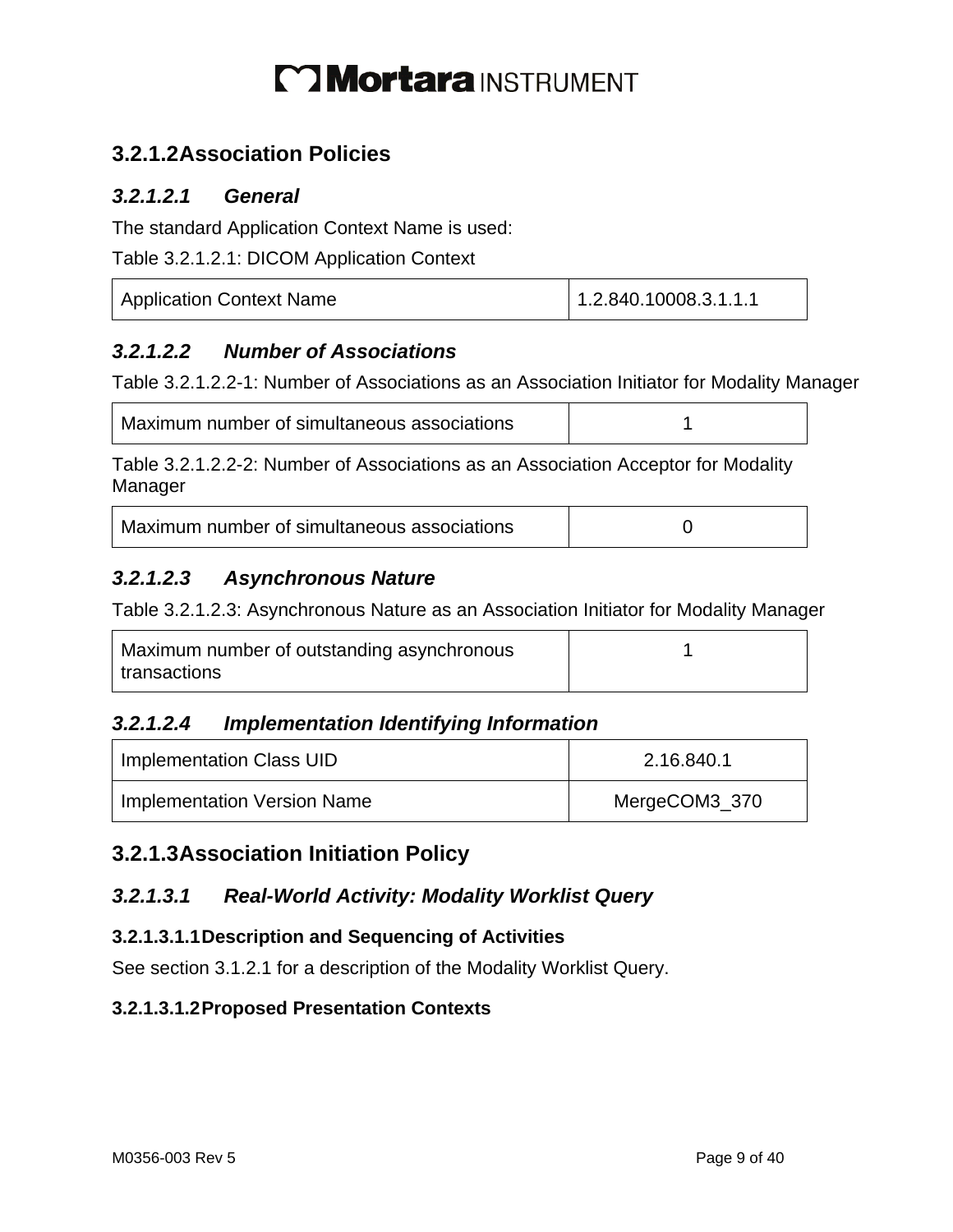Table 3.2.1.3.1.2: Proposed Presentation Contexts for Modality Manager

| <b>Presentation Context Table</b>                   |                        |                                                                                                                                           |                                                                 |      |                                       |
|-----------------------------------------------------|------------------------|-------------------------------------------------------------------------------------------------------------------------------------------|-----------------------------------------------------------------|------|---------------------------------------|
| <b>Abstract Syntax</b>                              |                        |                                                                                                                                           | <b>Transfer Syntax</b>                                          | Role | <b>Extended</b><br><b>Negotiation</b> |
| <b>Name</b>                                         | <b>UID</b>             | <b>Name List</b>                                                                                                                          | <b>UID List</b>                                                 |      |                                       |
| Modality<br>Worklist<br>Information<br>Model - FIND | 1.2.840.10008.5.1.4.31 | <b>DICOM</b><br>Implicit VR<br>Little Endian<br><b>DICOM</b><br>Explicit VR<br>Little Endian<br><b>DICOM</b><br>Explicit VR Big<br>Endian | 1.2.840.10008.1.2<br>1.2.840.10008.1.2.1<br>1.2.840.10008.1.2.2 | SCU  | None                                  |

#### **3.2.1.3.1.3 SOP Specific Conformance for Modality Worklist**

The following table lists the elements that can be used as query fields to filter the Modality Worklist. Modality Manager will have the option to configure these fields to be used in the filtering criteria by the C-FIND SCP.

| Table 3.2.1.3.1.3-1: Supported Matching Elements as SCU for MWL C-FIND |  |
|------------------------------------------------------------------------|--|
|                                                                        |  |

| <b>Attribute Name</b>                                           | Tag          | Comment                                                |
|-----------------------------------------------------------------|--------------|--------------------------------------------------------|
| Modality                                                        | (0008,0060)  |                                                        |
| <b>Institution Name</b>                                         | (0008,0080)  |                                                        |
| <b>Scheduled Station Name</b>                                   | (0040, 0010) |                                                        |
| <b>Scheduled Procedure Step Location</b>                        | (0040,0011)  |                                                        |
| <b>Current Patient Location</b>                                 | (0038,0300)  |                                                        |
| Requested Procedure Location                                    | (0040,1005)  |                                                        |
| Scheduled Procedure Step ID                                     | (0040,0009)  |                                                        |
| <b>Scheduled Procedure Step Description</b>                     | (0040,0007)  |                                                        |
| Requested Procedure ID                                          | (0040,1001)  |                                                        |
| <b>Scheduled Station AE Title</b>                               | (0040,0001)  |                                                        |
| <b>Scheduled Procedure Step Start Date</b><br>(past and future) | (0040,0002)  | Range configurable via Modality Manager<br>Settings    |
| <b>Requested Procedure Description</b>                          | (0032, 1060) | Modality Manager uses it to filter Scribe<br>modality. |
| <b>User Specified</b>                                           | (XXXX,XXXX)  | Must be string type.                                   |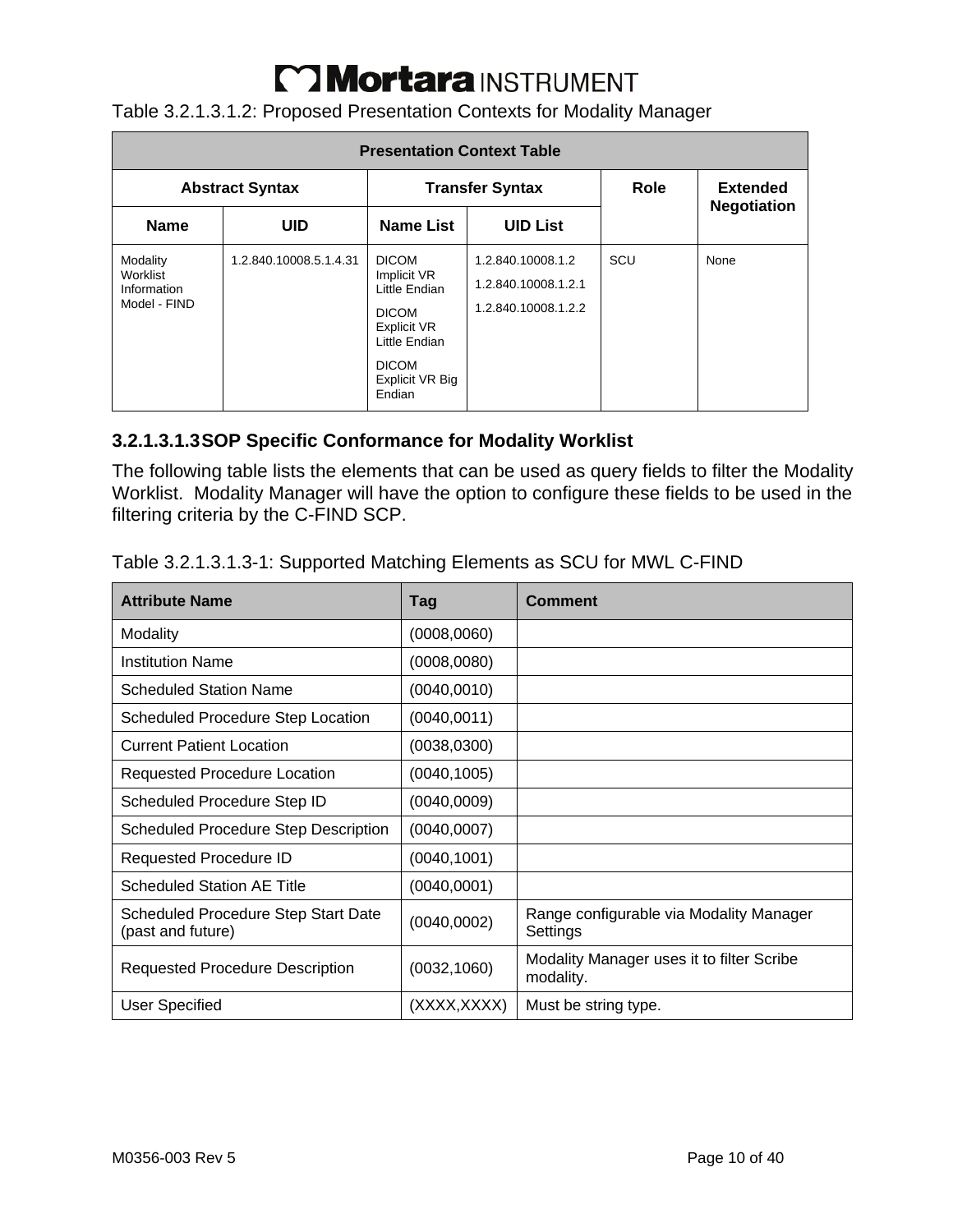The following elements are used from the returned Modality Worklist.

### Table 3.2.1.3.1.3-2: Elements Used from MWL C-FIND

| <b>Attribute Name</b>                       | <b>Tag</b>   | <b>Comment</b>                                              |
|---------------------------------------------|--------------|-------------------------------------------------------------|
| Modality                                    | (0008, 0060) | Not displayed. Included in DICOM object.                    |
| Study Instance UID                          | (0020, 000D) | Not displayed. Included in DICOM object.                    |
| Requested Procedure ID                      | (0040, 1001) | Not displayed. Included in DICOM object.                    |
| <b>Scheduled Procedure Step Description</b> | (0040, 0007) | Not displayed. Included in DICOM object.                    |
| <b>Scheduled Protocol Code Sequence</b>     | (0040, 0008) | Not displayed. Included in DICOM object.                    |
| Scheduled Procedure Step ID                 | (0040, 0009) | Not displayed. Included in DICOM object.                    |
| <b>Accession Number</b>                     | (0008, 0050) | Not displayed. Included in DICOM object.                    |
| <b>Study Description</b>                    | (0008, 1030) | Not displayed. Included in DICOM object.                    |
| Requesting Physician                        | (0032, 1032) | Not displayed. Included in DICOM object.                    |
| Patient's Name                              | (0010, 0010) | Patient fields: Last Name, First Name and<br>Middle Name    |
| Patient ID                                  | (0010, 0020) | Patient field: ID                                           |
| Patient's Birth Date                        | (0010, 0030) | Patient field: DOB                                          |
| Patient's Sex                               | (0010, 0040) | Patient field: Gender                                       |
| Patient's Age                               | (0010, 1010) | Patient field: Age (can change due to auto-<br>calculation) |
| <b>Ethnic Group</b>                         | (0010, 2160) | Patient field: Race                                         |
| Patient's Size                              | (0010, 1020) | Patient field: Height                                       |
| Patient's Weight                            | (0010, 1030) | Patient field: Weight                                       |
| <b>Other Patient IDs</b>                    | (0010, 1000) | Patient field: Second ID                                    |
| Admission ID                                | (0038,0010)  | Patient field: Admission ID                                 |
| <b>Patient's Address</b>                    | (0010, 1040) | Patient field: Address                                      |
| County of Residence                         | (0010, 2150) | Patient field: Country                                      |
| Patient's Telephone Numbers                 | (0010, 2154) | Patient field: Home Telephone                               |
| <b>Smoking Status</b>                       | (0010, 21A0) | Patient field: Smoking                                      |
| Referring Physician's Name                  | (0008, 0090) | Patient field: Referring Physician                          |
| <b>Requested Procedure Description</b>      | (0032, 1060) | Patient field: Procedure type                               |
| Scheduled Procedure Step Location           | (0040, 0011) | Patient field: Location                                     |
| Scheduled Procedure Step Start Date         | (0040, 0002) | Patient field: Requested Date/Time                          |
| Scheduled Procedure Step Start Time         | (0040, 0003) | Patient field: Requested Date/Time                          |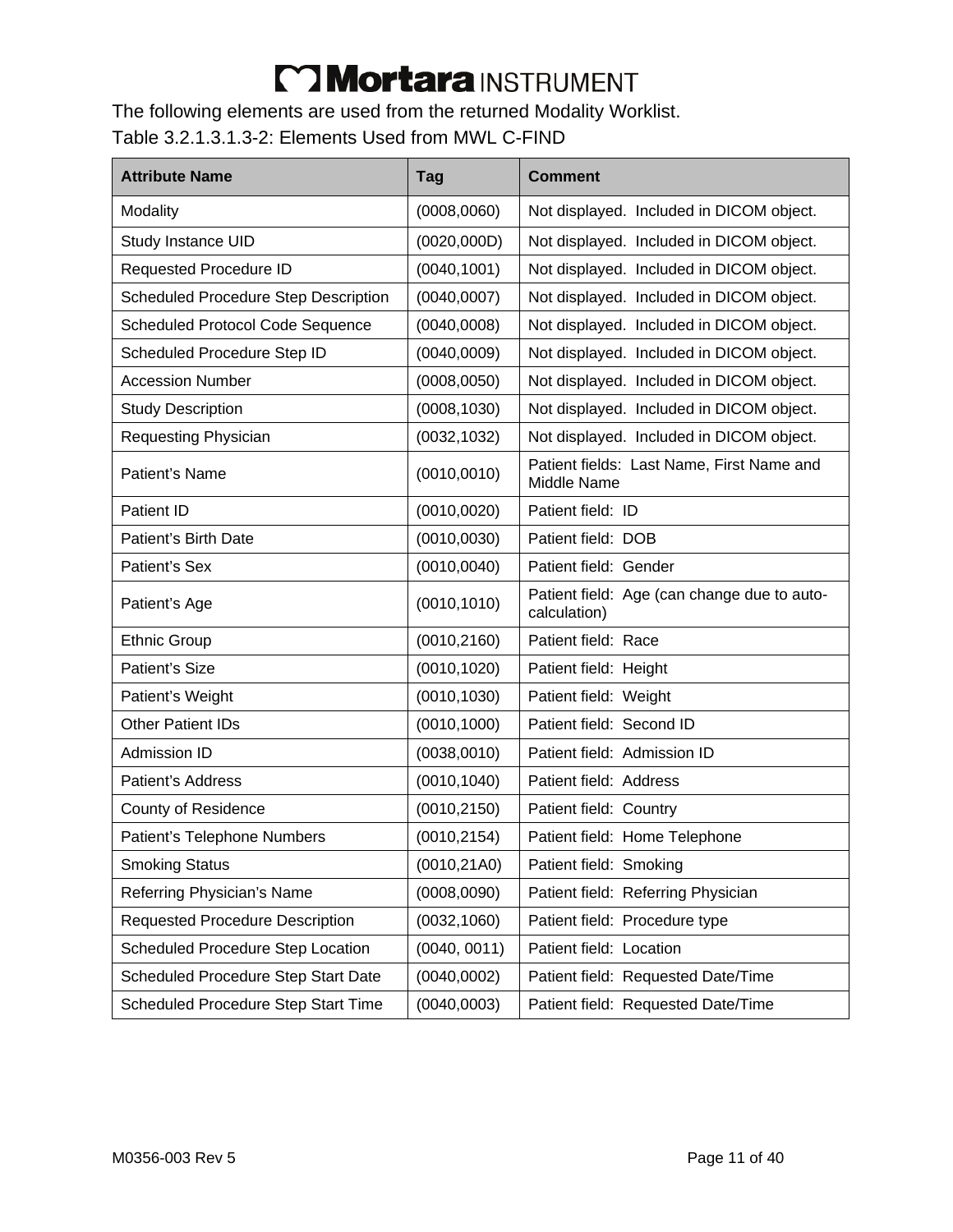### *3.2.1.3.2 Real-World Activity: Start/End/Abort Procedure*

HScribe, Q-Stress and XScribe can send a NCREATE ("In Progress") Modality Performed Procedure Step message to a remote system when a procedure is started. HScribe, Q-Stress and XScribe can send an N-SET ("Completed") Modality Performed Procedure Step message to a remote system when the procedure is run to completion. HScribe, Q-Stress and XScribe can send an N-SET ("Discontinued") Modality Performed Procedure Step message to a remote system when the procedure is aborted.

#### **3.2.1.3.2.1.1 Proposed Presentation Contexts**

Table 3.2.1.3.2.1: Proposed Presentation Contexts for Q-Stress, HScribe and XScribe

| <b>Presentation Context Table</b> |                         |                                                  |                     |             |                                       |
|-----------------------------------|-------------------------|--------------------------------------------------|---------------------|-------------|---------------------------------------|
| <b>Abstract Syntax</b>            |                         | <b>Transfer Syntax</b>                           |                     | <b>Role</b> | <b>Extended</b><br><b>Negotiation</b> |
| <b>Name</b>                       | <b>UID</b>              | Name List                                        | <b>UID List</b>     |             |                                       |
| Modality<br>Performed             | 1.2.840.10008.3.1.2.3.3 | <b>DICOM</b> Implicit<br><b>VR Little Endian</b> | 1.2.840.10008.1.2   | SCU         | None                                  |
| Procedure Step                    |                         | <b>DICOM Explicit</b><br><b>VR Little Endian</b> | 1.2.840.10008.1.2.1 |             |                                       |
|                                   |                         | <b>DICOM Explicit</b><br>VR Big Endian           | 1.2.840.10008.1.2.2 |             |                                       |

#### **3.2.1.3.2.2 SOP Specific Conformance for Modality Worklist**

The following keys are supported for the Modality Performed Procedure Step N-CREATE.

| Table 3.2.1.3.2.2: Supported keys for Modality Performed Procedure Step N-CREATE |
|----------------------------------------------------------------------------------|
|----------------------------------------------------------------------------------|

| <b>Module</b>               | <b>Attribute Name</b>                       | Tag          | Value                                                 |
|-----------------------------|---------------------------------------------|--------------|-------------------------------------------------------|
| N-CREATE-RQ                 | Affected SOP Instance UID                   | (0000, 1000) | Generated by Modality Manager using<br>the following: |
|                             |                                             |              | Mortara prefix: 1.3.6.1.4.1.20029                     |
|                             |                                             |              | Product code: RScribe 40, XScribe: 50,<br>HScribe: 60 |
|                             |                                             |              | Exam entry date/time                                  |
| Performed<br>Procedure Step | <b>Referenced Patient</b><br>Sequence       | (0008, 1120) | <b>EMPTY</b>                                          |
| Relationship                | Patient's Name                              | (0010, 0010) | Patient Last Name, First Name and<br>Middle Name      |
|                             | Patient ID                                  | (0010, 0020) | Patient ID                                            |
|                             | Patient's Birth Date                        | (0010, 0030) | <b>Patient Birth Date</b>                             |
|                             | Patient's Sex                               | (0010, 0040) | <b>Patient Gender</b>                                 |
|                             | <b>Scheduled Step Attribute</b><br>Sequence | (0040, 0270) |                                                       |
|                             | >Accession Number                           | (0008, 0050) | From MWL or EMPTY                                     |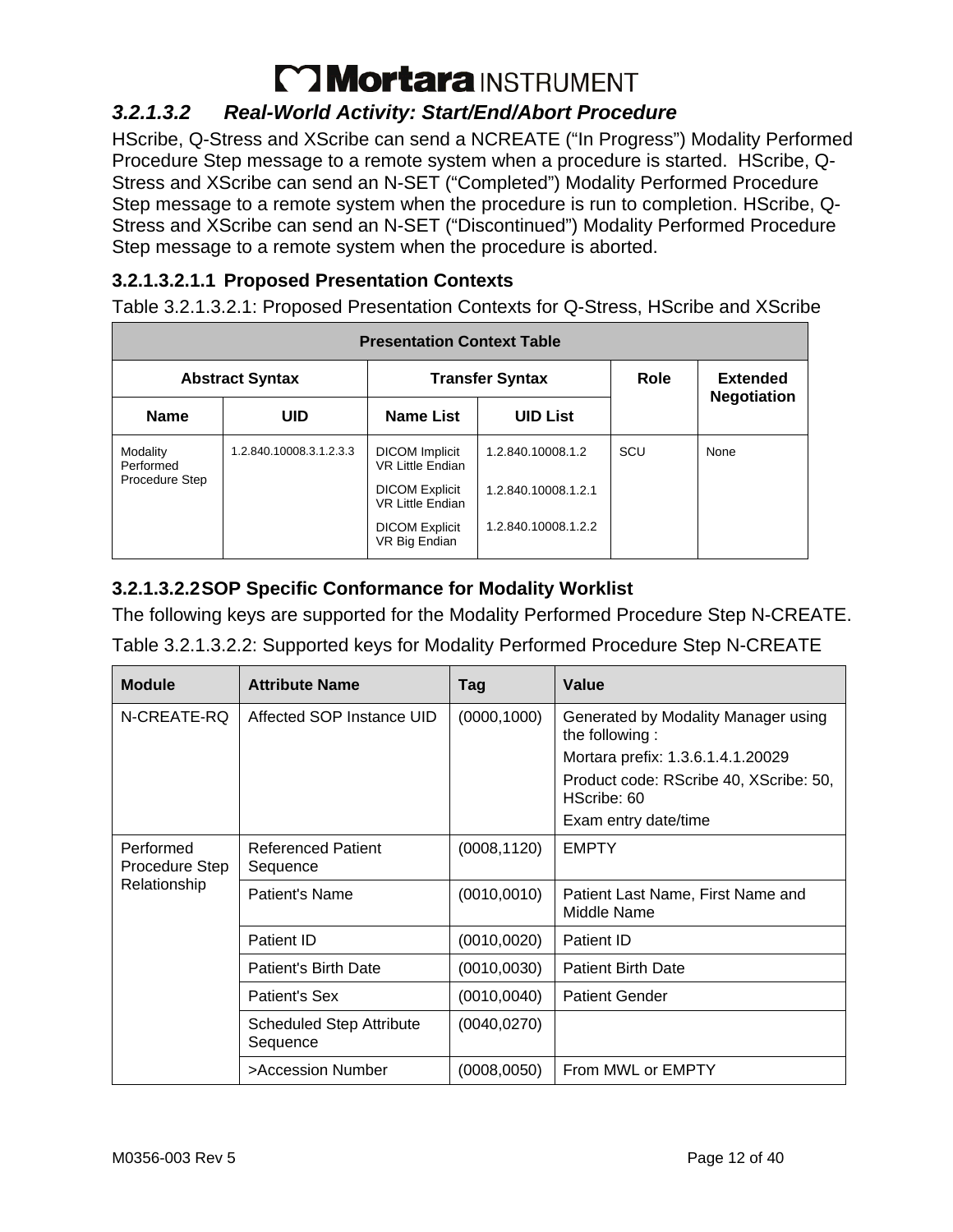| <b>Module</b>               | <b>Attribute Name</b>                           | <b>Tag</b>   | <b>Value</b>                                                                                                                                                                            |
|-----------------------------|-------------------------------------------------|--------------|-----------------------------------------------------------------------------------------------------------------------------------------------------------------------------------------|
|                             | >Referenced Study<br>Sequence                   | (0008, 1110) | <b>EMPTY</b>                                                                                                                                                                            |
|                             | >Study Instance UID                             | (0020, 000D) | From MWL or generated by Modality<br>Manager using the following:<br>Mortara prefix: 1.3.6.1.4.1.20029<br>Product code: RScribe 40, XScribe: 50,<br>HScribe: 60<br>Exam entry date/time |
|                             | >Requested Procedure<br>Description             | (0032, 1060) | From MWL or EMPTY                                                                                                                                                                       |
|                             | >Scheduled Procedure<br><b>Step Description</b> | (0040,0007)  | From MWL or EMPTY                                                                                                                                                                       |
|                             | > Scheduled Protocol Code<br>Sequence           | (0040,0008)  | From MWL or EMPTY                                                                                                                                                                       |
|                             | >>Code Value                                    | (0008, 0100) | From MWL or EMPTY                                                                                                                                                                       |
|                             | >>Coding Scheme<br>Designator                   | (0008, 0102) | From MWL or EMPTY                                                                                                                                                                       |
|                             | >>Code Meaning                                  | (0008, 0104) | From MWL or EMPTY                                                                                                                                                                       |
|                             | >Scheduled Procedure<br>Step ID                 | (0040, 0009) | From MWL or EMPTY                                                                                                                                                                       |
|                             | >Requested Procedure ID                         | (0040, 1001) | From MWL or EMPTY                                                                                                                                                                       |
| Performed<br>Procedure Step | Procedure Code Sequence                         | (0008, 1032) | From MWL (Requested Procedure<br>Code Sequence) or EMPTY                                                                                                                                |
| Information                 | >Code Value                                     | (0008, 0100) | From MWL or EMPTY                                                                                                                                                                       |
|                             | >Coding Scheme<br>Designator                    | (0008, 0102) | From MWL or EMPTY                                                                                                                                                                       |
|                             | >Code Meaning                                   | (0008, 0104) | From MWL or EMPTY                                                                                                                                                                       |
|                             | <b>Performed Station AE Title</b>               | (0040, 0241) | Modality Manager configured AE Title                                                                                                                                                    |
|                             | <b>Performed Station Name</b>                   | (0040, 0242) | <b>EMPTY</b>                                                                                                                                                                            |
|                             | <b>Performed Location</b>                       | (0040, 0243) | <b>EMPTY</b>                                                                                                                                                                            |
|                             | Performed Procedure Step<br><b>Start Date</b>   | (0040, 0244) | Exam Start Date                                                                                                                                                                         |
|                             | Performed Procedure Step<br><b>Start Time</b>   | (0040, 0245) | <b>Exam Start Time</b>                                                                                                                                                                  |
|                             | Performed Procedure Step<br><b>End Date</b>     | (0040, 0250) | <b>EMPTY</b>                                                                                                                                                                            |
|                             | Performed Procedure Step<br>End Time            | (0040, 0251) | <b>EMPTY</b>                                                                                                                                                                            |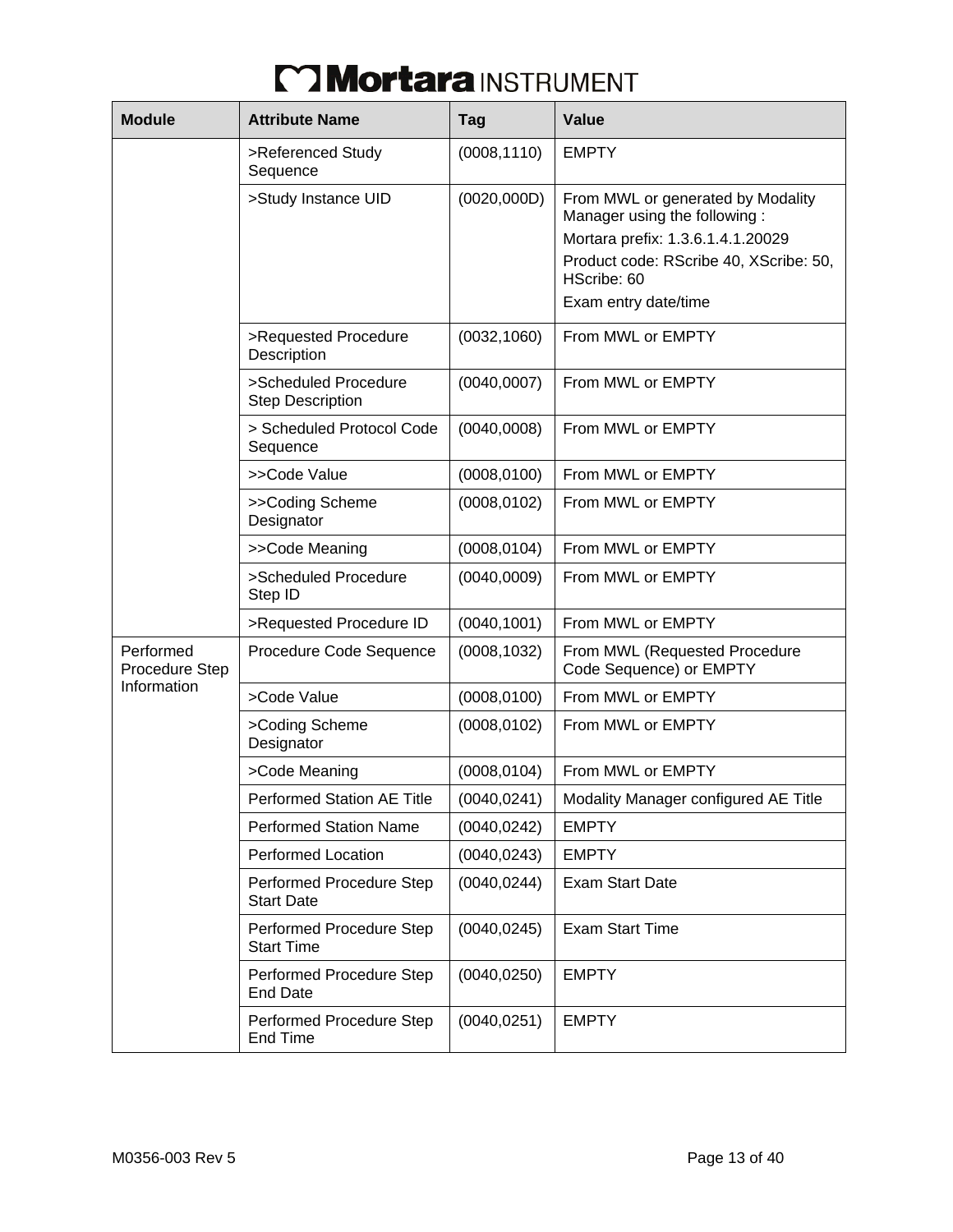| <b>Module</b>          | <b>Attribute Name</b>                                                      | Tag          | <b>Value</b>                                                                        |
|------------------------|----------------------------------------------------------------------------|--------------|-------------------------------------------------------------------------------------|
|                        | Performed Procedure Step<br><b>Status</b>                                  | (0040, 0252) | <b>IN PROGRESS</b><br>For Holter this message is sent when<br>recorder is prepared. |
|                        | Performed Procedure Step<br>ID                                             | (0040, 0253) | From MWL (Scheduled Procedure Step<br>ID)                                           |
|                        | Performed Procedure Step<br>Description                                    | (0040, 0254) | <b>EMPTY</b>                                                                        |
|                        | Performed Procedure Type<br>Description                                    | (0040, 0255) | <b>EMPTY</b>                                                                        |
|                        | Performed Procedure Step<br><b>Discontinuation Reason</b><br>Code Sequence | (0040, 0281) | <b>EMPTY</b>                                                                        |
| Image                  | Modality                                                                   | (0008, 0060) | From MWL or ECG                                                                     |
| Acquisition<br>Results | Study ID                                                                   | (0020, 0010) | From MWL (Requested Procedure ID)                                                   |
|                        | <b>Performed Protocol Code</b><br>Sequence                                 | (0040, 0260) | From MWL (Scheduled Protocol Code<br>Sequence)                                      |
|                        | >Code Value                                                                | (0008, 0100) | From MWL or EMPTY                                                                   |
|                        | >Coding Scheme<br>Designator                                               | (0008, 0102) | From MWL or EMPTY                                                                   |
|                        | >Code Meaning                                                              | (0008, 0104) | From MWL or EMPTY                                                                   |
|                        | <b>Protocol Context Sequence</b>                                           | (0040, 0440) | <b>EMPTY</b>                                                                        |
|                        | <b>Performed Series</b><br>Sequence                                        | (0040, 0340) | <b>EMPTY</b>                                                                        |

#### Table 3.2.1.3.2.3: Supported keys for Modality Performed Procedure Step N-SET

| <b>Module</b>              | <b>Attribute Name</b>                                                      | Tag          | Value                                                                                                                                                                  |
|----------------------------|----------------------------------------------------------------------------|--------------|------------------------------------------------------------------------------------------------------------------------------------------------------------------------|
| N-SET-RQ                   | Requested SOP Instance<br>UID                                              | (0000, 1001) | Affected SOP Instance UID                                                                                                                                              |
| Performed<br>Procedure     | Performed Procedure Step<br>End Date                                       | (0040, 0250) | Exam End Date                                                                                                                                                          |
| <b>Step</b><br>Information | Performed Procedure Step<br>End Time                                       | (0040, 0251) | Exam End Time                                                                                                                                                          |
|                            | Performed Procedure Step<br><b>Status</b>                                  | (0040, 0252) | COMPLETED or DISCONTINUED<br>For Holter COMPLETED message is<br>sent after data is acquired.<br>DISCONTINUED message is sent after<br>exam is deleted from the system. |
|                            | Performed Procedure Step<br><b>Discontinuation Reason</b><br>Code Sequence | (0040, 0281) | Only if DISCONTINUED (not sent<br>otherwise)                                                                                                                           |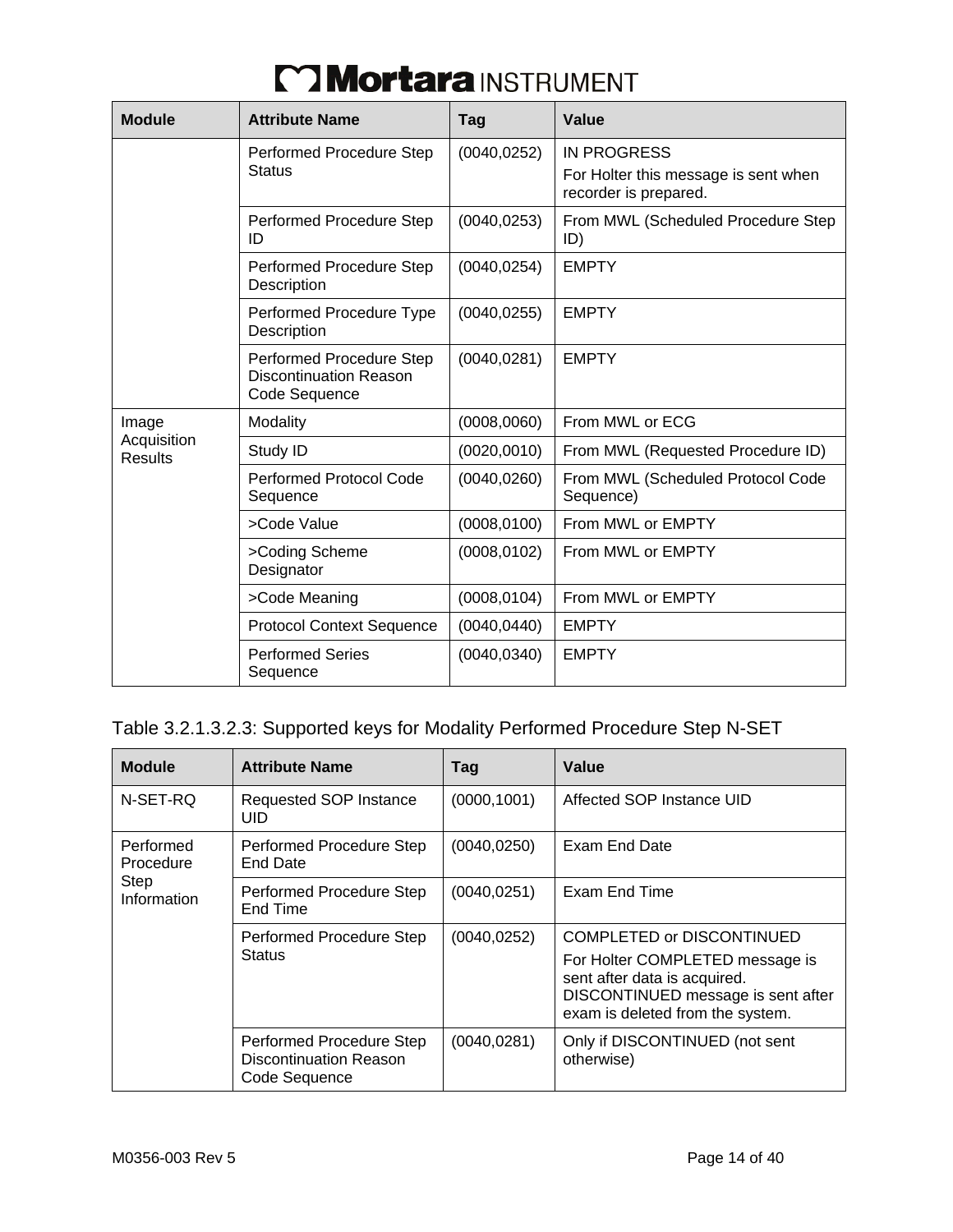| <b>Module</b>        | <b>Attribute Name</b>                                              | Tag          | Value                                                                       |
|----------------------|--------------------------------------------------------------------|--------------|-----------------------------------------------------------------------------|
|                      | >Code Value                                                        | (0008, 0100) | 110513                                                                      |
|                      | >Coding Scheme<br>Designator                                       | (0008, 0102) | <b>DCM</b>                                                                  |
|                      | >Code Meaning                                                      | (0008, 0104) | Discontinued for unspecified reason                                         |
| Image<br>Acquisition | <b>Performed Series</b><br>Sequence                                | (0040, 0340) |                                                                             |
| <b>Results</b>       | >Retrieve AE Title                                                 | (0008, 0054) | <b>EMPTY</b>                                                                |
|                      | >Series Description                                                | (0008, 103E) | <b>EMPTY</b>                                                                |
|                      | >Performing Physician's<br>Name                                    | (0008, 1050) | <b>EMPTY</b>                                                                |
|                      | >Operator's Name                                                   | (0008, 1050) | Technician field                                                            |
|                      | >Referenced Image<br>Sequence                                      | (0008, 1140) | <b>EMPTY</b>                                                                |
|                      | >Protocol Name                                                     | (0018, 1030) | From MWL (Scheduled Procedure Step<br>Description) or Holter/Stress/Resting |
|                      | >Series Instance UID                                               | (0020,000E)  | From MWL or generated by Modality<br>Manager using the following:           |
|                      |                                                                    |              | Mortara prefix: 1.3.6.1.4.1.20029                                           |
|                      |                                                                    |              | Product code: RScribe 40, XScribe: 50,<br>HScribe: 60                       |
|                      |                                                                    |              | Exam entry date/time                                                        |
|                      |                                                                    |              | $\cdot$ 1                                                                   |
|                      | >Referenced Non-Image<br><b>Composite SOP Instance</b><br>Sequence | (0040, 0220) | <b>EMPTY</b>                                                                |

#### *3.2.1.3.3 Real-World Activity: Store Procedure Results*

After a procedure report has been finalized and signed, Modality Manager will store the report into the configured Storage SCP.

Q-Stress, XScribe and HScribe reports are stored as encapsulated PDF objects, and RScribe results as 12-lead ECG Waveform objects. If the storage fails, the transaction will be queued for retry after a configurable amount of time.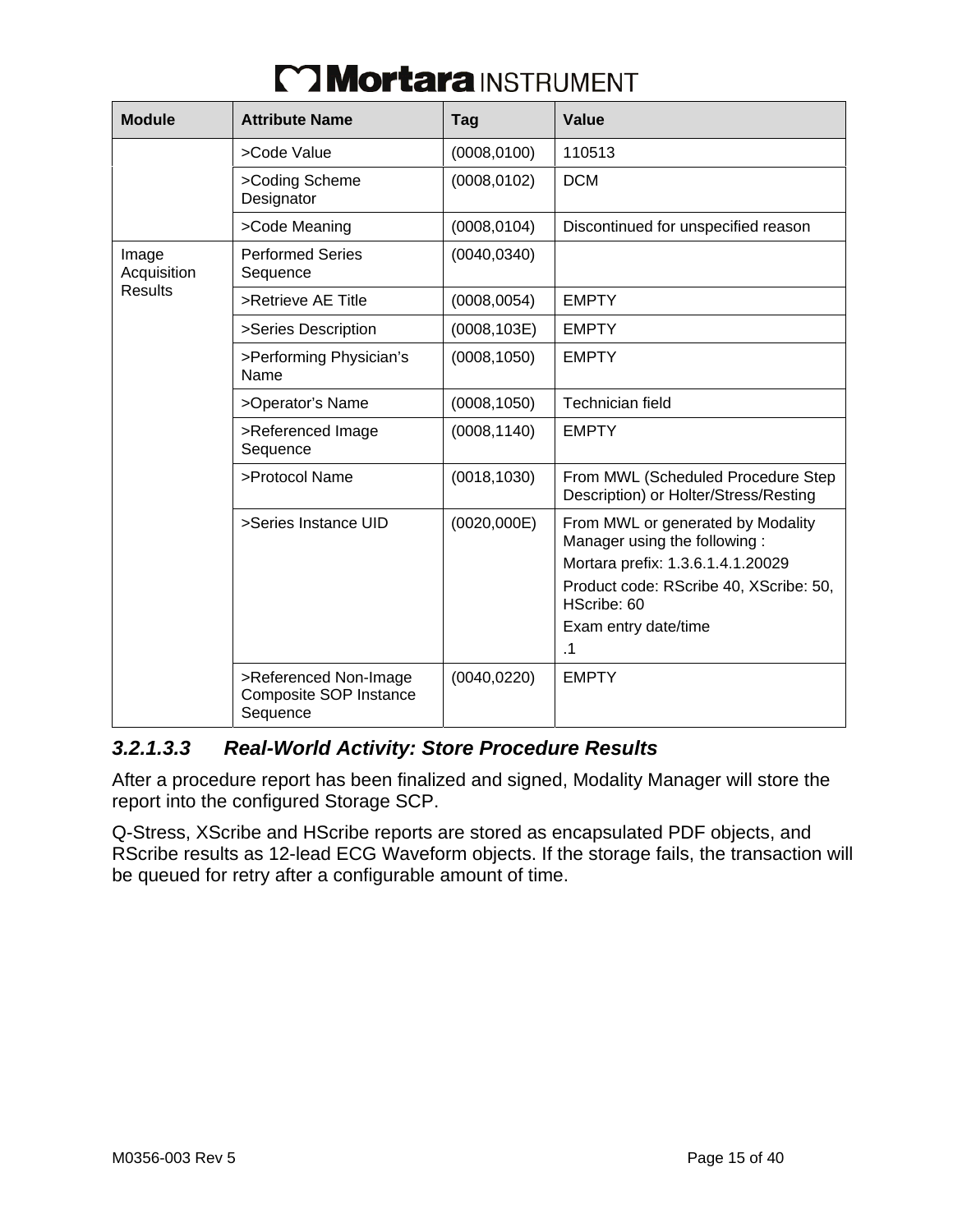#### **3.2.1.3.3.1 Proposed Presentation Contexts**

| <b>Presentation Context Table</b>                                         |                               |                                                                                                                                                |                                                                 |             |                    |
|---------------------------------------------------------------------------|-------------------------------|------------------------------------------------------------------------------------------------------------------------------------------------|-----------------------------------------------------------------|-------------|--------------------|
|                                                                           | <b>Abstract Syntax</b>        | <b>Transfer Syntax</b>                                                                                                                         |                                                                 | <b>Role</b> | <b>Extended</b>    |
| <b>Name</b>                                                               | UID                           | <b>Name List</b>                                                                                                                               | <b>UID List</b>                                                 |             | <b>Negotiation</b> |
| Encapsulated<br>PDF Storage<br>(Q-Stress,<br>XScribe and<br>HScribe only) | 1.2.840.10008.5.1.4.1.1.104.1 | <b>DICOM</b> Implicit<br><b>VR Little Endian</b><br><b>DICOM Explicit</b><br><b>VR Little Endian</b><br><b>DICOM Explicit</b><br>VR Big Endian | 1.2.840.10008.1.2<br>1.2.840.10008.1.2.1<br>1.2.840.10008.1.2.2 | SCU         | None               |

#### **3.2.1.3.3.2 SOP Specific Conformance for Encapsulated PDF Storage**

Modality Manager creates encapsulated PDF objects with the following DICOM attributes. All attributes conform to the encapsulated PDF Storage SOP class specification.

| <b>Module</b> | <b>Attribute Name</b>      | Tag          | Value                                                        |
|---------------|----------------------------|--------------|--------------------------------------------------------------|
| Patient       | Patient's Name             | (0010, 0010) | From MWL or Last Name, First Name<br>and Middle Name fields  |
|               | Patient ID                 | (0010, 0020) | From MWL or ID field                                         |
|               | Patient's Birth Date       | (0010, 0030) | From MWL or DOB field (yyyymmdd)                             |
|               | Patient's Age              | (0010, 1010) | From MWL or Age field (3 char with<br>units of Y, W, M or D) |
|               | Patient's Sex              | (0010, 0040) | From MWL or Gender field (M,F or O)                          |
|               | <b>Ethnic Group</b>        | (0010, 2160) | From MWL or Race field                                       |
|               | Patient's Size             | (0010, 1020) | Not provided.                                                |
|               | Patient's Weight           | (0010, 1030) | Not provided.                                                |
|               | <b>Other Patient IDs</b>   | (0010, 1000) | Not provided.                                                |
|               | Admission ID               | (0038,0010)  | Not provided.                                                |
|               | Patient's Address          | (0010, 1040) | Not provided.                                                |
|               | <b>County of Residence</b> | (0010, 2150) | Not provided.                                                |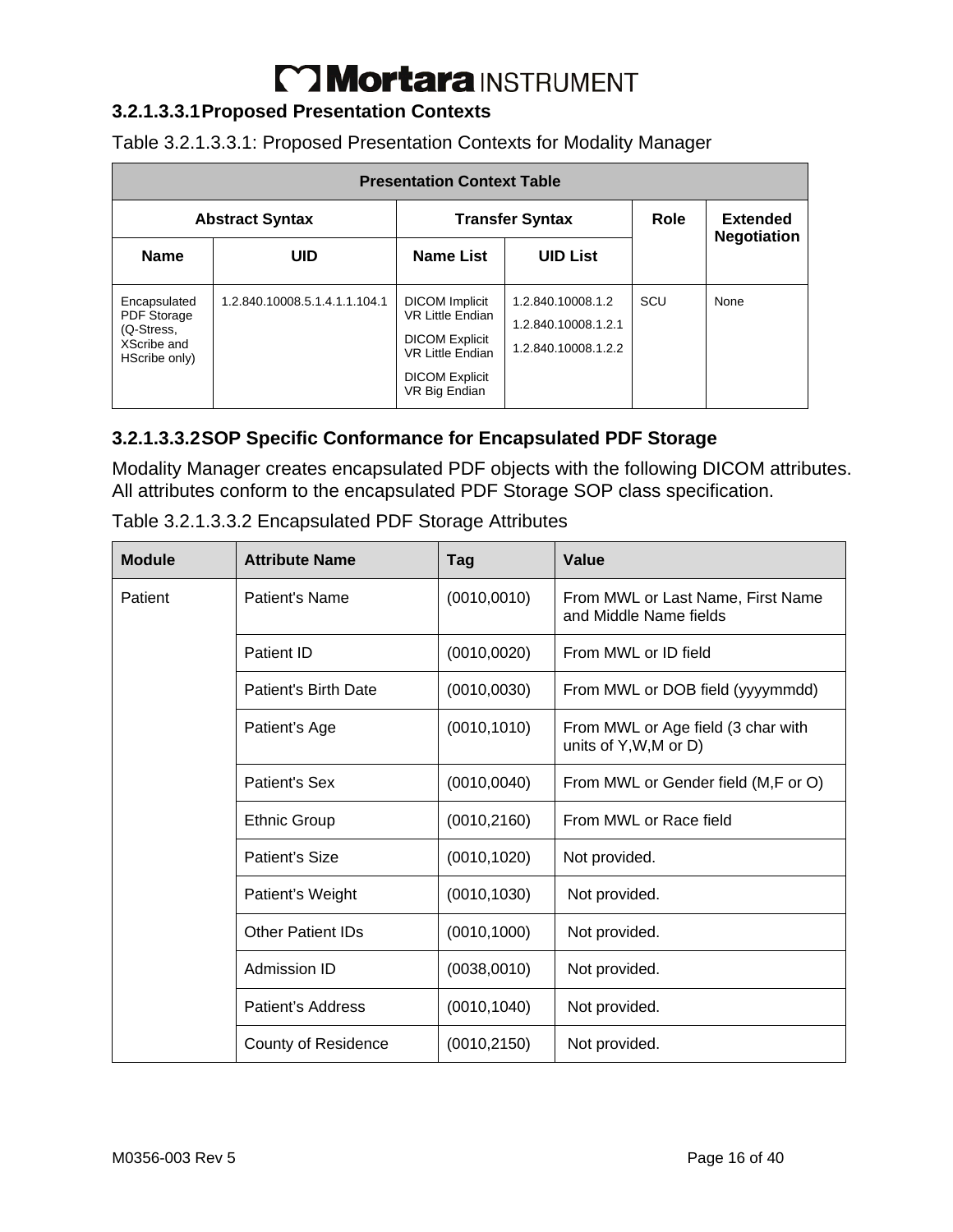|                      | Patient's Telephone<br><b>Numbers</b>             | (0010, 2154) | Not provided.                                                                        |
|----------------------|---------------------------------------------------|--------------|--------------------------------------------------------------------------------------|
| <b>General Study</b> | Study Instance UID                                | (0020, 000D) | From MWL or generated by Modality<br>Manager using the following:                    |
|                      |                                                   |              | Mortara prefix: 1.3.6.1.4.1.20029                                                    |
|                      |                                                   |              | Product code: XScribe: 50, HScribe: 60                                               |
|                      |                                                   |              | Exam entry date/time                                                                 |
|                      | Study ID                                          | (0020, 0010) | Transmission date (yyyymmddhhmm)                                                     |
|                      | <b>Study Date</b>                                 | (0008, 0020) | <b>Acquisition Date</b>                                                              |
|                      | <b>Study Time</b>                                 | (0008, 0030) | <b>Acquisition Time</b>                                                              |
|                      | <b>Accession Number</b>                           | (0008, 0050) | From MWL or EMPTY                                                                    |
|                      | <b>Study Description</b>                          | (0008, 1030) | From MWL or the following:                                                           |
|                      |                                                   |              | <b>Stress</b>                                                                        |
|                      | Reason for Study                                  | (0032, 1030) | Indications field                                                                    |
|                      | Referring Physician's<br>Name                     | (0008, 0090) | From MWL or Referring Physician field                                                |
|                      | Requesting Physician                              | (0032, 1032) | From MWL or EMPTY                                                                    |
|                      | <b>Patient's Comments</b>                         | (0010, 4000) | Notes field                                                                          |
|                      | Operator's Name                                   | (0008, 1070) | Technician field                                                                     |
|                      | Physician(s) of Record                            | (0008, 1048) | Depending on Legal Signature                                                         |
|                      |                                                   |              | Yes: User account Display Name. If<br>Display Name not configured, uses<br>Username. |
|                      |                                                   |              | <b>No:</b> Approved by                                                               |
|                      | Physician(s) of Record<br>identification Sequence | (0008, 1049) |                                                                                      |
|                      | >Person Identification<br>Code Sequence           | (0040, 1101) |                                                                                      |
|                      | >>Code value                                      | (0008, 0100) | Depending on Legal Signature                                                         |
|                      |                                                   |              | Yes: Username                                                                        |
|                      |                                                   |              | No: Code associated to the Personnel<br>list if available. Otherwise Empty           |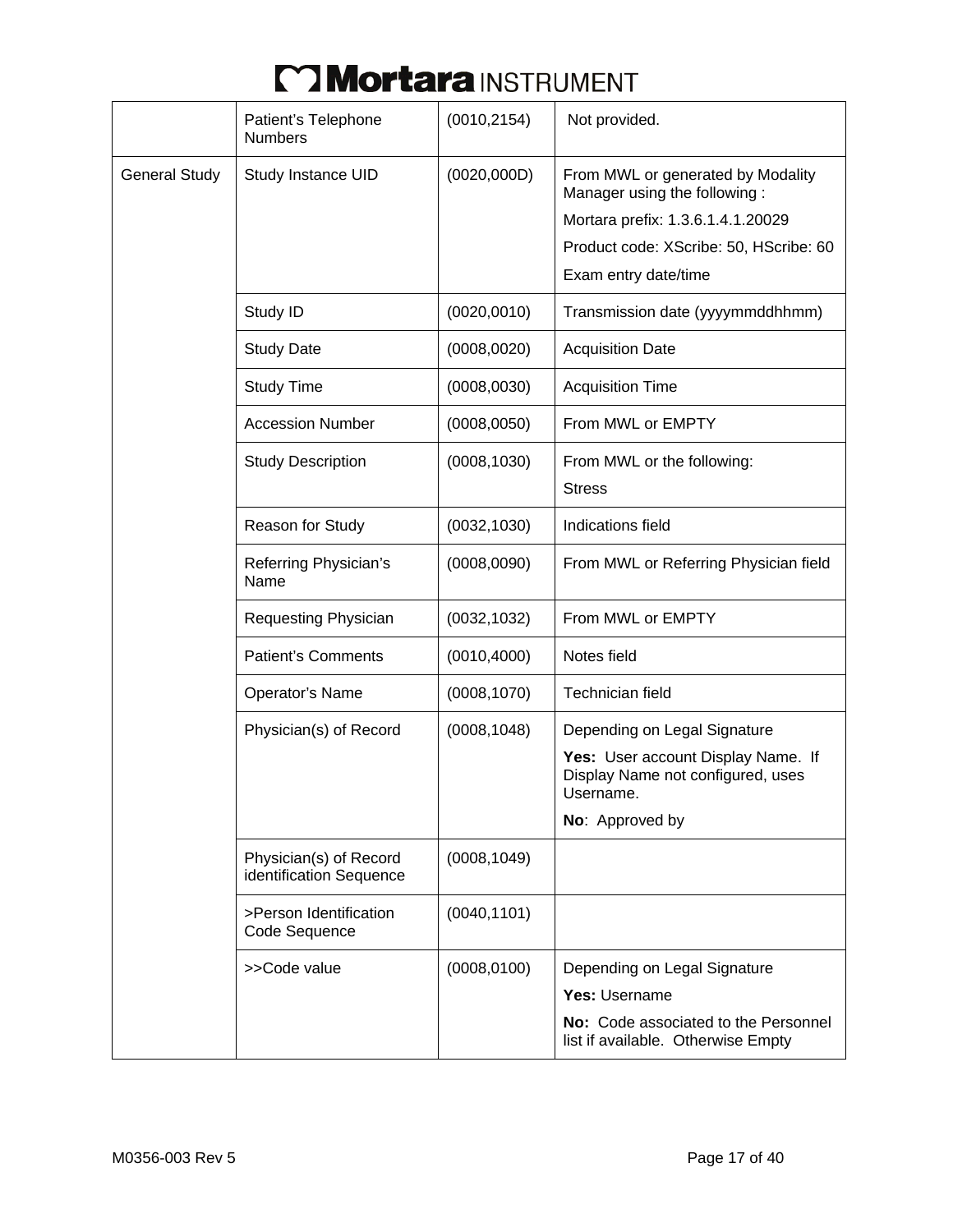|                          | >>Coding Scheme<br>Designator                          | (0008, 0102)                      | Mortara                                                                                                      |
|--------------------------|--------------------------------------------------------|-----------------------------------|--------------------------------------------------------------------------------------------------------------|
|                          | >>Code Meaning                                         | (0008, 0104)                      | Physician ID                                                                                                 |
|                          | <b>Institution Name</b>                                | (0008, 0080)                      | From Modality Manager                                                                                        |
|                          |                                                        |                                   | Otherwise EMPTY.                                                                                             |
|                          | <b>Private Tags</b>                                    | (1455,00FF)<br>to<br>(1455, FF37) | Reserved block of data for Mortara<br>specific data and definitions                                          |
| Encapsulated<br>Document | Modality                                               | (0008, 0060)                      | From Modality Manager settings<br>Otherwise                                                                  |
| Series                   |                                                        |                                   | Default is ECG if not configured                                                                             |
|                          | Series Instance UID                                    | (0020,000E)                       | Created using the following:                                                                                 |
|                          |                                                        |                                   | Mortara prefix: 1.3.6.1.4.1.20029                                                                            |
|                          |                                                        |                                   | Product code: XScribe: 50, HScribe: 60                                                                       |
|                          |                                                        |                                   | Acquisition date/time                                                                                        |
|                          |                                                        |                                   | .1                                                                                                           |
|                          |                                                        |                                   | Transmission time (hours, minutes,<br>seconds, milliseconds) only when New<br>Series set in Modality Manager |
|                          | Series Number                                          | (0020, 0011)                      | <b>Transmission time</b>                                                                                     |
|                          | <b>Referenced Performed</b><br>Procedure Step Sequence | (0008, 1111)                      |                                                                                                              |
|                          | >Referenced SOP Class<br><b>UID</b>                    | (0008, 1150)                      | 1.2.840.10008.3.1.2.3.3                                                                                      |
|                          | > Referenced SOP                                       | (0008, 1155)                      | Created using the following:                                                                                 |
|                          | Instance UID                                           |                                   | Mortara prefix: 1.3.6.1.4.1.20029                                                                            |
|                          |                                                        |                                   | Product code: XScribe: 50, HScribe: 60                                                                       |
|                          |                                                        |                                   | Transmission date/time                                                                                       |
|                          | <b>Request Attributes</b><br>Sequence                  | (0040, 0275)                      |                                                                                                              |
|                          | >Requested Procedure ID                                | (0040, 1001)                      | From MWL or EMPTY                                                                                            |
|                          | >Scheduled Procedure<br>Step ID                        | (0040,0009)                       | From MWL or EMPTY                                                                                            |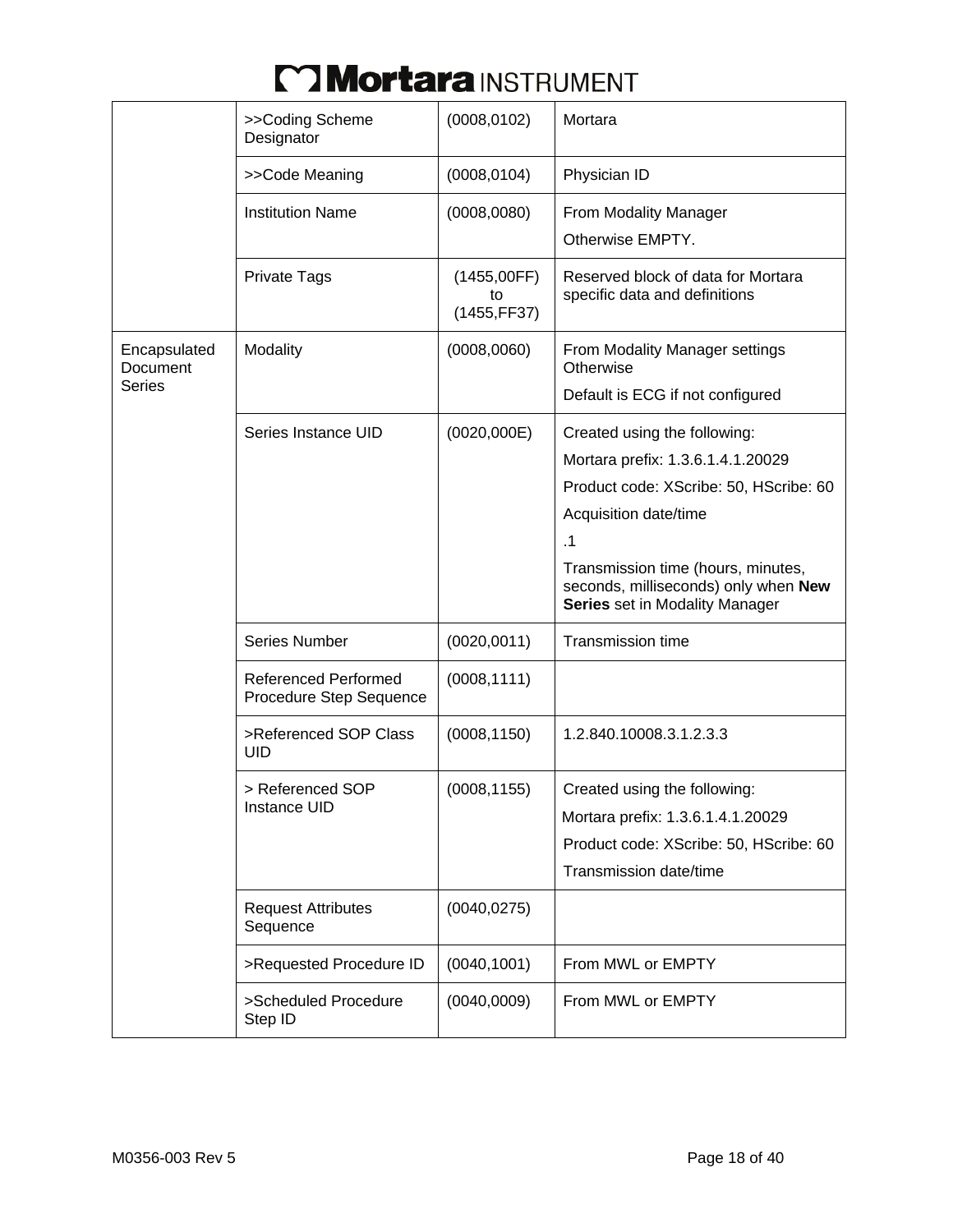|                          | >Scheduled Procedure<br><b>Step Description</b> | (0040,0007)  | From MWL or EMPTY                                                      |
|--------------------------|-------------------------------------------------|--------------|------------------------------------------------------------------------|
|                          | >Scheduled Protocol Code<br>Sequence            | (0040,0008)  | From MWL or EMPTY                                                      |
|                          | >>Code Value                                    | (0008, 0100) | From MWL or EMPTY                                                      |
|                          | >>Coding Scheme<br>Designator                   | (0008, 0102) | From MWL or EMPTY                                                      |
|                          | >>Code Meaning                                  | (0008, 0104) | From MWL or EMPTY                                                      |
| General<br>Equipment     | Manufacturer                                    | (0008, 0070) | Mortara Instrument, Inc.                                               |
|                          | <b>Institution Name</b>                         | (0008, 0080) | <b>Institution Name (Modality Manager</b><br>settings)                 |
|                          | <b>Station Name</b>                             | (0008, 1010) | From Local Settings (Modality) or<br><b>Computer Name</b>              |
| <b>SC Equipment</b>      | <b>Conversion Type</b>                          | (0008, 0064) | <b>SYN</b>                                                             |
| Encapsulated<br>Document | <b>Concept Name Code</b><br>Sequence            | (0040, A043) |                                                                        |
|                          | >Code Value                                     | (0008, 0100) | Product code: XScribe: 50, HScribe: 60                                 |
|                          | >Coding Scheme<br>Designator                    | (0008, 0102) | LN                                                                     |
|                          | >Code Meaning                                   | (0008, 0104) | Resting ECG Report, Stress ECG<br>Report or Holter ECG Report          |
|                          | <b>Instance Number</b>                          | (0020, 0013) | 1                                                                      |
|                          | <b>Content Date</b>                             | (0008, 0023) | <b>Transmission Date</b>                                               |
|                          | <b>Content Time</b>                             | (0008, 0033) | <b>Transmission Time</b>                                               |
|                          | <b>Acquisition Date/time</b>                    | (0008, 002A) | Start date/time                                                        |
|                          | <b>Burned In Annotation</b>                     | (0028, 0301) | <b>YES</b>                                                             |
|                          | <b>Document Title</b>                           | (0042,0010)  | <b>PDF Report</b>                                                      |
|                          | <b>Verification Flag</b>                        | (0040, A493) | VERIFIED (whenever exam is signed<br>with the legal signature option)  |
|                          |                                                 |              | UNVERIFIED all the other cases<br>(including delivery prior signature) |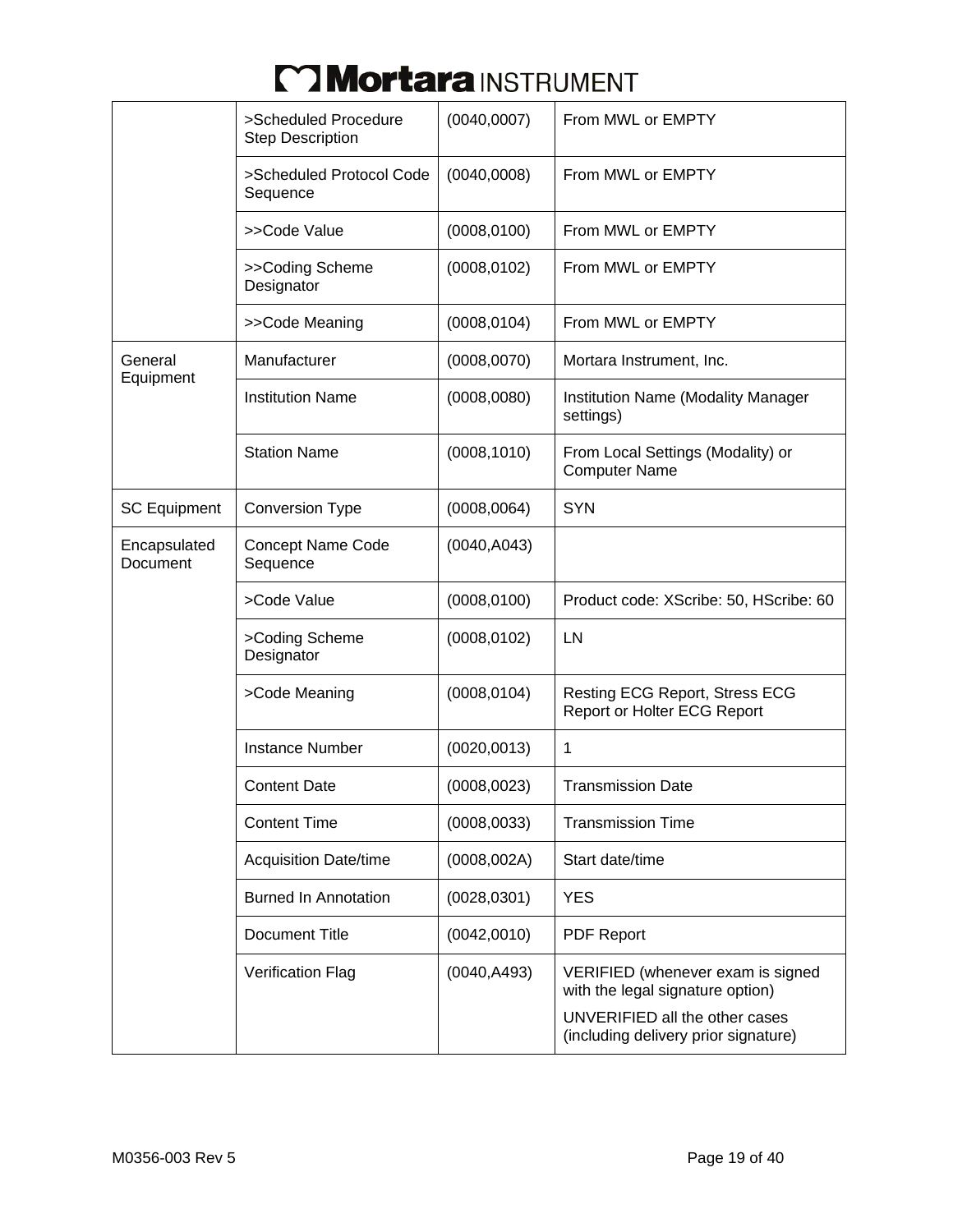|            | MIME Type of<br><b>Encapsulated Document</b> | (0042,0012)  | application/pdf                                                                                                                       |
|------------|----------------------------------------------|--------------|---------------------------------------------------------------------------------------------------------------------------------------|
|            | Encapsulated Document                        | (0042,0011)  | The PDF file                                                                                                                          |
|            | Affected SOP Instance<br><b>UID</b>          | (0000, 1000) | Created using the following:<br>Mortara prefix: 1.3.6.1.4.1.20029<br>Product code: XScribe: 50, HScribe: 60<br>Transmission date/time |
| SOP Common | <b>SOP Class UID</b>                         | (0008,0016)  | 1.2.840.10008.5.1.4.1.1.104.1                                                                                                         |
|            | SOP Instance UID                             | (0008, 0018) | Created using the following:<br>Mortara prefix: 1.3.6.1.4.1.20029<br>Product code: XScribe: 50, HScribe: 60<br>Transmission date/time |
|            | <b>Specific Character Set</b>                | (0008,0005)  | User configurable.<br>Default is ISO_IR 192                                                                                           |

### *3.2.1.3.4 Real-World Activity: Transmit Resting ECG Reports*

After completion of a resting ECG procedure, Modality Manager will store the finalized and signed ECG as a 12 Lead ECG Waveform object into the configured Storage SCP.

#### **3.2.1.3.4.1 Proposed Presentation Contexts**

Table 3.2.1.3.4.1: Proposed Presentation Contexts for Modality Manager

| <b>Presentation Context Table</b>                    |                               |                                                                                                                                                  |                                                                 |             |                                       |
|------------------------------------------------------|-------------------------------|--------------------------------------------------------------------------------------------------------------------------------------------------|-----------------------------------------------------------------|-------------|---------------------------------------|
|                                                      | <b>Abstract Syntax</b>        | <b>Transfer Syntax</b>                                                                                                                           |                                                                 | <b>Role</b> | <b>Extended</b><br><b>Negotiation</b> |
| <b>Name</b>                                          | <b>UID</b>                    | <b>Name</b><br>List                                                                                                                              | <b>UID List</b>                                                 |             |                                       |
| 12-lead ECG<br>Waveform<br>Storage<br>(RScribe only) | 1.2.840.10008.5.1.4.1.1.9.1.1 | <b>DICOM</b><br>Implicit VR<br>Little Endian<br><b>DICOM</b><br>Explicit VR<br>Little Endian<br><b>DICOM</b><br>Explicit VR<br><b>Big Endian</b> | 1.2.840.10008.1.2<br>1.2.840.10008.1.2.1<br>1.2.840.10008.1.2.2 | SCU         | None                                  |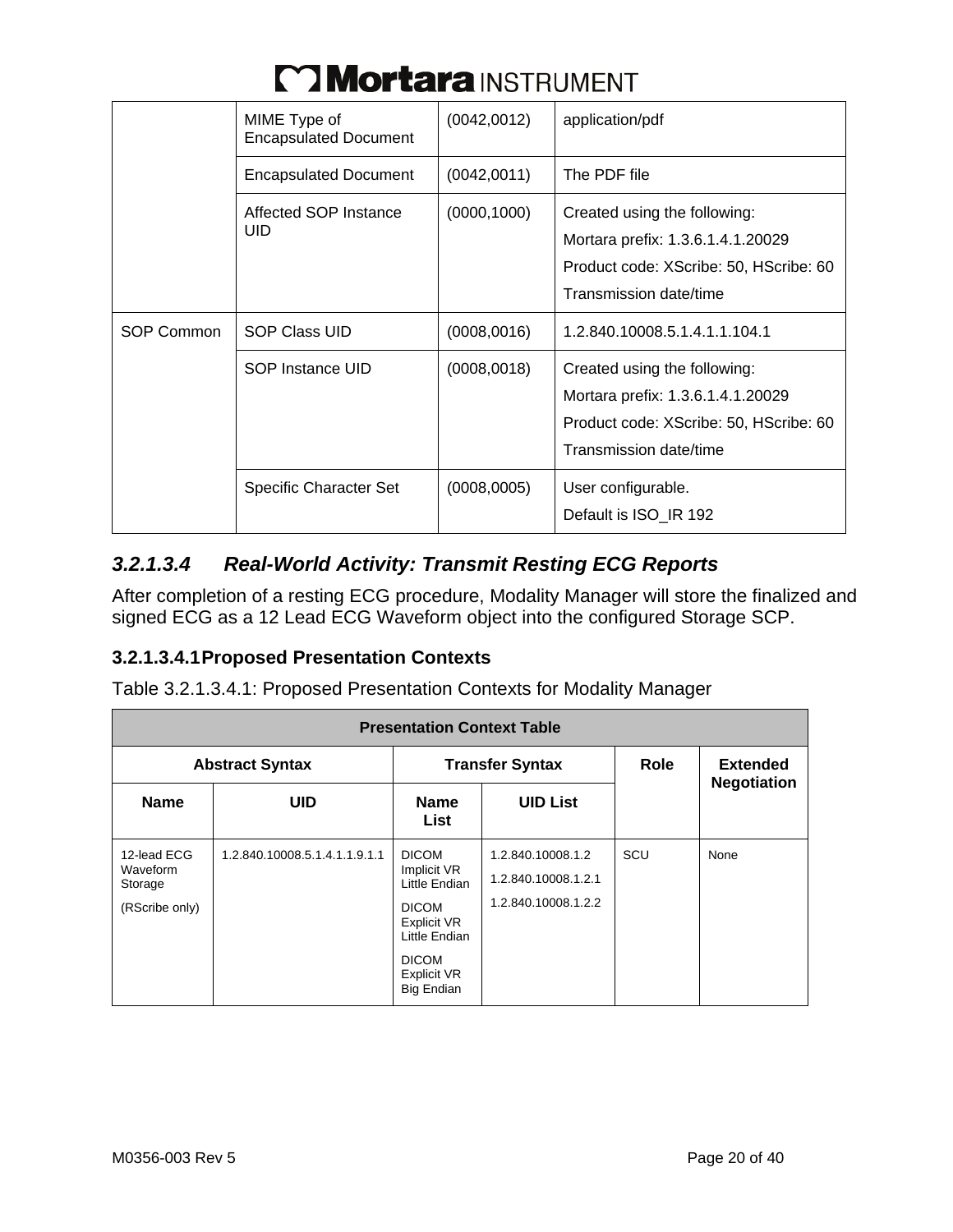#### **3.2.1.3.4.2 SOP Specific Conformance for 12-lead ECG Waveform Storage**

Modality Manager creates 12-lead ECG Waveform objects with the following DICOM attributes. All attributes conform to the 12-lead ECG Waveform Storage SOP class specification. A private attribute block is included for the VERITAS interpretation vector, Attending Physician and Notes.

| <b>Module</b>        | <b>Attribute Name</b>                        | <b>Tag</b>   | Value                                                                                                                                                                                                                           |
|----------------------|----------------------------------------------|--------------|---------------------------------------------------------------------------------------------------------------------------------------------------------------------------------------------------------------------------------|
| Patient              | <b>Patient's Name</b>                        | (0010, 0010) | From MWL or Last Name, First Name<br>and Middle Name fields                                                                                                                                                                     |
|                      | Patient ID                                   | (0010, 0020) | From MWL or ID field                                                                                                                                                                                                            |
|                      | Patient's Birth Date                         | (0010, 0030) | From MWL or DOB field (yyyymmdd)                                                                                                                                                                                                |
|                      | <b>Patient's Sex</b>                         | (0010, 0040) | From MWL or Gender field (M,F or O)                                                                                                                                                                                             |
|                      | <b>Other Patient IDs</b>                     | (0010, 1000) | From MWL or Second ID field                                                                                                                                                                                                     |
|                      | <b>Ethnic Group</b>                          | (0010, 2160) | From MWL or Race field                                                                                                                                                                                                          |
|                      |                                              |              | Caucasian, Black, Oriental, Hispanic,<br>American Indian, Aleut/Eskimo,<br>Hawaiian, Pacific Islander, Mongolian,<br>Asian, Unknown. Note: This tag will not<br>be present if the custom ID does not<br>contain the Race field. |
| <b>General Study</b> | Study Instance UID                           | (0020, 000D) | From MWL or generated by Modality<br>Manager using the following:                                                                                                                                                               |
|                      |                                              |              | Mortara prefix: 1.3.6.1.4.1.20029                                                                                                                                                                                               |
|                      |                                              |              | Product code for RScribe: 40                                                                                                                                                                                                    |
|                      |                                              |              | Exam entry date/time                                                                                                                                                                                                            |
|                      | <b>Study Date</b>                            | (0008, 0020) | <b>Acquisition Date</b>                                                                                                                                                                                                         |
|                      | <b>Study Time</b>                            | (0008, 0030) | <b>Acquisition Time</b>                                                                                                                                                                                                         |
|                      | Referring Physician's<br>Name                | (0008, 0090) | From MWL or Referring Physician field                                                                                                                                                                                           |
|                      | Study ID                                     | (0020, 0010) | <b>EMPTY</b>                                                                                                                                                                                                                    |
|                      | Requesting Physician                         | (0032, 1032) | From MWL                                                                                                                                                                                                                        |
|                      | Name of Physician(s)<br><b>Reading Study</b> | (0008, 1060) | Reviewed By field                                                                                                                                                                                                               |
|                      | <b>Accession Number</b>                      | (0008, 0050) | From MWL or EMPTY                                                                                                                                                                                                               |

Table 3.2.1.3.4.2 12-lead ECG Waveform Storage Attributes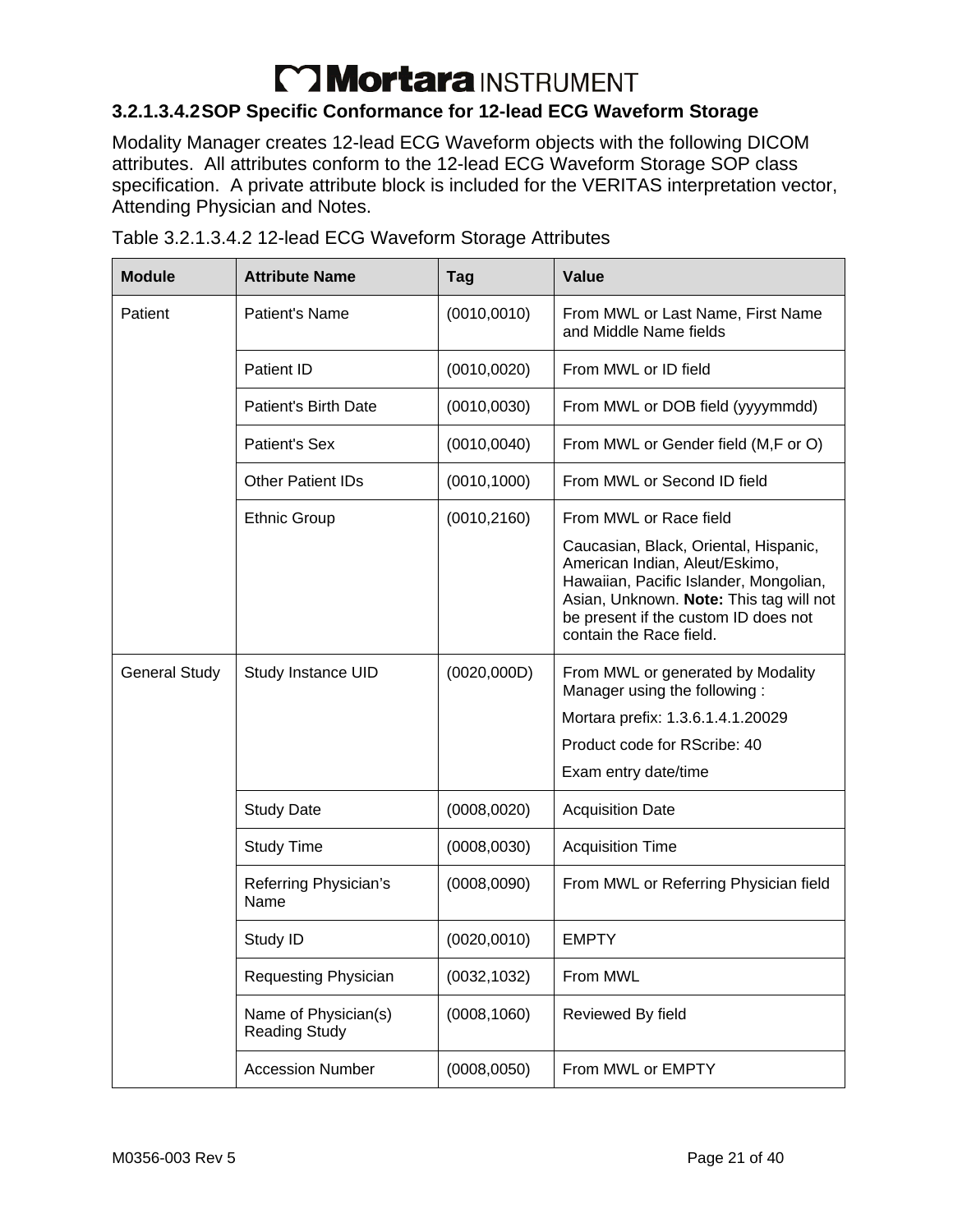| <b>Module</b>         | <b>Attribute Name</b>        | <b>Tag</b>   | Value                                                                                                                                |
|-----------------------|------------------------------|--------------|--------------------------------------------------------------------------------------------------------------------------------------|
|                       | <b>Study Description</b>     | (0008, 1030) | From MWL or one of the following:<br>Resting 12-lead ECG<br>Resting 15-lead ECG                                                      |
|                       | <b>Station Name</b>          | (0008, 1010) | <b>Configuration (Modality Manager</b><br>settings)                                                                                  |
|                       | Affected SOP Instance<br>UID | (0000, 1000) | Created using the following:<br>Mortara prefix: 1.3.6.1.4.1.20029<br>Product code: 40 for RScribe<br>Transmission date/time          |
| <b>Patient Study</b>  | Patient's Age                | (0010, 1010) | From MWL or Age field (3 char with<br>units of Y, W, M or D)                                                                         |
|                       | Patient's Size               | (0010, 1020) | Height field                                                                                                                         |
|                       | Patient's Weight             | (0010, 1030) | Weight field                                                                                                                         |
| <b>General Series</b> | Modality                     | (0008, 0060) | Configurable (Modality Manager<br>settings).<br>Default is ECG if not configured                                                     |
|                       | Series Instance UID          | (0020,000E)  | Created using the following:<br>Mortara prefix: 1.3.6.1.4.1.20029<br>Product code for RScribe: 40<br>ECG acquisition date/time<br>.1 |
|                       | <b>Series Number</b>         | (0020, 0011) | <b>EMPTY</b>                                                                                                                         |
|                       | Laterality                   | (0020, 0060) | <b>EMPTY</b>                                                                                                                         |
|                       | Operator's Name              | (0008, 1070) | <b>Technician field</b>                                                                                                              |
| General               | Manufacturer                 | (0008, 0070) | Mortara Instrument, Inc.                                                                                                             |
| Equipment             | Manufacturer's Model<br>Name | (0008, 1090) | <b>RScribe</b>                                                                                                                       |
|                       | <b>Device Serial Number</b>  | (0018, 1000) | <b>EMPTY</b>                                                                                                                         |
|                       | Software Version(s)          | (0018, 1020) | <b>EMPTY</b>                                                                                                                         |
|                       | <b>Institution Name</b>      | (0008, 0080) | <b>Configuration (Modality Manager</b><br>settings)                                                                                  |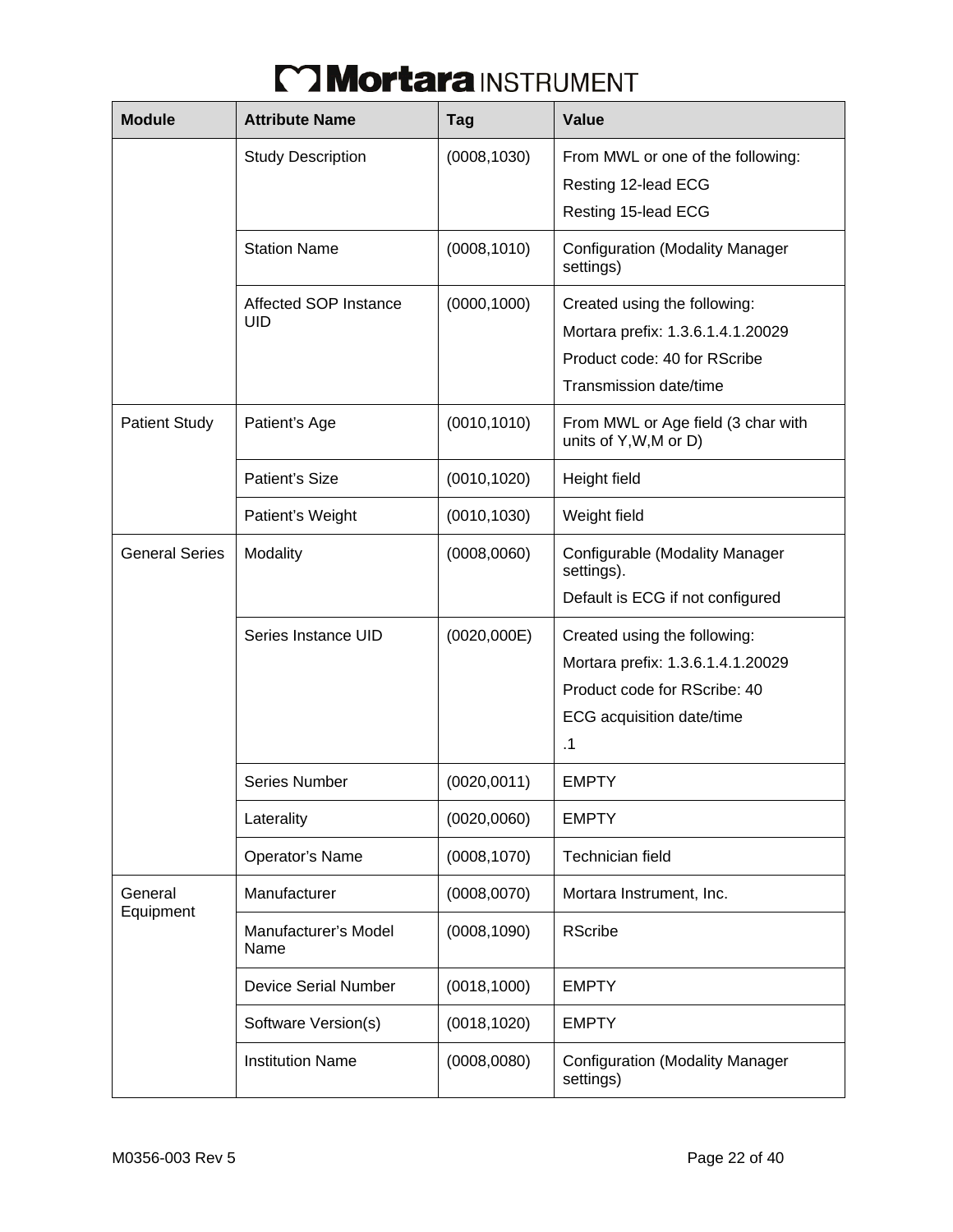| <b>Module</b>              | <b>Attribute Name</b>                  | <b>Tag</b>   | Value                                                                                  |
|----------------------------|----------------------------------------|--------------|----------------------------------------------------------------------------------------|
| Waveform<br>Identification | <b>Instance Number</b>                 | (0020, 0013) | 1                                                                                      |
|                            | <b>Content Date</b>                    | (0008, 0023) | <b>Acquisition Date</b>                                                                |
|                            | <b>Content Time</b>                    | (0008, 0033) | <b>Acquisition Time</b>                                                                |
|                            | <b>Acquisition Datetime</b>            | (0008, 002A) | <b>Acquisition Date/Time</b>                                                           |
| Waveform                   | <b>Waveform Sequence</b>               | (5400, 0100) | Has 2 items, a multiplex group for<br>rhythm data, and another for the<br>median beat. |
|                            | >Multiplex Group Time<br><b>Offset</b> | (0018, 1068) | 0                                                                                      |
|                            | > Trigger Time Offset                  | (0018, 1069) | 0                                                                                      |
|                            | > Trigger Sample Position              | (0018, 106E) | Rhythm: not included                                                                   |
|                            |                                        |              | Median: sample of "maximum power"<br>between QRS onset and offset                      |
|                            | > Waveform Originality                 | (003A, 0004) | Rhythm: ORIGINAL                                                                       |
|                            |                                        |              | Median: DERIVED                                                                        |
|                            | > Number of Waveform<br>Channels       | (003A, 0005) | 12 or 15                                                                               |
|                            | > Number of Waveform                   | (003A, 0010) | Rhythm: 5000 or 10000                                                                  |
|                            | Samples                                |              | Median: up to 1200                                                                     |
|                            | > Sampling Frequency                   | (003A, 001A) | 500 or 1000                                                                            |
|                            | > Multiplex Group Label                | (003A, 0020) | Rhythm: RHYTHM                                                                         |
|                            |                                        |              | Median: MEDIAN_BEAT                                                                    |
|                            | > Channel Definition<br>Sequence       | (003A, 0200) | Has 12 or 15 items, one for each lead                                                  |
|                            | >> Channel Source<br>Sequence          | (003A, 0208) |                                                                                        |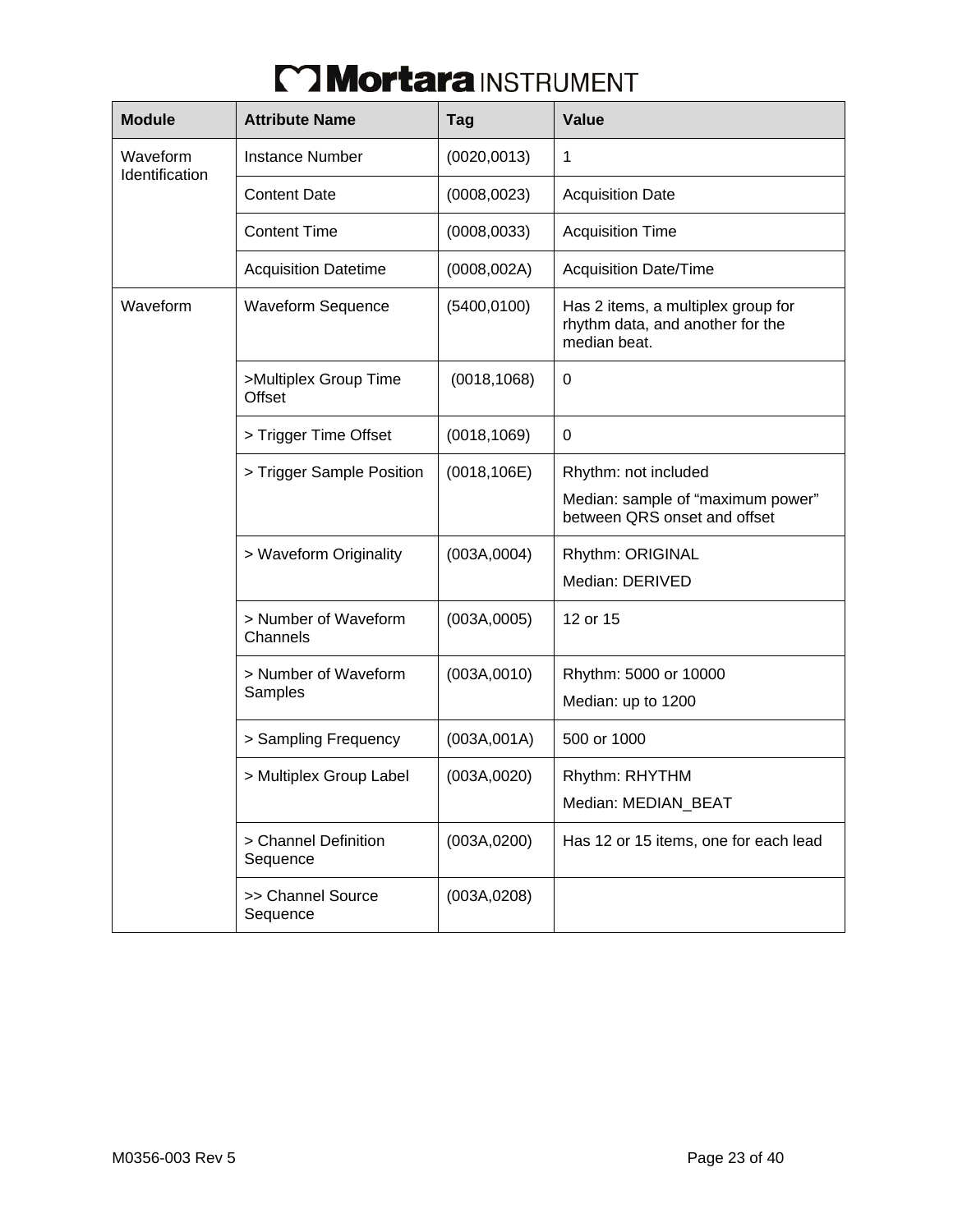| <b>Module</b> | <b>Attribute Name</b>           | Tag          | <b>Value</b>        |                  |  |
|---------------|---------------------------------|--------------|---------------------|------------------|--|
|               | >>> Code Value                  | (0008, 0100) | Lead I              | $5.6.3 - 9 - 1$  |  |
|               |                                 |              | Lead II             | $5.6.3 - 9 - 2$  |  |
|               |                                 |              | Lead III            | 5.6.3-9-61       |  |
|               |                                 |              | Lead aVR            | 5.6.3-9-62       |  |
|               |                                 |              | Lead aVL            | 5.6.3-9-63       |  |
|               |                                 |              | Lead aVF            | 5.6.3-9-64       |  |
|               |                                 |              | Lead V1             | $5.6.3 - 9 - 3$  |  |
|               |                                 |              | Lead V <sub>2</sub> | $5.6.3 - 9 - 4$  |  |
|               |                                 |              | Lead V3             | $5.6.3 - 9 - 5$  |  |
|               |                                 |              | Lead V4             | $5.6.3 - 9 - 6$  |  |
|               |                                 |              | Lead V5             | $5.6.3 - 9 - 7$  |  |
|               |                                 |              | Lead V6             | $5.6.3 - 9 - 8$  |  |
|               |                                 |              | Lead V7             | $5.6.3 - 9 - 9$  |  |
|               |                                 |              | Lead V8             | 5.6.3-9-66       |  |
|               |                                 |              | Lead V9             | 5.6.3-9-67       |  |
|               |                                 |              | Lead V3R            | $5.6.3 - 9 - 11$ |  |
|               |                                 |              | Lead V4R            | 5.6.3-9-12       |  |
|               |                                 |              | Lead E1             | 5.6.3-9-75       |  |
|               |                                 |              | Lead E <sub>2</sub> | 5.6.3-9-76       |  |
|               |                                 |              | Lead E3             | 5.6.3-9-77       |  |
|               | >>> Coding Scheme<br>Designator | (0008, 0102) | <b>SCPECG</b>       |                  |  |
|               | >>> Code Scheme<br>Version      | (0008, 0103) | 1.3                 |                  |  |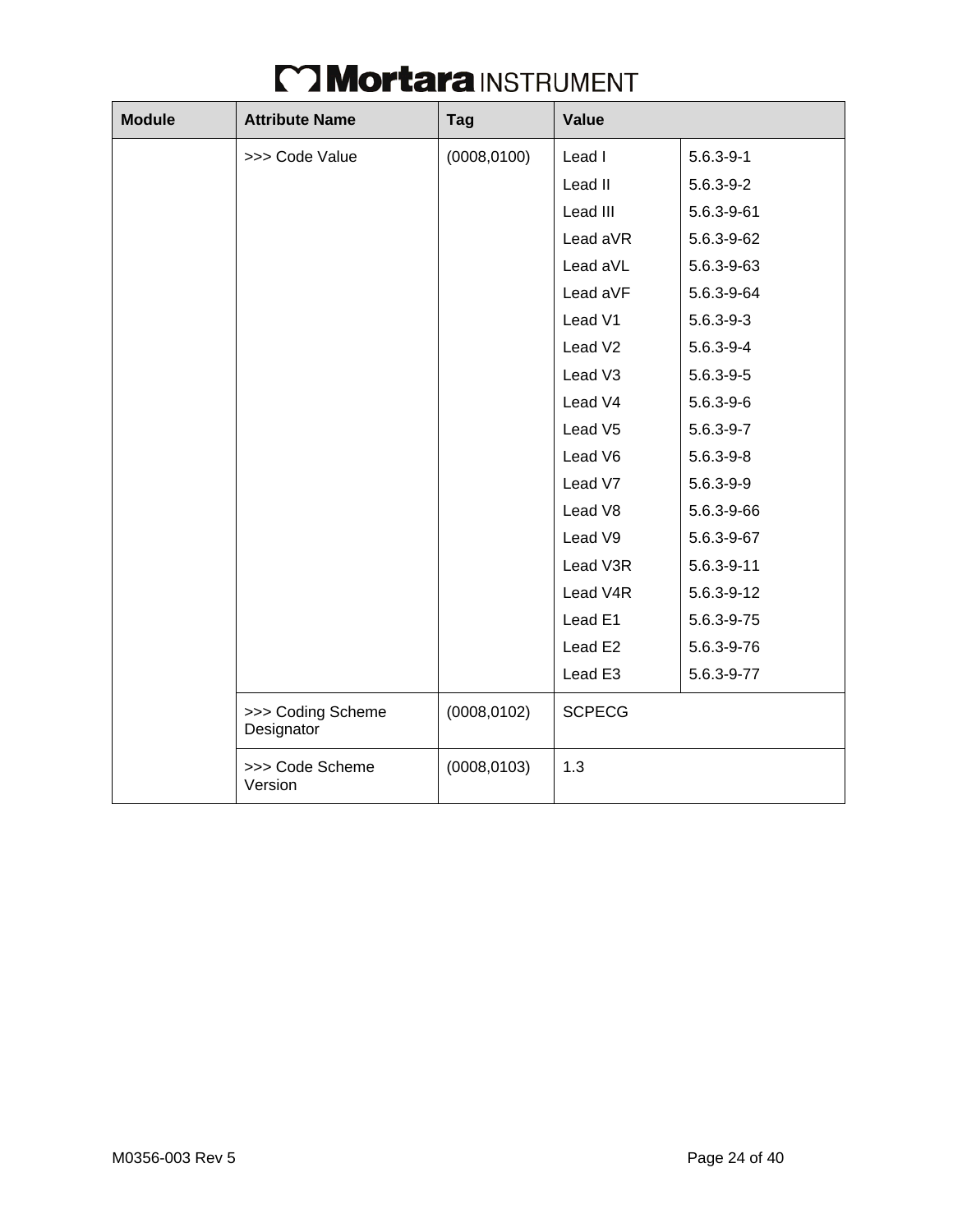| <b>Module</b> | <b>Attribute Name</b>                              | <b>Tag</b>   | Value                     |                     |
|---------------|----------------------------------------------------|--------------|---------------------------|---------------------|
|               | >>> Code Meaning                                   | (0008, 0104) | Lead I                    | Lead I              |
|               |                                                    |              | Lead II                   | Lead II             |
|               |                                                    |              | Lead III                  | Lead III            |
|               |                                                    |              | Lead aVR                  | Lead aVR            |
|               |                                                    |              | Lead aVL                  | Lead aVL            |
|               |                                                    |              | Lead aVF                  | Lead aVF            |
|               |                                                    |              | Lead V1                   | Lead V1             |
|               |                                                    |              | Lead V <sub>2</sub>       | Lead V <sub>2</sub> |
|               |                                                    |              | Lead V3                   | Lead V3             |
|               |                                                    |              | Lead V4                   | Lead V4             |
|               |                                                    |              | Lead V <sub>5</sub>       | Lead V5             |
|               |                                                    |              | Lead V6                   | Lead V6             |
|               |                                                    |              | Lead V7                   | Lead V7             |
|               |                                                    |              | Lead V8                   | Lead V8             |
|               |                                                    |              | Lead V9                   | Lead V9             |
|               |                                                    |              | Lead V3R                  | Lead V3R            |
|               |                                                    |              | Lead V4R                  | Lead V4R            |
|               |                                                    |              | Lead E1                   | Lead E1             |
|               |                                                    |              | Lead E2                   | Lead E2             |
|               |                                                    |              | Lead E3                   | Lead E3             |
|               | >> Channel Sensitivity                             | (003A, 0210) | ECG sensitivity, e.g. .25 |                     |
|               | >> Channel Sensitivity<br>Units                    | (003A, 0211) |                           |                     |
|               | >>> Code Value                                     | (0008, 0100) | uV                        |                     |
|               | >>> Coding Scheme<br>Designator                    | (0008, 0102) | <b>UCUM</b>               |                     |
|               | >>> Code Scheme<br>Version                         | (0008, 0103) | 1.4                       |                     |
|               | >>> Code Meaning                                   | (0008, 0104) | microvolt                 |                     |
|               | >> Channel Sensitivity<br><b>Correction Factor</b> | (003A, 0212) | 1                         |                     |
|               | >> Channel Baseline                                | (003A, 0213) | 0                         |                     |
|               | >> Channel Sample Skew                             | (003A, 0215) | 0                         |                     |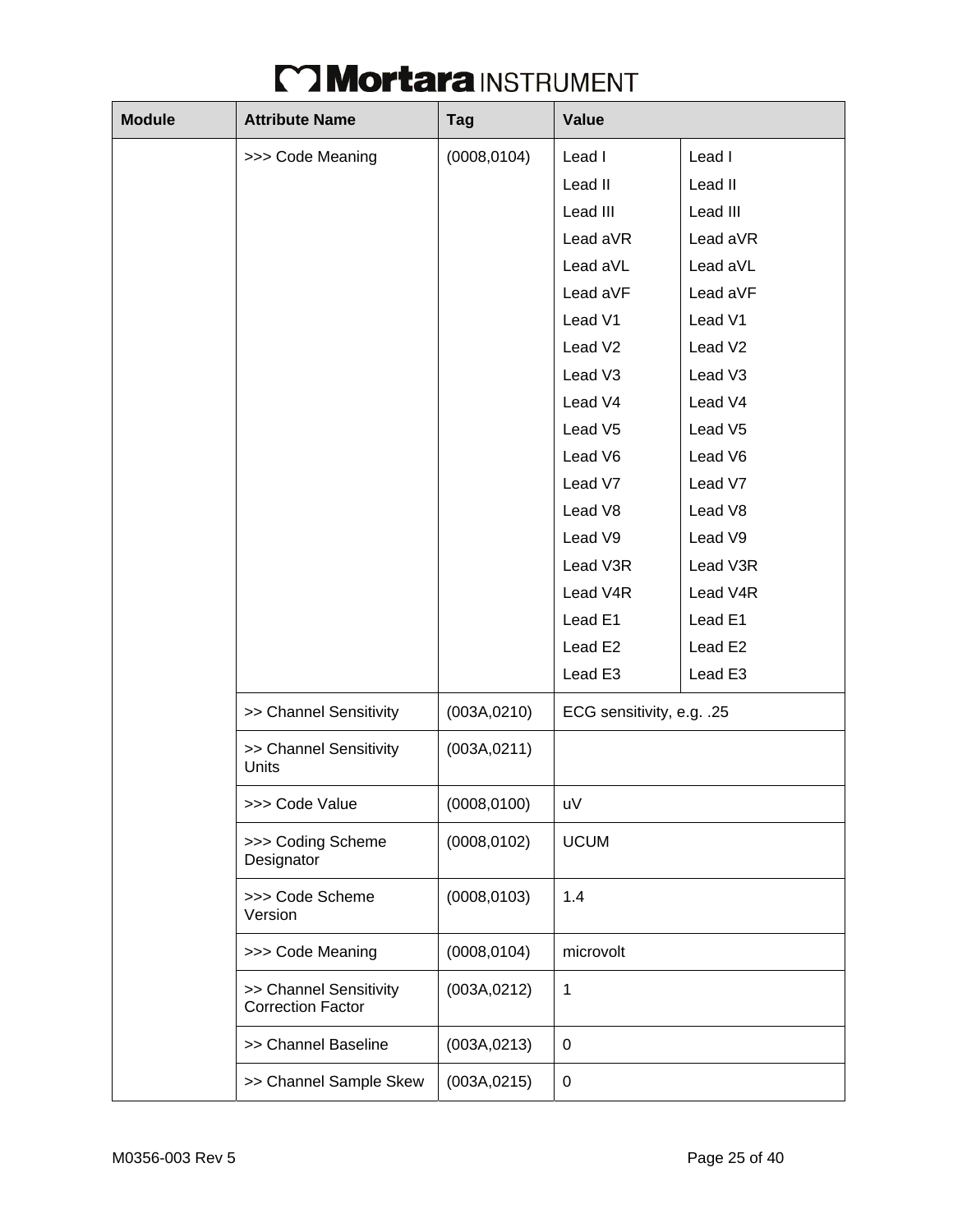| <b>Module</b>          | <b>Attribute Name</b>                  | <b>Tag</b>   | <b>Value</b>                                                                                                                                                                               |
|------------------------|----------------------------------------|--------------|--------------------------------------------------------------------------------------------------------------------------------------------------------------------------------------------|
|                        | >> Waveform Bits Stored                | (003A, 021A) | 16                                                                                                                                                                                         |
|                        | >> Filter Low Frequency                | (003A, 0220) | Cutoff frequency of the high-pass<br>baseline roll filter in Hertz, e.g. 0.05.                                                                                                             |
|                        | >> Filter High Frequency               | (003A, 0221) | Cutoff frequency of the low pass filter in<br>Hertz, e.g. 300.                                                                                                                             |
|                        | >> Notch Filter Frequency              | (003A, 0222) | ECG AC filter, e.g. 60 in United States.                                                                                                                                                   |
|                        | > Waveform Bits Allocated              | (5400, 1004) | 16                                                                                                                                                                                         |
|                        | > Waveform Sample<br>Interpretation    | (5400, 1006) | SS                                                                                                                                                                                         |
|                        | > Waveform Data                        | (5400, 1010) | <b>ECG</b> multiplexed samples                                                                                                                                                             |
| Acquisition<br>Context | <b>Acquisition Context</b><br>Sequence | (0040, 0555) |                                                                                                                                                                                            |
|                        | > Concept Code Name<br>Sequence        | (0040, A043) |                                                                                                                                                                                            |
|                        | >> Code Value                          | (0008, 0100) | $5.4.5 - 33 - 1$                                                                                                                                                                           |
|                        | >> Coding Scheme<br>Designator         | (0008, 0102) | <b>SCPECG</b>                                                                                                                                                                              |
|                        | >> Code Scheme Version                 | (0008, 0103) | 1.3                                                                                                                                                                                        |
|                        | >> Code Meaning                        | (0008, 0104) | <b>Electrode Placement</b>                                                                                                                                                                 |
|                        | > Concept Code<br>Sequence             | (0040, A168) |                                                                                                                                                                                            |
|                        | >> Code Value                          | (0008, 0100) | 5.4.5-33-1-1, 5.4.5-33-1-6 or 5.4.5-33-<br>$1 - 2$                                                                                                                                         |
|                        | >> Coding Scheme<br>Designator         | (0008, 0102) | <b>SCPECG</b>                                                                                                                                                                              |
|                        | >> Code Scheme Version                 | (0008, 0103) | 1.3                                                                                                                                                                                        |
|                        | >> Code Meaning                        | (0008, 0104) | Standard 12-lead positions: limb leads<br>placed at extremities, 12-lead ECG<br>derived from non-standard leads<br>(pediatric) or Mason-Likar positions:<br>limb leads placed on the torso |
|                        | >Measurement Units Code<br>Sequence    | (0040, 08EA) | Present if systolic blood pressure is<br>included in the custom ID                                                                                                                         |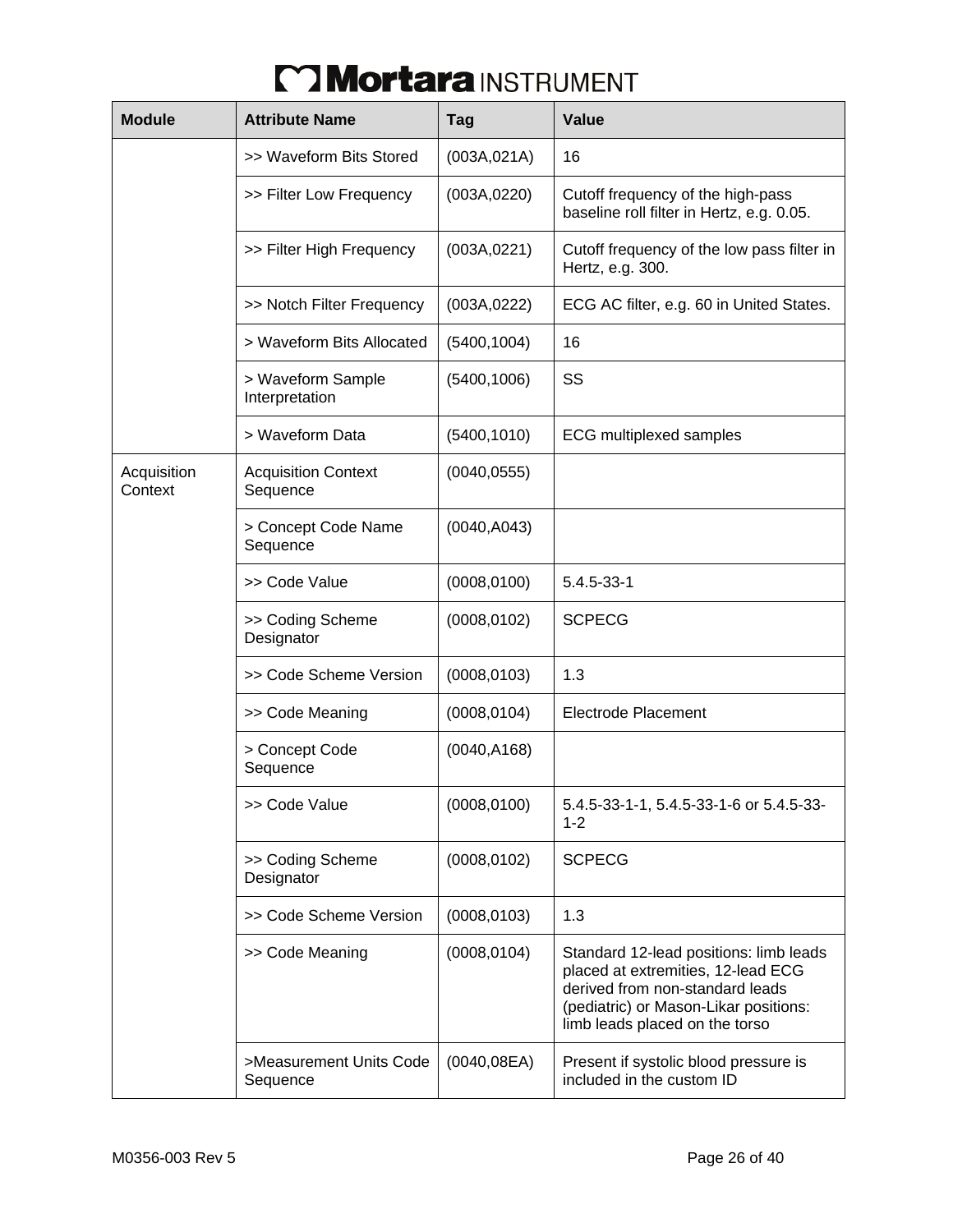| <b>Module</b> | <b>Attribute Name</b>               | Tag          | <b>Value</b>                                                        |
|---------------|-------------------------------------|--------------|---------------------------------------------------------------------|
|               | >>Code Value                        | (0008, 0100) | mmHg                                                                |
|               | >>Coding Scheme<br>Designator       | (0008, 0102) | <b>UCUM</b>                                                         |
|               | >>Code Meaning                      | (0008, 0104) | Millimeters Hg                                                      |
|               | >>Coding Scheme<br>Version          | (0008, 0103) | 1.4                                                                 |
|               | >Concept Name Code<br>Sequence      | (0040, A043) |                                                                     |
|               | >>Code Value                        | (0008, 0100) | F-008EC                                                             |
|               | >>Coding Scheme<br>Designator       | (0008, 0102) | <b>SRT</b>                                                          |
|               | >>Code Meaning                      | (0008, 0104) | <b>Systolic Blood Pressure</b>                                      |
|               | >Numeric Value                      | (0040, A30A) | Systolic Blood Pressure Value                                       |
|               | >Value Type                         | (0040, A040) | <b>NUM</b>                                                          |
|               | >Measurement Units Code<br>Sequence | (0040, 08EA) | Present if diastolic blood pressure is<br>included in the custom ID |
|               | >>Code Value                        | (0008, 0100) | mmHg                                                                |
|               | >>Coding Scheme<br>Designator       | (0008, 0102) | <b>UCUM</b>                                                         |
|               | >>Code Meaning                      | (0008, 0104) | millimeters Hg                                                      |
|               | >>Coding Scheme<br>Version          | (0008, 0103) | 1.4                                                                 |
|               | >Concept Name Code<br>Sequence      | (0040, A043) |                                                                     |
|               | >>Code Value                        | (0008, 0100) | F-008ED                                                             |
|               | >>Coding Scheme<br>Designator       | (0008, 0102) | <b>SRT</b>                                                          |
|               | >>Code Meaning                      | (0008, 0104) | <b>Diastolic Blood Pressure</b>                                     |
|               | >Numeric Value                      | (0040, A30A) | Diastolic Blood Pressure Value                                      |
|               | >Value Type                         | (0040, A040) | <b>NUM</b>                                                          |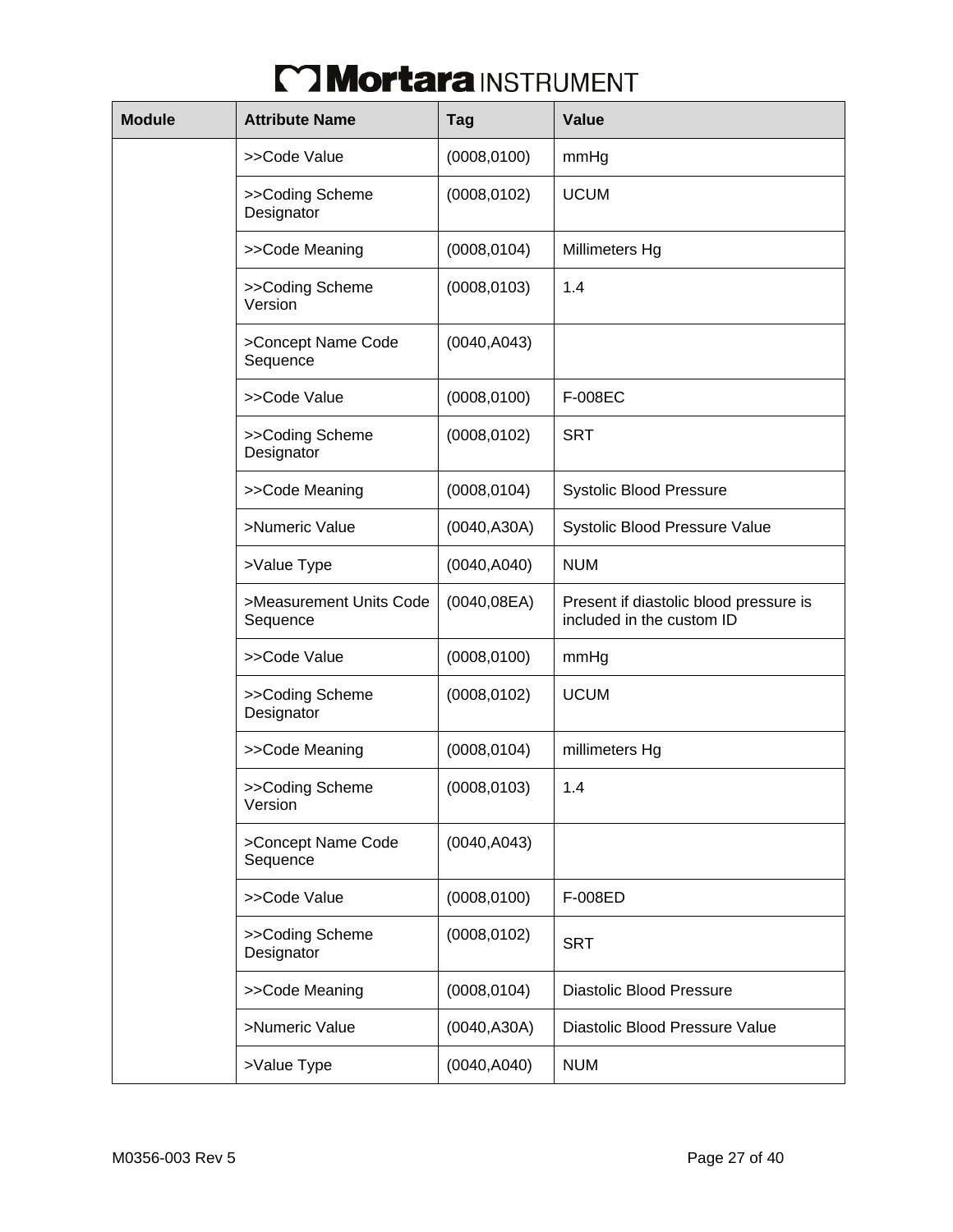| <b>Module</b>          | <b>Attribute Name</b>                  | Tag          | <b>Value</b>                                                                            |  |  |
|------------------------|----------------------------------------|--------------|-----------------------------------------------------------------------------------------|--|--|
|                        | >Concept Name Code<br>Sequence         | (0040, A043) | Present if medication is included in the<br>custom ID. One item for each<br>medication. |  |  |
|                        | >>Code Value                           | (0008, 0100) | G-02D0                                                                                  |  |  |
|                        | >>Coding Scheme<br>Designator          | (0008, 0102) | <b>SRT</b>                                                                              |  |  |
|                        | >>Code Meaning                         | (0008, 0104) | <b>Regular Medication</b>                                                               |  |  |
|                        | >Text Value                            | (0040, A160) | Text description 0012 of medication.                                                    |  |  |
| Waveform<br>Annotation | <b>Waveform Annotation</b><br>Sequence | (0040, B020) |                                                                                         |  |  |
|                        | One item per interpretation statement  |              |                                                                                         |  |  |
|                        | > Unformatted Text Value               | (0070,0006)  | Interpretation statement text                                                           |  |  |
|                        | > Referenced Waveform<br>Channels      | (0040, A0B0) | 0001 0000                                                                               |  |  |
|                        | > Annotation Group<br>Number           | (0040, A180) | 0                                                                                       |  |  |
|                        |                                        |              |                                                                                         |  |  |
|                        | Annotation Group Number = 1            |              |                                                                                         |  |  |
|                        | One item per measurement               |              |                                                                                         |  |  |
|                        | > Concept Code Name<br>Sequence        | (0040, A043) |                                                                                         |  |  |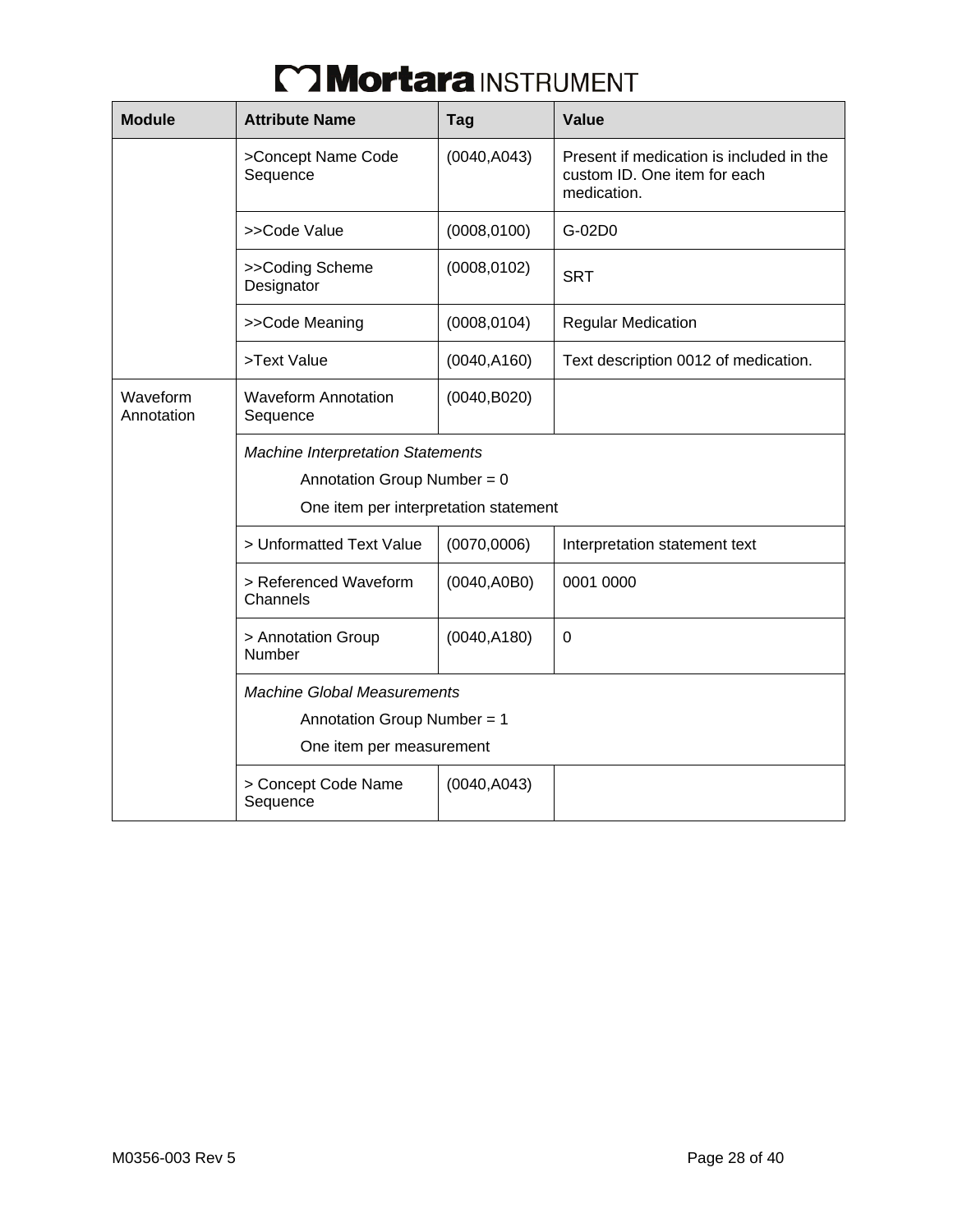| <b>Module</b> | <b>Attribute Name</b>                | <b>Tag</b>   | Value                            |                           |
|---------------|--------------------------------------|--------------|----------------------------------|---------------------------|
|               | >> Code Value                        | (0008, 0100) | <b>RR</b> Interval               | $5.10.2.1 - 3$            |
|               |                                      |              | PP Interval                      | $5.10.2.1 - 5$            |
|               |                                      |              | PR Interval                      | 5.13.5-7                  |
|               |                                      |              | <b>QRS Duration</b>              | 5.13.5-9                  |
|               |                                      |              | QT Interval                      | 5.13.5-11                 |
|               |                                      |              | QTc Interval                     | 5.10.2.5-5                |
|               |                                      |              | P Axis                           | 5.10.3-11                 |
|               |                                      |              | <b>QRS Axis</b>                  | 5.10.3-13                 |
|               |                                      |              | T Axis                           | 5.10.3-15                 |
|               |                                      |              | Ventricular<br><b>Heart Rate</b> | $5.10.2.5 - 1$            |
|               | >> Coding Scheme<br>Designator       | (0008, 0102) | <b>SCPECG</b>                    |                           |
|               | >> Code Scheme Version               | (0008, 0103) | 1.3                              |                           |
|               | >> Code Meaning                      | (0008, 0104) | <b>RR</b> Interval               | <b>RR</b> Interval        |
|               |                                      |              | PP Interval                      | PP Interval               |
|               |                                      |              | PR Interval                      | PR Interval               |
|               |                                      |              | <b>QRS Duration</b>              | <b>QRS</b> Duration       |
|               |                                      |              | QT Interval                      | QT Interval               |
|               |                                      |              | QTc Interval                     | QTc Interval              |
|               |                                      |              | P Axis                           | P Axis                    |
|               |                                      |              | QRS Axis                         | QRS Axis                  |
|               |                                      |              | T Axis                           | T Axis                    |
|               |                                      |              | Ventricular<br><b>Heart Rate</b> | Ventricular Heart<br>Rate |
|               | > Numeric Value                      | (0040, A30A) | Measurement value                |                           |
|               | > Measurement Units<br>Code Sequence | (0040, 08EA) |                                  |                           |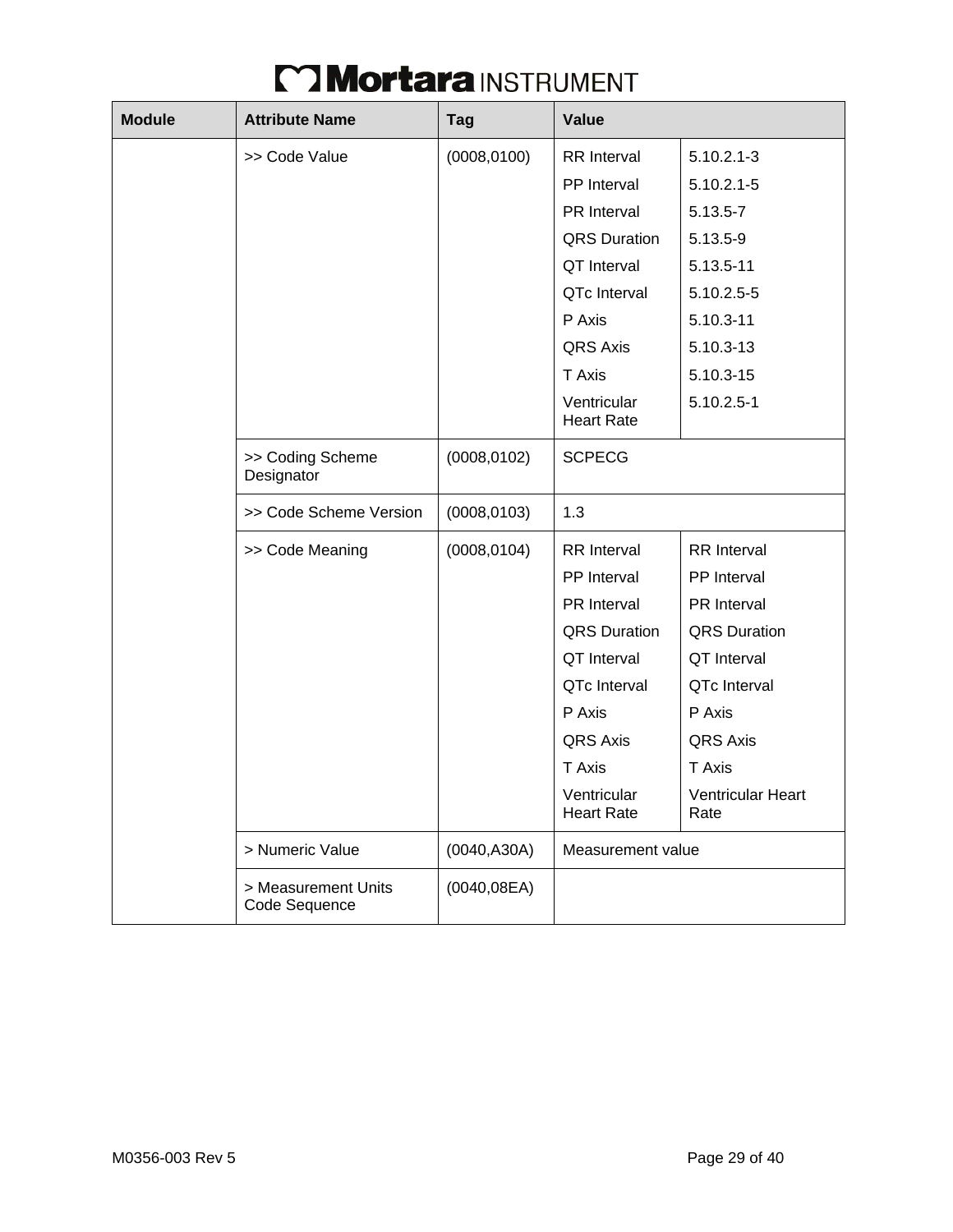| <b>Module</b> | <b>Attribute Name</b>                       | <b>Tag</b>   | Value                            |             |
|---------------|---------------------------------------------|--------------|----------------------------------|-------------|
|               | >> Code Value                               | (0008, 0100) | <b>RR</b> Interval               | ms          |
|               |                                             |              | PP Interval                      | ms          |
|               |                                             |              | PR Interval                      | ms          |
|               |                                             |              | <b>QRS Duration</b>              | ms          |
|               |                                             |              | QT Interval                      | ms          |
|               |                                             |              | QTc Interval                     | ms          |
|               |                                             |              | P Axis                           | deg         |
|               |                                             |              | QRS Axis                         | deg         |
|               |                                             |              | T Axis                           | deg         |
|               |                                             |              | Ventricular<br><b>Heart Rate</b> | <b>BPM</b>  |
|               | >> Coding Scheme<br>Designator              | (0008, 0102) | <b>UCUM</b>                      |             |
|               | >> Code Scheme Version                      | (0008, 0103) | 1.4                              |             |
|               | >> Code Meaning                             | (0008, 0104) | <b>RR</b> Interval               | millisecond |
|               |                                             |              | PP Interval                      | millisecond |
|               |                                             |              | PR Interval                      | millisecond |
|               |                                             |              | <b>QRS Duration</b>              | millisecond |
|               |                                             |              | QT Interval                      | millisecond |
|               |                                             |              | QTc Interval                     | millisecond |
|               |                                             |              | P Axis                           | degree      |
|               |                                             |              | <b>QRS Axis</b>                  | degree      |
|               |                                             |              | T Axis                           | degree      |
|               |                                             |              | Ventricular<br><b>Heart Rate</b> | beats/min   |
|               | > Referenced Waveform<br>Channels           | (0040, A0B0) | 0001 0000                        |             |
|               | > Annotation Group<br>Number                | (0040, A180) | $\mathbf 1$                      |             |
|               | <b>Machine Median Beat Fiducial Markers</b> |              |                                  |             |
|               | Annotation Group Number = 2                 |              |                                  |             |
|               | One item per marker                         |              |                                  |             |
|               | > Concept Code Name<br>Sequence             | (0040, A043) |                                  |             |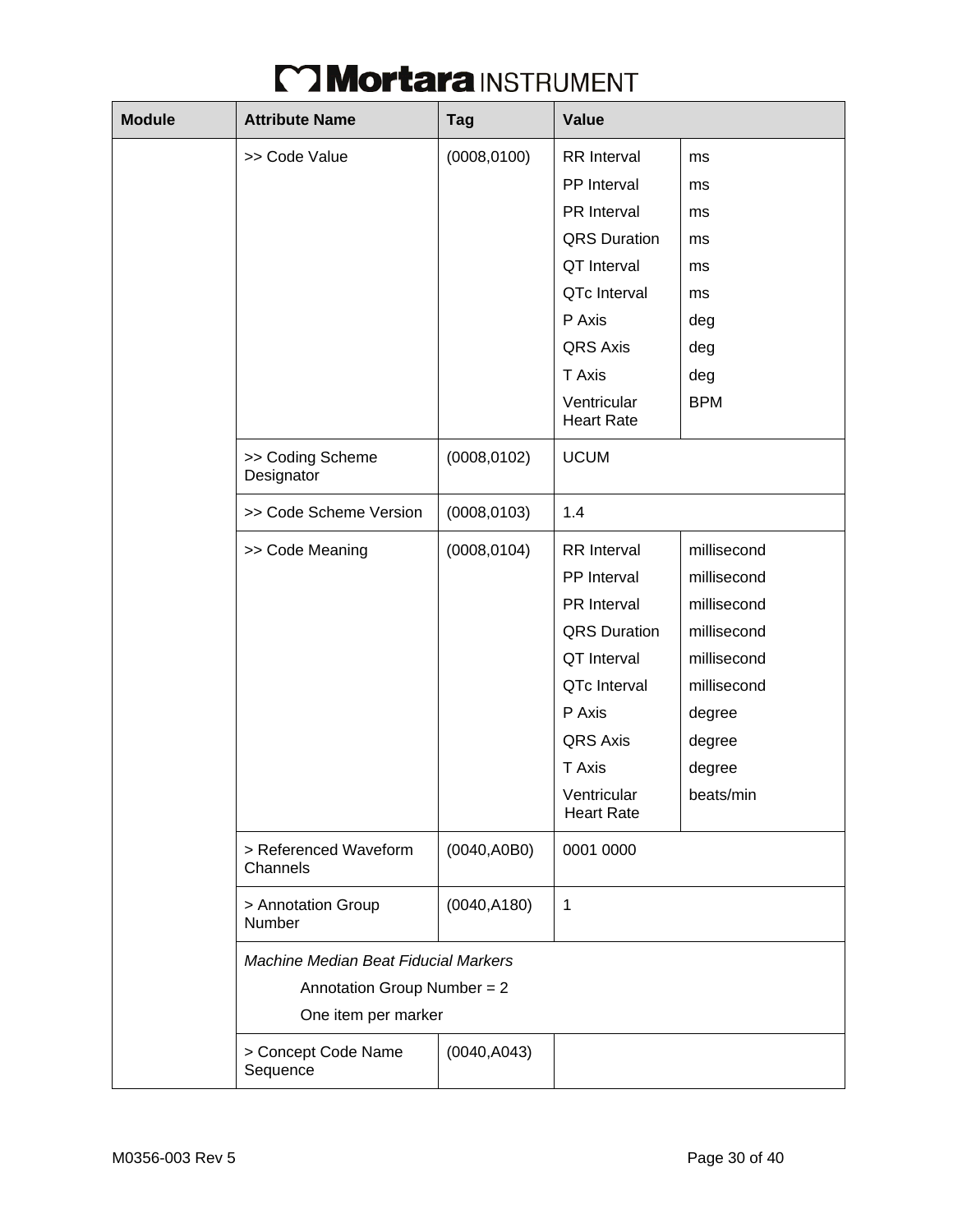| <b>Module</b> | <b>Attribute Name</b>                                                         | <b>Tag</b>   | Value                                                                                      |                                                                                             |
|---------------|-------------------------------------------------------------------------------|--------------|--------------------------------------------------------------------------------------------|---------------------------------------------------------------------------------------------|
|               | >> Code Value                                                                 | (0008, 0100) | P Onset<br>P Offset<br>QRS Onset<br><b>Fiducial Point</b><br>QRS Offset<br>T Offset        | $5.10.3 - 1$<br>$5.10.3 - 2$<br>$5.10.3 - 3$<br>$5.7.1 - 3$<br>$5.10.3 - 4$<br>$5.10.3 - 5$ |
|               | >> Coding Scheme<br>Designator                                                | (0008, 0102) | <b>SCPECG</b>                                                                              |                                                                                             |
|               | >> Code Scheme Version                                                        | (0008, 0103) | 1.3                                                                                        |                                                                                             |
|               | >> Code Meaning                                                               | (0008, 0104) | P Onset<br>P Offset<br>QRS Onset<br><b>Fiducial Point</b><br>QRS Offset<br><b>T Offset</b> | P Onset<br>P Offset<br>QRS Onset<br><b>Fiducial Point</b><br><b>QRS Offset</b><br>T Offset  |
|               | > Referenced Sample<br>Positions                                              | (0040, A132) |                                                                                            | Sample position of fiducial marker                                                          |
|               | >Temporal Range Type                                                          | (0040, A130) | <b>POINT</b>                                                                               |                                                                                             |
|               | > Referenced Waveform<br>Channels                                             | (0040, A0B0) | 0001 0000                                                                                  |                                                                                             |
|               | > Annotation Group<br>Number                                                  | (0040, A180) | $\overline{2}$                                                                             |                                                                                             |
|               | Pacemaker Spike Markers<br>Annotation Group Number = 3<br>One item per marker |              |                                                                                            |                                                                                             |
|               | > Concept Code Name<br>Sequence                                               | (0040, A043) |                                                                                            |                                                                                             |
|               | >> Code Value                                                                 | (0008, 0100) | 5.10.1.2                                                                                   |                                                                                             |
|               | >> Coding Scheme<br>Designator                                                | (0008, 0102) | <b>SCPECG</b>                                                                              |                                                                                             |
|               | >> Code Scheme Version                                                        | (0008, 0103) | 1.3                                                                                        |                                                                                             |
|               | >> Code Meaning                                                               | (0008, 0104) | Pacemaker spike                                                                            |                                                                                             |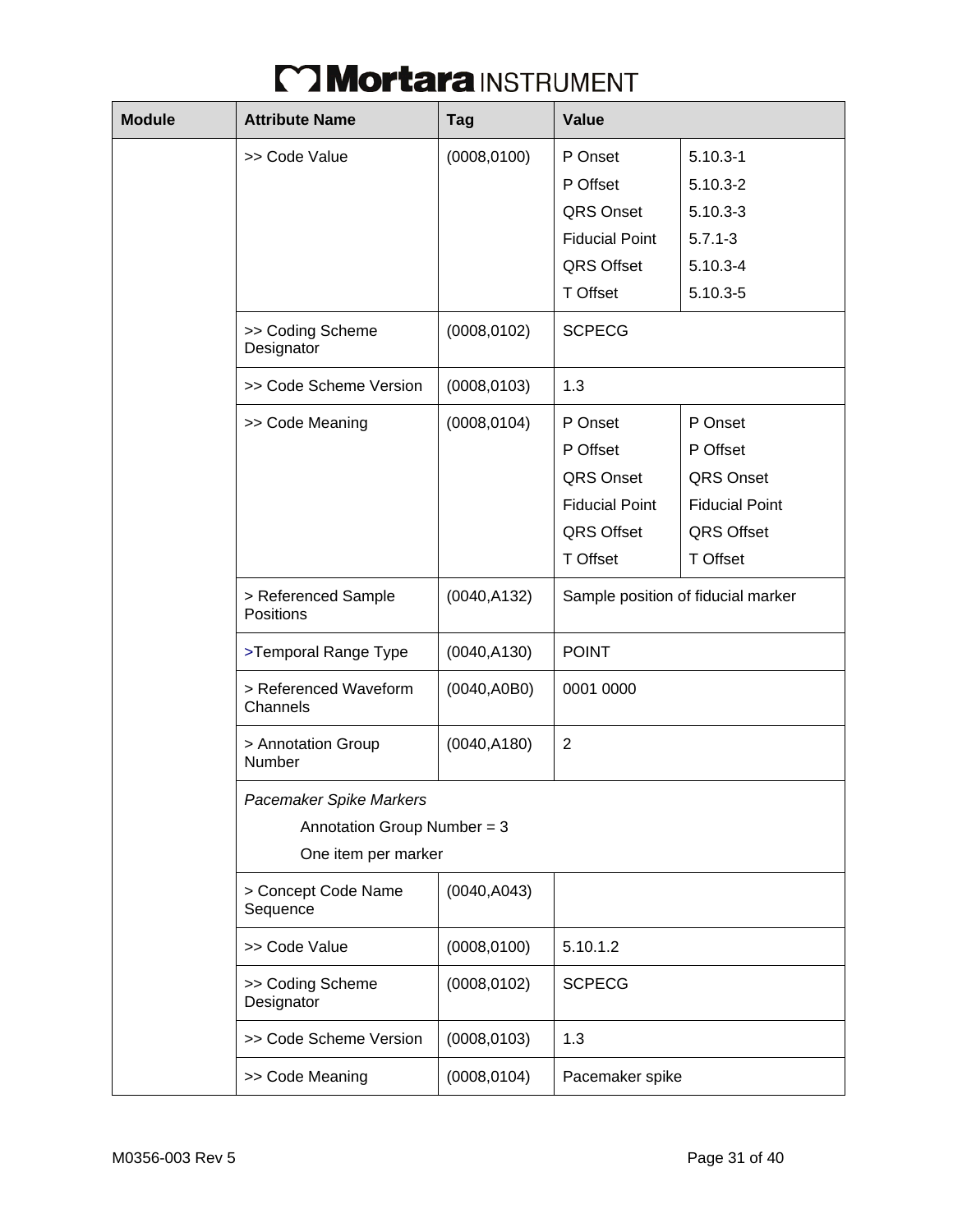| <b>Module</b> | <b>Attribute Name</b>                                                                          | <b>Tag</b>   | Value                                          |  |  |
|---------------|------------------------------------------------------------------------------------------------|--------------|------------------------------------------------|--|--|
|               | > Referenced Sample<br>Positions                                                               | (0040, A132) | Sample position of detected pacemaker<br>spike |  |  |
|               | > Referenced Waveform<br>Channels                                                              | (0040, A0B0) | 0001 0000                                      |  |  |
|               | > Annotation Group<br>Number                                                                   | (0040, A180) | 3                                              |  |  |
|               | <b>Manual Global Measurements</b><br>Annotation Group Number = $4$<br>One item per measurement |              |                                                |  |  |
|               | > Concept Code Name<br>Sequence                                                                | (0040, A043) |                                                |  |  |
|               | >> Code Value                                                                                  | (0008, 0100) | <b>RR</b> Interval<br>PP Interval              |  |  |
|               |                                                                                                |              | PR Interval                                    |  |  |
|               |                                                                                                |              | <b>QRS</b> Duration                            |  |  |
|               |                                                                                                |              | QT Interval                                    |  |  |
|               |                                                                                                |              | QTc Interval                                   |  |  |
|               |                                                                                                |              | P Axis                                         |  |  |
|               |                                                                                                |              | <b>QRS Axis</b>                                |  |  |
|               |                                                                                                |              | T Axis                                         |  |  |
|               | >> Coding Scheme<br>Designator                                                                 | (0008, 0102) | <b>SCPECG</b>                                  |  |  |
|               | >> Code Scheme Version                                                                         | (0008, 0103) | 1.3                                            |  |  |
|               | >> Code Meaning                                                                                | (0008, 0104) | <b>RR</b> Interval                             |  |  |
|               |                                                                                                |              | PP Interval                                    |  |  |
|               |                                                                                                |              | PR Interval                                    |  |  |
|               |                                                                                                |              | <b>QRS Duration</b>                            |  |  |
|               |                                                                                                |              | QT Interval                                    |  |  |
|               |                                                                                                |              | QTc Interval                                   |  |  |
|               |                                                                                                |              | P Axis                                         |  |  |
|               |                                                                                                |              | QRS Axis                                       |  |  |
|               |                                                                                                |              | T Axis                                         |  |  |
|               | > Numeric Value                                                                                | (0040, A30A) | Measurement value                              |  |  |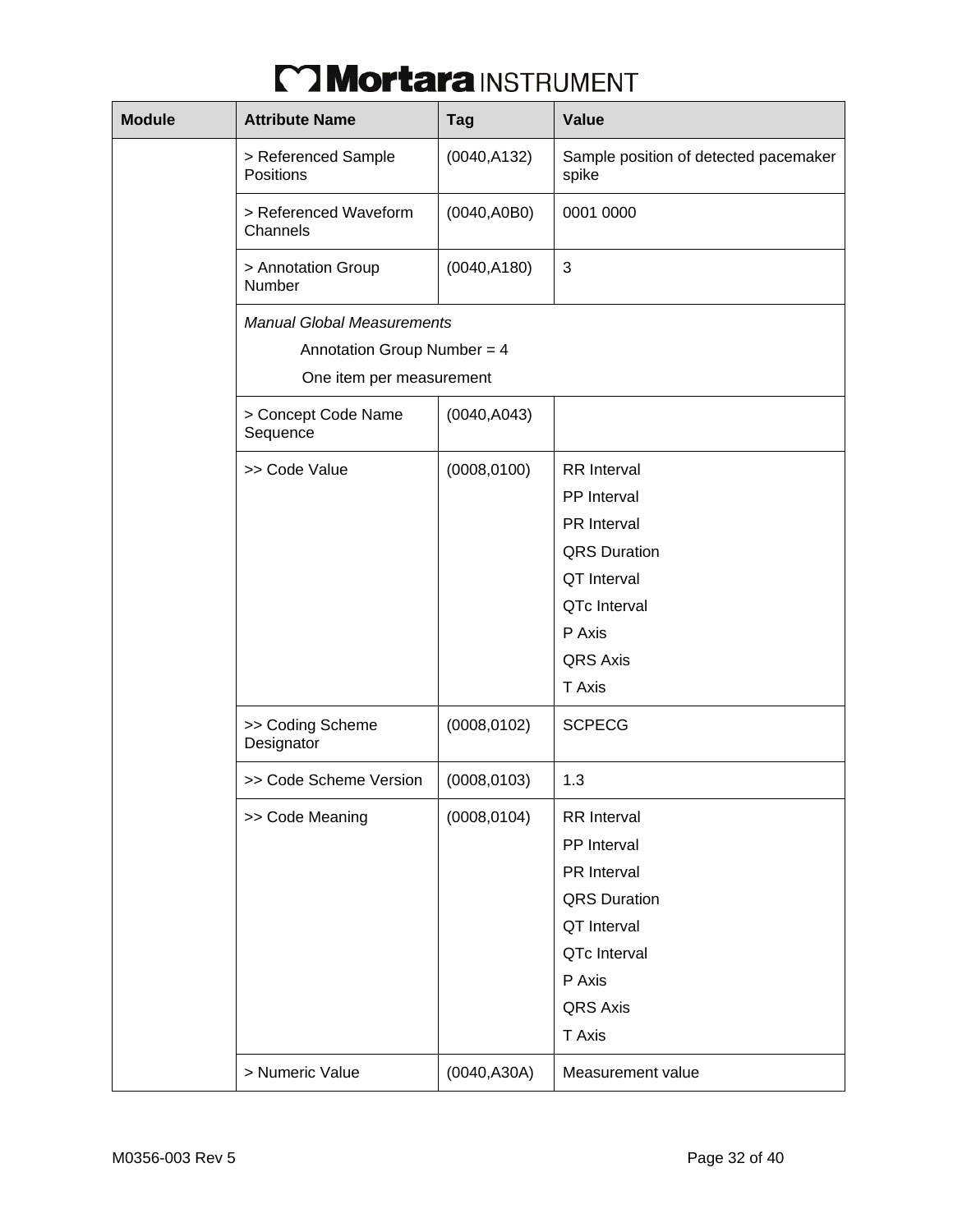| <b>Module</b> | <b>Attribute Name</b>                | <b>Tag</b>   | Value               |
|---------------|--------------------------------------|--------------|---------------------|
|               | > Measurement Units<br>Code Sequence | (0040, 08EA) |                     |
|               | >> Code Value                        | (0008, 0100) | <b>RR</b> Interval  |
|               |                                      |              | PP Interval         |
|               |                                      |              | PR Interval         |
|               |                                      |              | <b>QRS Duration</b> |
|               |                                      |              | QT Interval         |
|               |                                      |              | QTc Interval        |
|               |                                      |              | P Axis              |
|               |                                      |              | <b>QRS Axis</b>     |
|               |                                      |              | T Axis              |
|               | >> Coding Scheme<br>Designator       | (0008, 0102) | <b>UCUM</b>         |
|               | >> Code Scheme Version               | (0008, 0103) | 1.4                 |
|               | >> Code Value                        | (0008, 0100) | <b>RR</b> Interval  |
|               |                                      |              | PP Interval         |
|               |                                      |              | <b>PR</b> Interval  |
|               |                                      |              | <b>QRS Duration</b> |
|               |                                      |              | QT Interval         |
|               |                                      |              | QTc Interval        |
|               |                                      |              | P Axis              |
|               |                                      |              | QRS Axis            |
|               |                                      |              | T Axis              |
|               | >> Coding Scheme<br>Designator       | (0008, 0102) | <b>UCUM</b>         |
|               | >> Code Scheme Version               | (0008, 0103) | 1.4                 |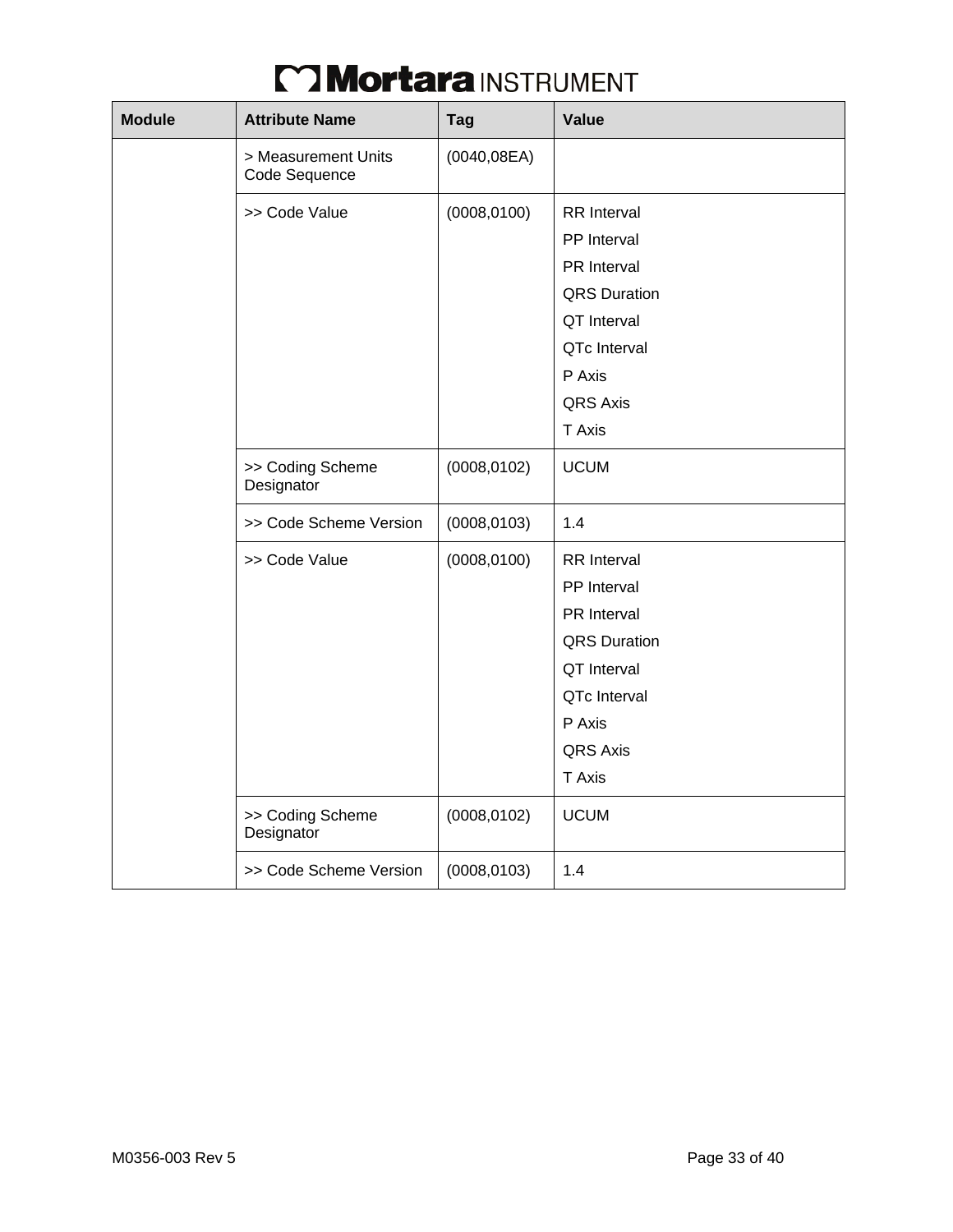| <b>Module</b> | <b>Attribute Name</b>                                                                            | <b>Tag</b>   | Value                                                                                                                               |  |  |
|---------------|--------------------------------------------------------------------------------------------------|--------------|-------------------------------------------------------------------------------------------------------------------------------------|--|--|
|               | >> Code Meaning                                                                                  | (0008, 0104) | <b>RR</b> Interval<br>PP Interval<br><b>PR</b> Interval<br><b>QRS</b> Duration<br>QT Interval<br>QTc Interval<br>P Axis<br>QRS Axis |  |  |
|               | > Referenced Waveform<br>Channels                                                                | (0040, A0B0) | T Axis<br>0001 0000                                                                                                                 |  |  |
|               | > Annotation Group<br>Number                                                                     | (0040, A180) | $\overline{\mathbf{4}}$                                                                                                             |  |  |
|               | <b>Manual Median Beat Fiducial Markers</b><br>Annotation Group Number = 5<br>One item per marker |              |                                                                                                                                     |  |  |
|               | > Concept Code Name<br>Sequence                                                                  | (0040, A043) |                                                                                                                                     |  |  |
|               | >> Code Value                                                                                    | (0008, 0100) | P Onset<br>P Offset<br>QRS Onset<br><b>Fiducial Point</b><br><b>QRS Offset</b><br>T Offset                                          |  |  |
|               | >> Coding Scheme<br>Designator                                                                   | (0008, 0102) | <b>SCPECG</b>                                                                                                                       |  |  |
|               | >> Code Scheme Version                                                                           | (0008, 0103) | 1.3                                                                                                                                 |  |  |
|               | >> Code Meaning                                                                                  | (0008, 0104) | P Onset<br>P Offset<br>QRS Onset<br><b>Fiducial Point</b><br>QRS Offset<br>T Offset                                                 |  |  |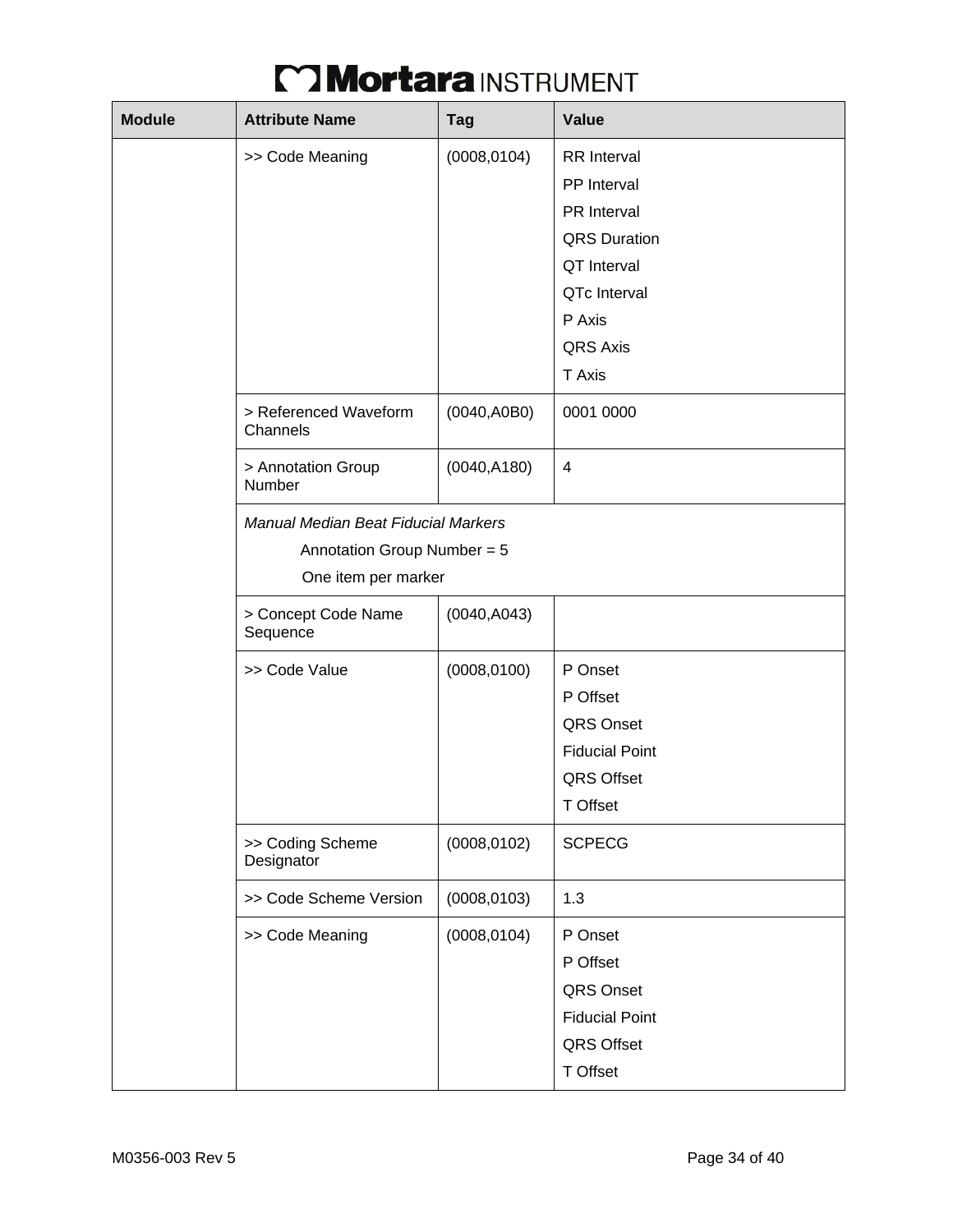| <b>Module</b>                                                                                                     | <b>Attribute Name</b>                                                          | <b>Tag</b>   | Value                         |                                    |  |
|-------------------------------------------------------------------------------------------------------------------|--------------------------------------------------------------------------------|--------------|-------------------------------|------------------------------------|--|
|                                                                                                                   | > Referenced Sample<br><b>Positions</b>                                        | (0040, A132) |                               | Sample position of fiducial marker |  |
|                                                                                                                   | >Temporal Range Type                                                           | (0040, A130) | <b>POINT</b>                  |                                    |  |
|                                                                                                                   | > Referenced Waveform<br>Channels                                              | (0040, A0B0) | 0001 0000                     |                                    |  |
|                                                                                                                   | > Annotation Group<br>Number                                                   | (0040, A180) | 5                             |                                    |  |
| <b>Manual Interpretation Statements</b><br>Annotation Group Number = $6$<br>One item per interpretation statement |                                                                                |              |                               |                                    |  |
|                                                                                                                   | > Unformatted Text Value                                                       | (0070, 0006) | Interpretation statement text |                                    |  |
|                                                                                                                   | > Referenced Waveform<br>Channels                                              | (0040, A0B0) | 0001 0000<br>6                |                                    |  |
|                                                                                                                   | > Annotation Group<br>Number                                                   | (0040, A180) |                               |                                    |  |
|                                                                                                                   | <b>Rhythm Beat Fiducial Markers</b>                                            |              |                               |                                    |  |
|                                                                                                                   | Annotation Group Number = 100 through 163, one for each beat up to 64<br>beats |              |                               |                                    |  |
|                                                                                                                   | One item per marker                                                            |              |                               |                                    |  |
|                                                                                                                   | > Concept Code Name<br>Sequence                                                | (0040, A043) |                               |                                    |  |
|                                                                                                                   | >> Code Value                                                                  | (0008, 0100) | P Onset                       | $5.10.3 - 1$                       |  |
|                                                                                                                   |                                                                                |              | P Offset                      | $5.10.3 - 2$                       |  |
|                                                                                                                   |                                                                                |              | QRS Onset                     | $5.10.3 - 3$                       |  |
|                                                                                                                   |                                                                                |              | <b>Fiducial Point</b>         | $5.7.1 - 3$                        |  |
|                                                                                                                   |                                                                                |              | QRS Offset                    | $5.10.3 - 4$                       |  |
|                                                                                                                   |                                                                                |              | <b>T</b> Offset               | 5.10.3-5                           |  |
|                                                                                                                   | >> Coding Scheme<br>Designator                                                 | (0008, 0102) | <b>SCPECG</b>                 |                                    |  |
|                                                                                                                   | >> Code Scheme Version                                                         | (0008, 0103) | 1.3                           |                                    |  |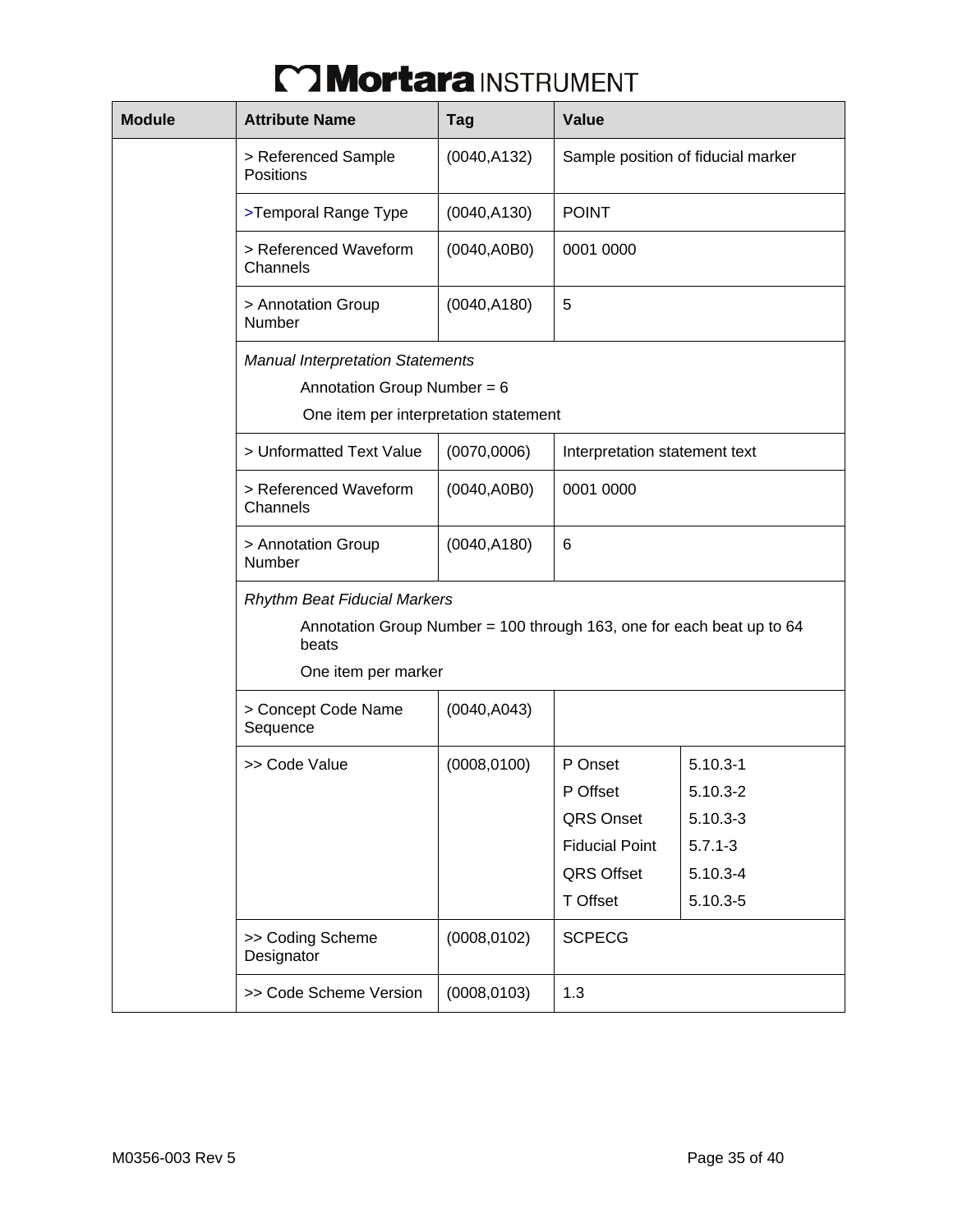| <b>Module</b>     | <b>Attribute Name</b>                 | Tag          | Value                                                                                                                       |                                                                                                   |  |
|-------------------|---------------------------------------|--------------|-----------------------------------------------------------------------------------------------------------------------------|---------------------------------------------------------------------------------------------------|--|
|                   | >> Code Meaning                       | (0008, 0104) | P Onset<br>P Offset<br>QRS Onset<br><b>Fiducial Point</b><br><b>QRS Offset</b><br><b>T</b> Offset                           | P Onset<br>P Offset<br><b>QRS Onset</b><br><b>Fiducial Point</b><br><b>QRS Offset</b><br>T Offset |  |
|                   | > Referenced Sample<br>Positions      | (0040, A132) | Sample position of fiducial marker                                                                                          |                                                                                                   |  |
|                   | > Referenced Waveform<br>Channels     | (0040, A0B0) | 0001 0000                                                                                                                   |                                                                                                   |  |
|                   | > Annotation Group<br>Number          | (0040, A180) | 100 for 1 <sup>st</sup> beat<br>101 for 2 <sup>nd</sup> beat<br>$\cdots$<br>163 for 64th beat                               |                                                                                                   |  |
| SOP Common        | <b>SOP Class UID</b>                  | (0008, 0016) | 1.2.840.10008.5.1.4.1.1.9.1.1                                                                                               |                                                                                                   |  |
|                   | SOP Instance UID                      | (0008, 0018) | Created using the following:<br>Mortara prefix: 1.3.6.1.4.1.20029<br>Product code: 40 for RScribe<br>Transmission date/time |                                                                                                   |  |
|                   | <b>Specific Character Set</b>         | (0008,0005)  | <b>ISO_IR 192</b>                                                                                                           |                                                                                                   |  |
|                   | <b>Instance Creation Date</b>         | (0008, 0012) | Date ECG was transmitted                                                                                                    |                                                                                                   |  |
|                   | <b>Instance Creation Time</b>         | (0008, 0013) | Time ECG was transmitted                                                                                                    |                                                                                                   |  |
| Additional        | <b>Current Patient Location</b>       | (0038, 0300) | Location field                                                                                                              |                                                                                                   |  |
| <b>Attributes</b> | Patient's Institution<br>Residence    | (0038, 0400) | <b>EMPTY</b>                                                                                                                |                                                                                                   |  |
|                   | <b>Visit Comments</b>                 | (0038, 4000) | <b>EMPTY</b>                                                                                                                |                                                                                                   |  |
|                   | <b>Admission ID</b>                   | (0038,0010)  | From MWL or EMPTY                                                                                                           |                                                                                                   |  |
|                   | Reason for the Requested<br>Procedure | (0040, 1002) | <b>EMPTY</b>                                                                                                                |                                                                                                   |  |
|                   | Reason for Study                      | (0032, 1030) | <b>EMPTY</b>                                                                                                                |                                                                                                   |  |
|                   | Private Block Mortara_Inc             |              |                                                                                                                             |                                                                                                   |  |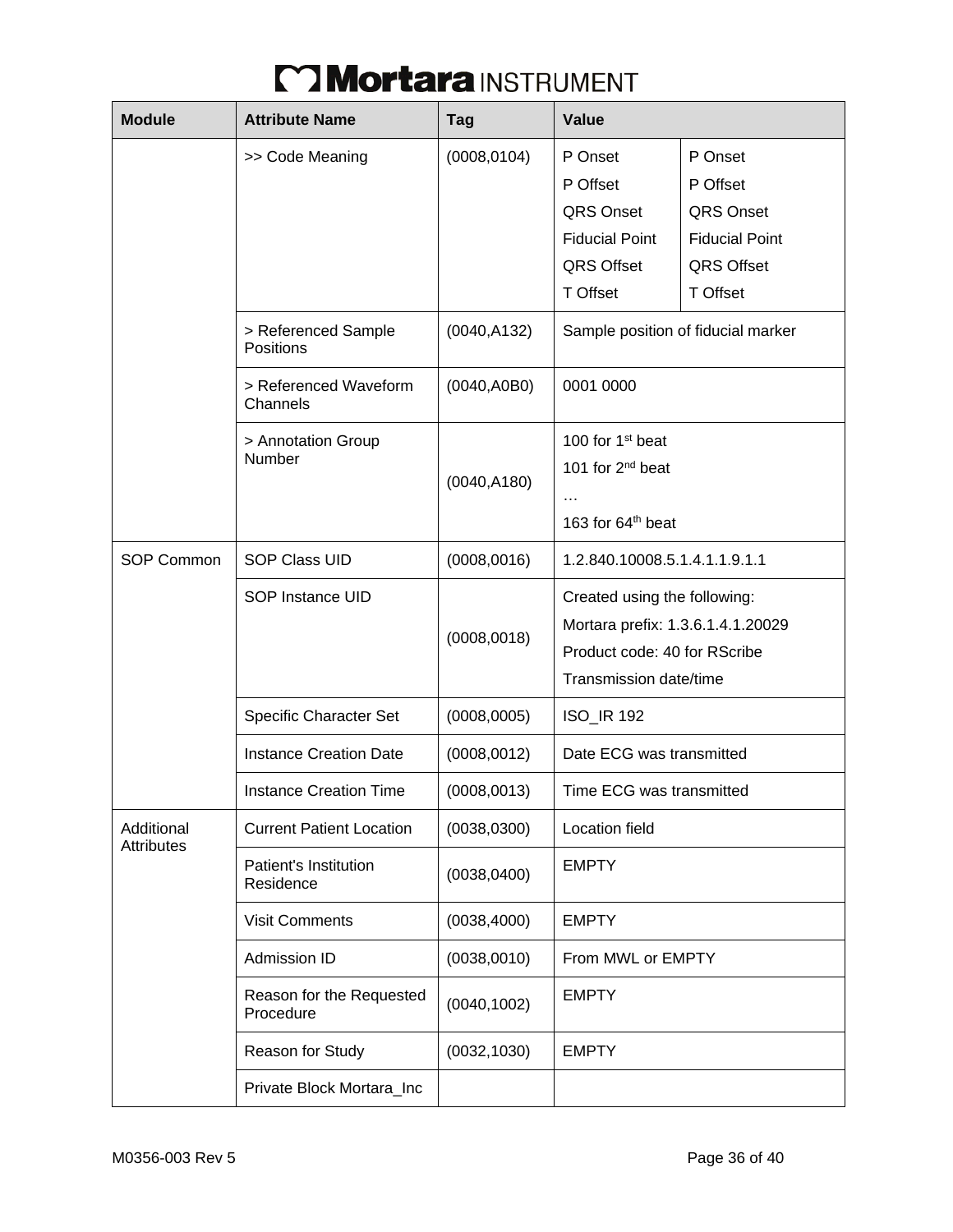| <b>Module</b> | <b>Attribute Name</b>            | Tag          | Value                     |
|---------------|----------------------------------|--------------|---------------------------|
|               | <b>Manufacturer Name</b>         | (1455,0010)  | Mortara Instrument, Inc.  |
|               | <b>ELI Interpretation Vector</b> | (1455, 1000) | ELI interpretation vector |
|               | <b>Social Security Number</b>    | (1455, 1003) | <b>EMPTY</b>              |
|               | <b>Attending Physician</b>       | (1455, 1004) | Attending Physician field |
|               | Note <sub>1</sub>                | (1455, 1006) | Notes field               |
|               | Note <sub>2</sub>                | (1455, 1007) | <b>EMPTY</b>              |
|               | Order Number                     | (1455, 1008) | <b>EMPTY</b>              |
|               | <b>Print Filter</b>              | (1455,000F)  | <b>EMPTY</b>              |

All communications exceptions are reported to the Modality Manager logs database.

### *3.2.1.3.5 Verify Committed Storage of Data on a Remote System*

#### **3.2.1.3.5.1 Real-World Activity: Export Study Data**

When Modality Manager completes a transmission of a report object, it can optionally verify whether the object has been stored successfully (committed) at the remote system.

#### **3.2.1.3.5.2 Proposed Presentation Contexts**

Table 3.2.1.3.5.2: Proposed Presentation Contexts for Modality Manager

| <b>Presentation Context Table</b>   |                      |                                                         |                     |      |                    |
|-------------------------------------|----------------------|---------------------------------------------------------|---------------------|------|--------------------|
| <b>Abstract Syntax</b>              |                      | <b>Transfer Syntax</b>                                  |                     | Role | <b>Extended</b>    |
| <b>Name</b>                         | <b>UID</b>           | <b>Name</b><br>List                                     | <b>UID List</b>     |      | <b>Negotiation</b> |
| Storage<br>Commitment<br>Push Model | 1.2.840.10008.1.20.1 | <b>DICOM</b><br>Implicit VR<br>Little Endian            | 1.2.840.10008.1.2   | SCU  | None               |
|                                     |                      | <b>DICOM</b><br><b>Explicit VR</b><br>Little Endian     | 1.2.840.10008.1.2.1 |      |                    |
|                                     |                      | <b>DICOM</b><br><b>Explicit VR</b><br><b>Big Endian</b> | 1.2.840.10008.1.2.2 |      |                    |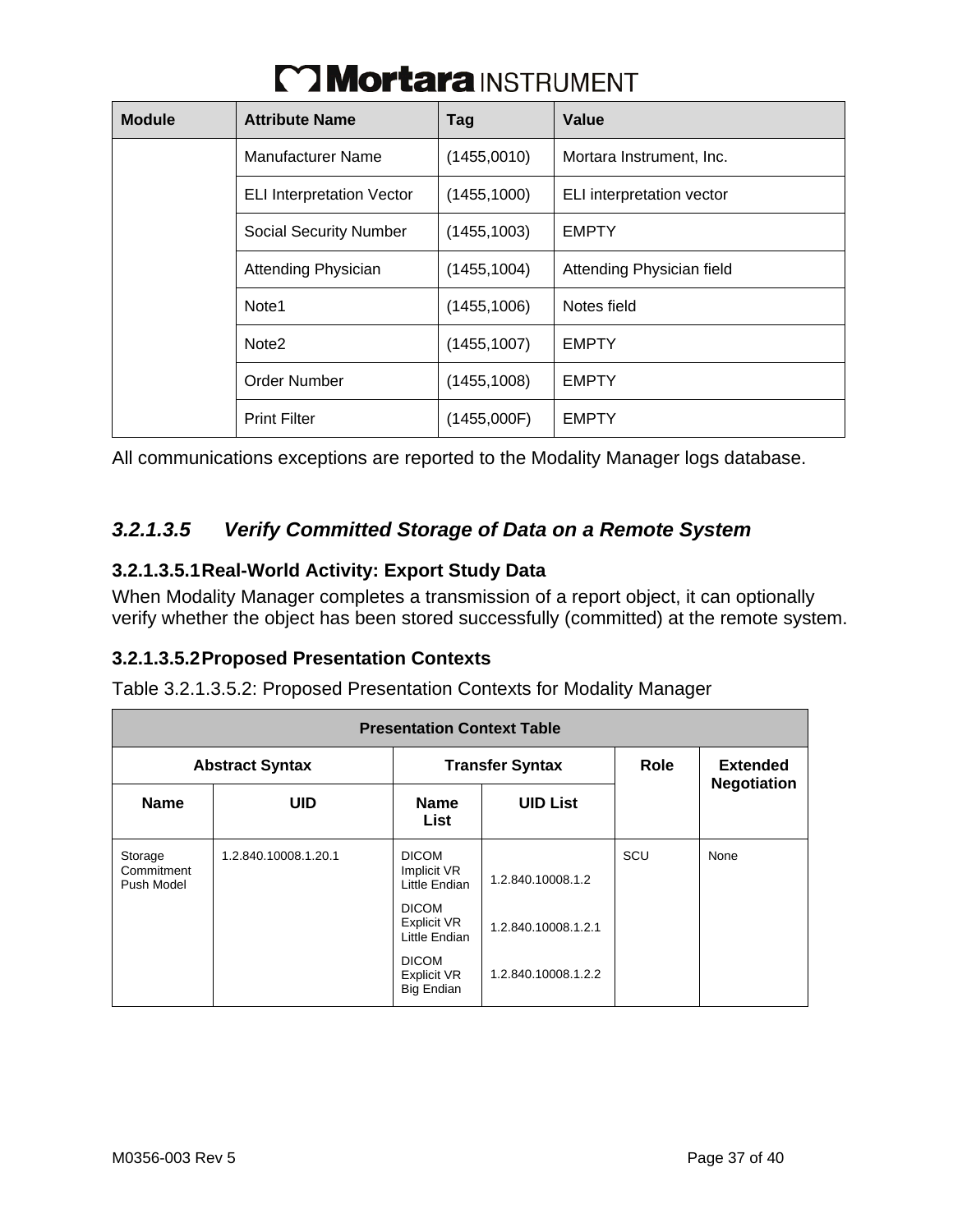#### **3.2.1.3.5.3 SOP Specific Conformance Statement for SOP Class Storage Commitment Push Model**

Modality Manager provides standard conformance. After the data and the storage commitment request have been sent, Modality Manager will immediately close the association and will not wait for a reply from the SCP. The SCP must open a new association in order to transmit the response. Thus the N-EVENT-REPORT must occur on a different association than the N-ACTION operation.

#### **3.2.1.3.5.4 Operations**

Modality Manager can request storage commitment for the Encapsulated PDF object or the 12 Lead ECG Waveform object. Modality Manager will request storage commitment on a separate association after the report object has been sent.

#### **3.2.1.3.5.5 Notifications**

When an N-EVENT-REPORT message is received, a success or error indication is written to the log file. No indication is posted to the User Interface.

### **3.2.1.4 Association Acceptance Policy**

Modality Manager can accept associations to receive N-EVENT-REPORT notifications for the Storage Commitment Push Model SOP Class. The Modality Manager can also accept associations for the verification of DICOM communication between a remote system and the Modality Manager server.

#### *3.2.1.4.1 Verify Communication with a Remote System*

#### **3.2.1.4.1.1 Real-World Activity: DICOM ECHO**

Modality Manager will respond to verification requests made by remote systems.

#### **3.2.1.4.1.2 Accepted Presentation Contexts**

Table 3.2.1.3.1.2: Proposed Presentation Contexts for Modality Manager

| <b>Presentation Context Table</b> |                                                  |                                              |                     |                                       |      |
|-----------------------------------|--------------------------------------------------|----------------------------------------------|---------------------|---------------------------------------|------|
|                                   | <b>Transfer Syntax</b><br><b>Abstract Syntax</b> |                                              | Role                | <b>Extended</b><br><b>Negotiation</b> |      |
| <b>Name</b>                       | <b>UID</b>                                       | <b>Name List</b>                             | <b>UID List</b>     |                                       |      |
| Verification                      | 1.2.840.10008.1.1                                | <b>DICOM</b><br>Implicit VR<br>Little Endian | 1.2.840.10008.1.2   | SCU                                   | None |
|                                   |                                                  | <b>DICOM</b><br>Explicit VR<br>Little Endian | 1.2.840.10008.1.2.1 |                                       |      |
|                                   |                                                  | <b>DICOM</b><br>Explicit VR Big<br>Endian    | 1.2.840.10008.1.2.2 |                                       |      |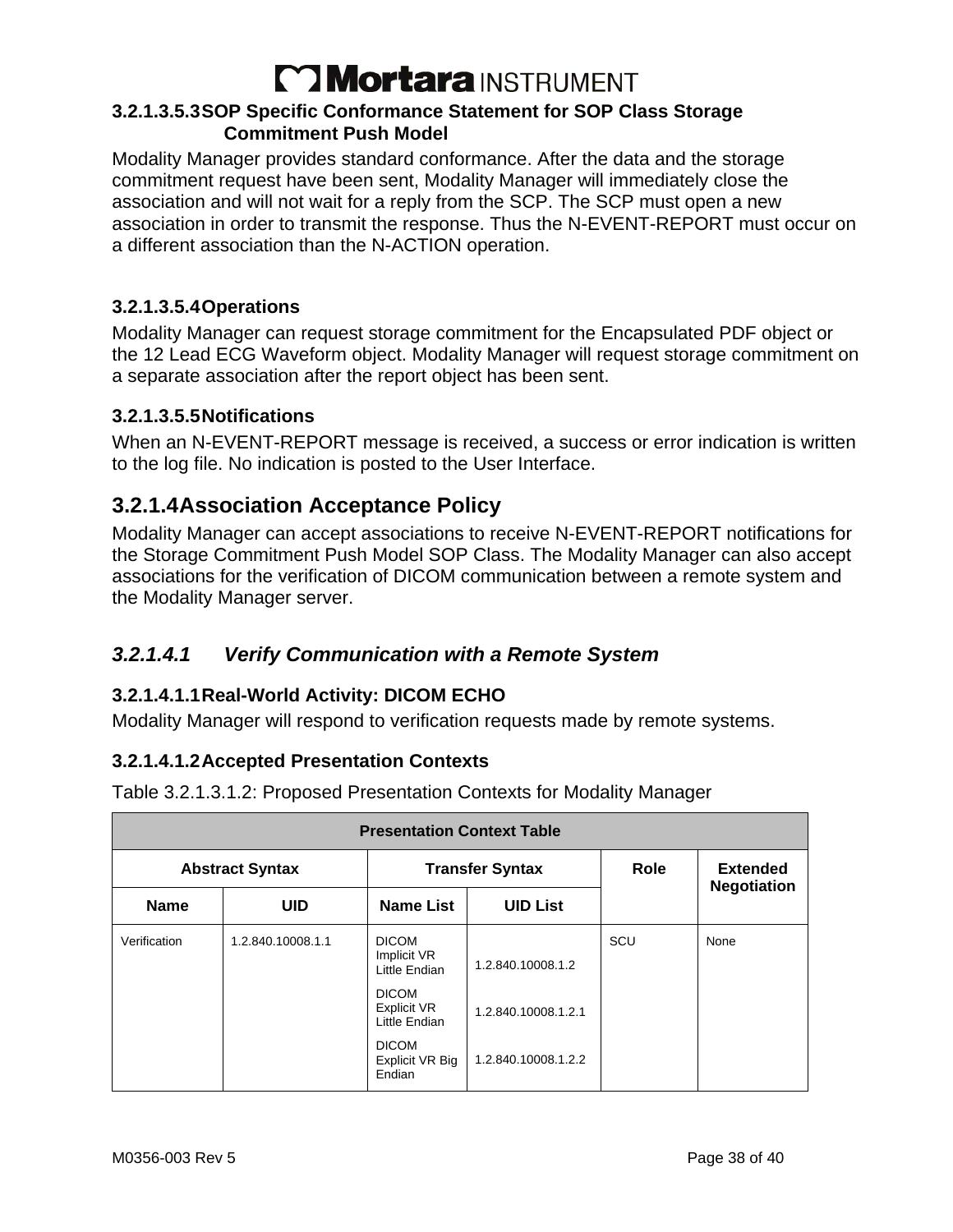#### **3.2.1.4.1.3 SOP Specific Conformance Statement for SOP Class Verification**

Modality Manager provides standard conformance.

### *3.3 Network Interfaces*

### **3.3.1.1 Physical Network Interface**

The Modality Manager uses 100/1000 Mbps Ethernet.

### **3.3.1.2 Additional Protocols**

None.

### *3.4 Configuration*

Modality Manager supports the following configuration parameters:

Table 3.4-1: Configuration Parameters

| <b>Parameter</b>                                                                                                                     | Configurable | <b>Default Value</b> |  |  |  |
|--------------------------------------------------------------------------------------------------------------------------------------|--------------|----------------------|--|--|--|
| General                                                                                                                              |              |                      |  |  |  |
| The number of seconds to use as a timeout waiting for<br>association request or waiting for the peer to shut down an<br>association. | <b>No</b>    | 30                   |  |  |  |
| The number of seconds to wait for reply to associate request.                                                                        | No           | 15                   |  |  |  |
| The number of seconds to wait for reply to associate release.                                                                        | No           | 15                   |  |  |  |
| The number of seconds to wait for a network write to be<br>accepted.                                                                 | <b>No</b>    | 15                   |  |  |  |
| The number of seconds to wait for a network connect to be<br>accepted.                                                               | <b>No</b>    | 15                   |  |  |  |
| The number of seconds to wait for data between TCP/IP packets<br>on a call to                                                        | <b>No</b>    | 15                   |  |  |  |
| <b>Modality Worklist</b>                                                                                                             |              |                      |  |  |  |
| Modality Worklist SCU AE Title<br>(AE Title of HScribe or XScribe as seen by MWL SCP)                                                | Yes          | (none)               |  |  |  |
| Modality Worklist SCP AE Title<br>(AE Title of MWL SCP as seen by Modality Manager)                                                  | Yes          | (none)               |  |  |  |
| Modality Worklist SCP IP Address                                                                                                     | Yes          | (none)               |  |  |  |
| <b>Modality Worklist SCP Port Number</b>                                                                                             | Yes          | (none)               |  |  |  |
| <b>Encapsulated PDF/12 Lead ECG Waveform Storage</b>                                                                                 |              |                      |  |  |  |
| Storage SCU AE Title                                                                                                                 | Yes          | (none)               |  |  |  |